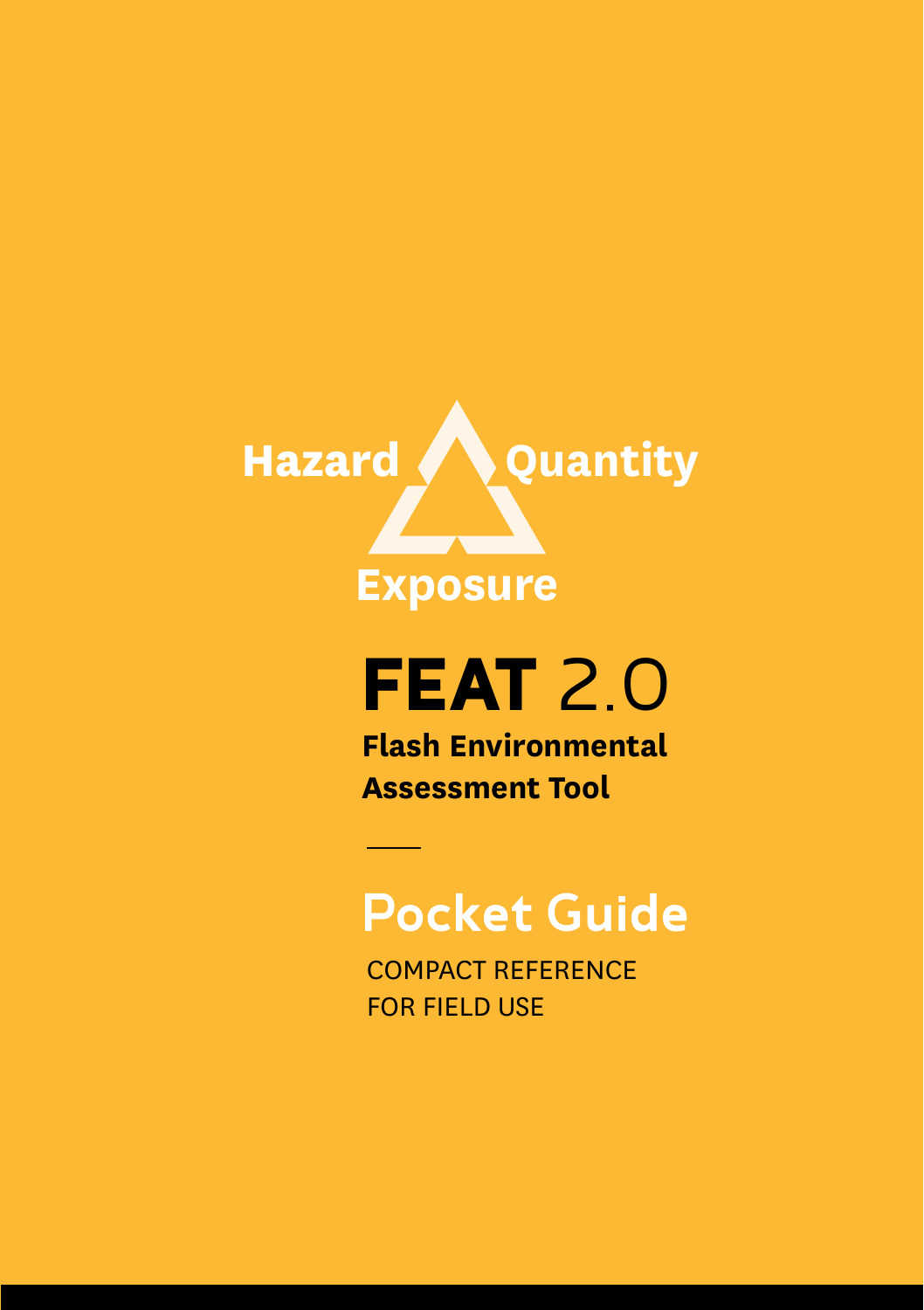*The Flash Environmental Assessment Tool (FEAT) 2.0 Pocket Guide builds upon the FEAT methodology developed by the National Institute for Public Health and the Environment (RIVM) for the United Nations Environment Programme (UNEP) and the United Nations Office for the Coordination of Humanitarian Affairs (OCHA). After piloting the FEAT 2.0 Reference Guide in 2015, it was decided to develop the FEAT 2.0 Pocket Guide as a simplified field reference for disaster response. The development of the FEAT 2.0 Pocket Guide was made possible by technical support of RIVM and the inputs of FEAT practitioners, including experts from Pluriform and Royal HaskoningDHV. The focal point for the FEAT is the Joint UNEP/OCHA Environment Unit. The FEAT 2.0 Pocket Guide was designed by Romualdo Faura.* 

#### **Disclaimer**

FEAT combines large amounts of scientific insights and data into one simple tool for use in field-based situations. Assumptions are made in the FEAT, some of them approximate. FEAT was prepared as an account of work sponsored by the United Nations. Readers and users of FEAT are responsible for their operations and functions. FEAT outputs will help to prioritize activities of relief and risk management teams, but cannot provide definitive scientific assessments or analysis. For example, FEAT cannot provide exact impact perimeters. Exact results will depend on individual cases and conditions. Users will need to set priorities based on actual field situations, which may differ from those presented in this document.

FEAT is intended as guidance material only, and is not to be regarded as binding international regulation or legislation. FEAT does not reflect nor replace nor supersede national, regional or international legislation, regulations or policies. FEAT data has been derived from recognized scientific databanks of international authorities or institutions in good faith and on basis of information available at the date of publication. Resources include amongst others the European Chemicals Agency, UNECE Industrial Accidents Convention Directives and the US Environmental Protection Agency.

Neither the UN nor any of its agencies or employees make any warranty, expressed or implied, or assumes any legal liability or responsibility for the accuracy, completeness, or any third party's use or the results of such use of any information. Reference herein to any specific commercial product, process, or service by trade name, trademark, manufacturer, or otherwise, does not necessarily constitute or imply its endorsement, recommendation, or favoring by the UN or any agency thereof or its contractors or consultants.

**Joint UNEP/OCHA Environment Unit Palais des Nations CH-1211 Geneva 10 Email: ochaunep@un.org**



*September 2016*



#### 1. **INTRODUCTION AND USER GUIDANCE**

The Flash Environmental Assessment Tool (FEAT) Pocket Guide serves disaster workers in the field. It is a compact hands-on reference on how to conduct rapid field assessments, aimed at UNDAC teams, USAR teams, local authorities, disaster management agencies, and environmental specialists already familiar with the concept and use of FEAT. The Pocket Guide uses the same method, information and science as other FEAT tools, adding focus and ease of use by providing predefined estimates of most likely and priority hazards. The Pocket Guide focuses on most likely scenarios, leaving out all other possible impacts and situations. It is most useful in the first few days of a disaster. By identifying priority responses, the FEAT Pocket Guide can help to support initial emergency actions and should be seen as the entry point for more comprehensive expert assessments. The FEAT process can also be used in preparedness and community awareness efforts.

The FEAT Pocket Guide explains the FEAT concept followed by a description of the onsite FEAT assessment process using FEAT. Each assessment step and lookup action is complemented by practical hands-on guidance. The lookup tables needed to perform and report a FEAT assessment are found in the annexes in section 5.

For a complete overview of FEAT, see the FEAT 2.0 Reference Guide. The Reference Guide provides the technical details of FEAT, contains detailed information on applying FEAT for emergency preparedness and response, explains how to use the FEAT KoBo data collection tool, and provides a FEAT Q&A section.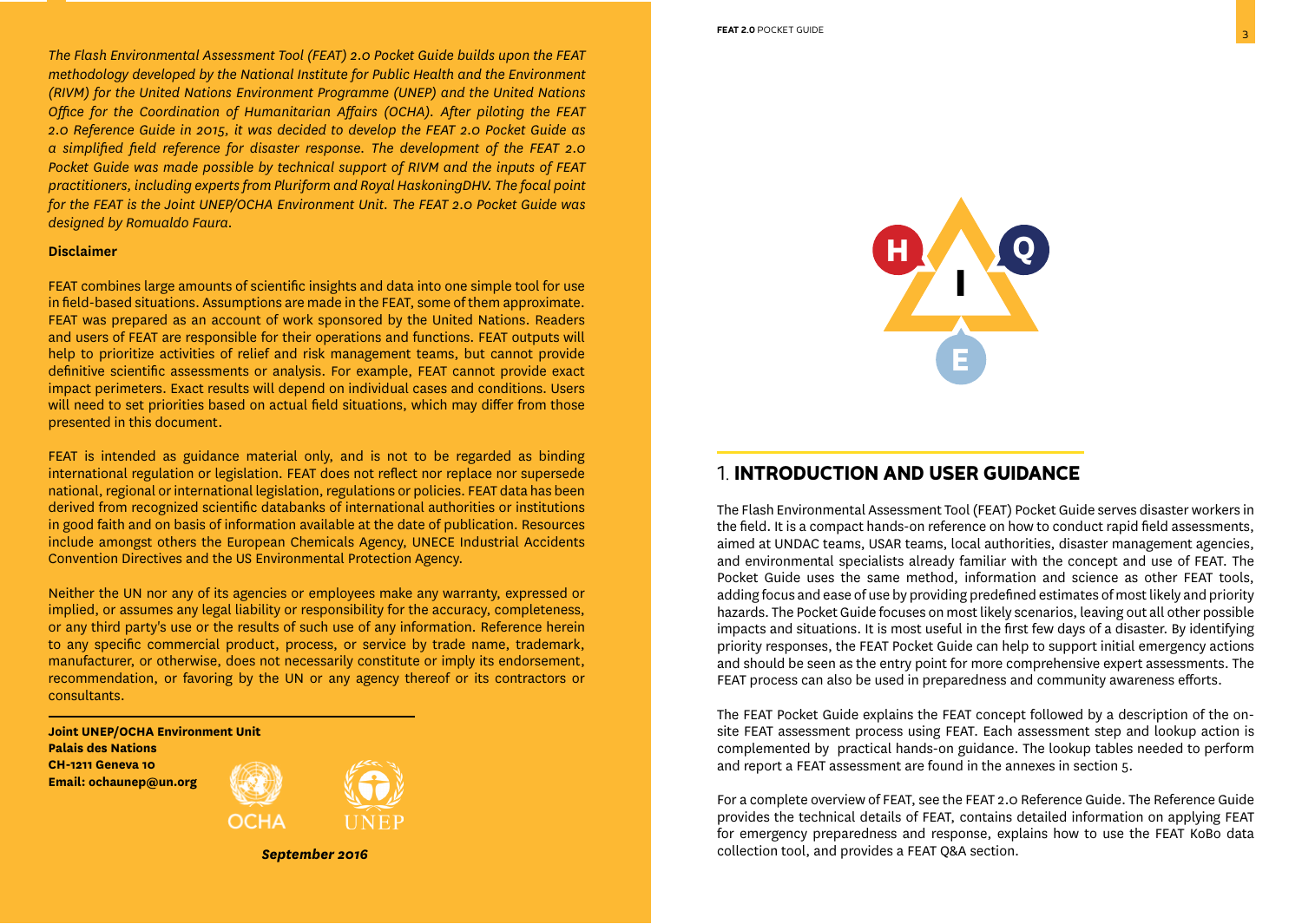The FEAT Impact triangle forms the basis of the FEAT process. Impact assessments focus on the most likely impact type and the according impact zone (distance).

*Impact = significant acute and/or long-term harmful effects on humans and the environment*



To establish the **impact** type and zone you need information on the type of **hazard** you are facing, the **quantity** you are dealing with and the type of **human and environmental exposure** present in your actual situation. With estimates of these three impact determining factors, the **Exposure Distance Table** gives an estimate of the distance at which the indicated type of impact occurs.

Remember that there is only a significant impact if ALL three impact factors are present. No exposure OR no relevant quantities OR no relevant hazard results in non-significant impact.



**Note!**: The FEAT works according to the hazard classification system of the Globally Harmonized System of Classification and Labeling of Chemicals (GHS). Further information on hazard classifications is found in the GHS Definitions Table.

### 3. **ON SITE ASSESSMENT USING THE POCKET GUIDE**

#### **3.1 OVERVIEW AND LOGIC OF STEPS AND APPENDICES**

A rapid field assessment using the FEAT pocket guide consists of 3 steps:









**Collect information** on priorirty hazard, quantity and exposure

**Look up the actual impact zone** corresponding to the hazard and quantity involved

**Advise on impact reduction** and mitigation measures



*Fig 3.1: Steps of FEAT assessment and supporting annexes*

See "*Checklist: Unterstanding Impact*" Table for an understanding of basic hazards and impacts.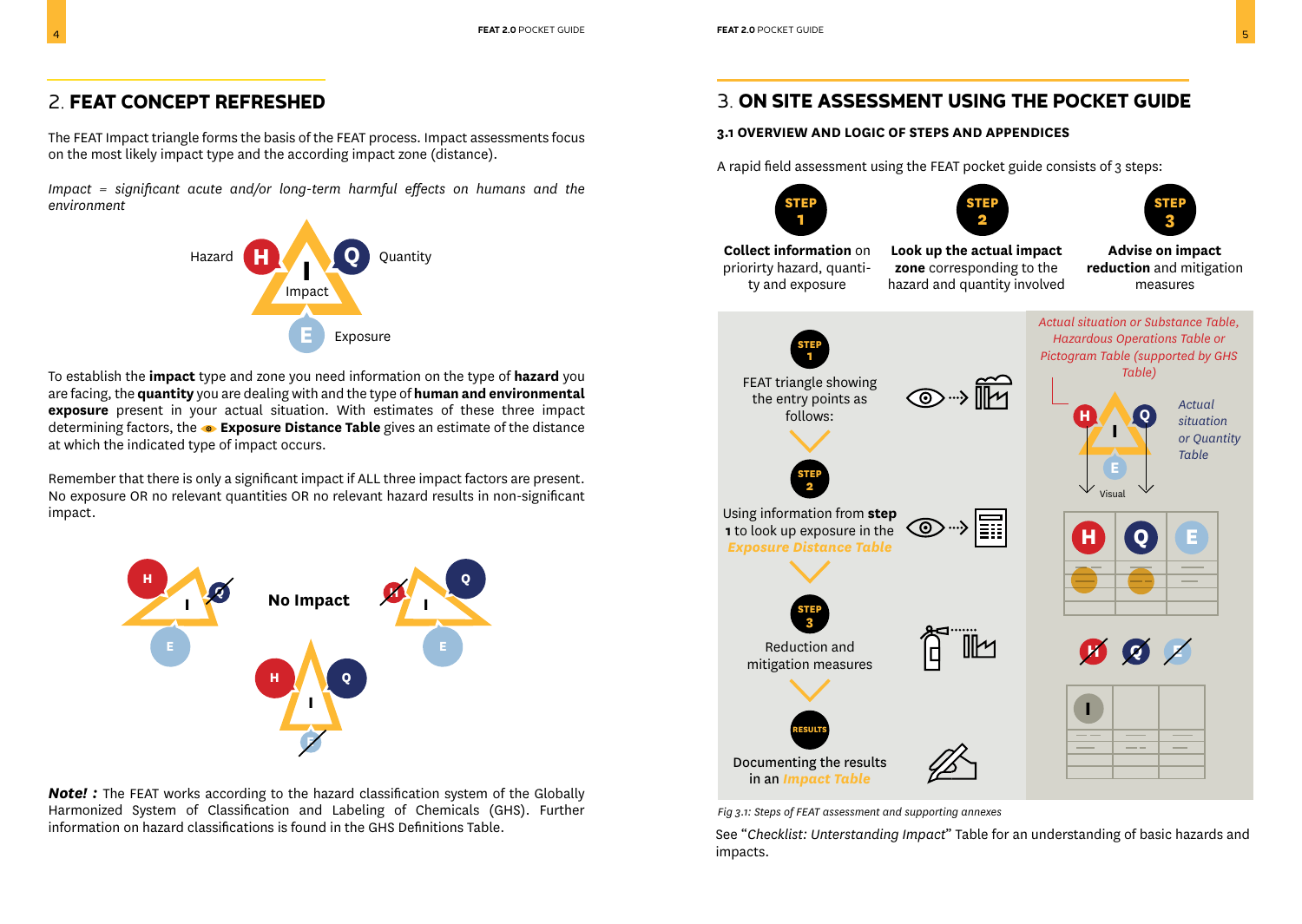

Assessment results are captured in the **Impact Table**. The Impact Table supports the assessment process and facilitates standardized reporting. Besides the essential information captured in the Impact Table it is recommended to make notes on ambient air and water temperature, wind force and direction and any other details. These details are highly relevant for experts following up on rapid FEAT assessments with more detailed assessments.

#### **Impact Table**

| Area/<br>Location: |  |
|--------------------|--|
| Date/Time:         |  |

| <b>Hazard Entry Point</b><br>operation and/or substance |                          | Hazard<br>Classification | Physical<br><b>State</b> | Quantity |            | Impact Zone [km] |        |                    |      |       |  |
|---------------------------------------------------------|--------------------------|--------------------------|--------------------------|----------|------------|------------------|--------|--------------------|------|-------|--|
| Operation<br>Type                                       | <b>Substance</b><br>(and | priority                 | (gas,<br>liquid,         | [kg]     | Receptor/s |                  | Human  | <b>Environment</b> |      |       |  |
| (and location)                                          | $CAS \#)$                | responses                | solid)                   |          |            | Lethal           | Health | Soil               | Lake | River |  |
|                                                         |                          |                          |                          |          |            |                  |        |                    |      |       |  |
|                                                         |                          |                          |                          |          |            |                  |        |                    |      |       |  |
|                                                         |                          |                          |                          |          |            |                  |        |                    |      |       |  |

*Fig 3.2: Impact Table*

The FEAT Pocket Guide contains a selection of the most hazardous and common operations and substances presented in the full version of FEAT.

In case you do not find an operation or substance in the Pocket Guide tables you can:



Use informants or information sources to obtain the information needed to lookup the impact distances in the Impact Table based on realistic worst case estimations



In extreme urgent and acute situations, assistance can be requested by contacting OCHA's Emergency Duty Officer: **+41 22 917 2010**



Use information available online. Example resources include but are not limited to: WISER (US) ECHA Infocards (EU) CAMEO (US) Werkblad 14 (NL)

#### **3.2 THE STEPS OF ON SITE ASSESSMENT EXPLAINED ONE BY ONE**

#### **STEP 1 COLLECT INFORMATION ON LIKELY HAZARD, QUANTITY AND EXPOSURE**

#### **H The hazard: H**

Entry points for determining the most likely hazard are:

**Table**

The name of the chemical | substance involved **• Substance Table** 

- The type of operation/ facility present
- The labelling on the containment of a product
- 
- **Hazardous Operations**
- 
- **Pictogram Table**
- **GHS Definitions**

**The name of the substance** (and its physical state at which it has been released e.g. gas, liquid, solid) is the preferred entrance to define the hazard, because this information is most specific and thus allows for the most accurate assessment of the impact.

*Note! :* all hazards of a substance are listed in the 'Hazard Classification" column. The 'priority' hazards of a substance are predefined expert assumptions of the most likely hazard.

- **!** Practical guidance to using the **Substance Table**
- **Find your substance** (alphabetic order) in the first column of the table and, 1 if available, confirm the **CAS number**, a unique numerical identifier assigned by Chemical Abstracts Service (CAS) to every chemical substance.

|                                                     |                                             | <b>Checklist Priority Hazardous Substances</b>                                                                               |                                                         | <b>Entry point</b><br><b>Exposure (FEAT-R)</b><br>[default choice by expert opinion] |                                                     |                                 |                                 |  |  |
|-----------------------------------------------------|---------------------------------------------|------------------------------------------------------------------------------------------------------------------------------|---------------------------------------------------------|--------------------------------------------------------------------------------------|-----------------------------------------------------|---------------------------------|---------------------------------|--|--|
|                                                     | CAS                                         |                                                                                                                              | <b>Physical State</b>                                   | <b>First Priority Response</b>                                                       |                                                     | <b>Second priority Response</b> |                                 |  |  |
|                                                     | <b>Hazardous Substance</b><br><b>Number</b> |                                                                                                                              | <b>Hazard Classification</b><br>(gas, liquid,<br>solid) |                                                                                      | Hazard<br><b>GHS Hazard Label</b><br>Classification |                                 | Hazard<br><b>Classification</b> |  |  |
| Acetylene                                           | $74 - 86 - 2$                               | Flam. Gas 1                                                                                                                  | Gas                                                     | <b>Flammable</b>                                                                     | Flam, Gas 1                                         |                                 |                                 |  |  |
| 1,1-Dimethylhydrazine<br>[Hydrazine, 1,1-dimethyl-] | $57 - 14 - 7$                               | Aquatic Chronic 2, Acute Tox.<br>3, Carc. 1B, Muta. 2, Skin Corr.<br>1B, Flam. Liq. 2,                                       | Liquid                                                  | Flammable                                                                            | Flam. Liq. 1                                        | Aquatic Chronic                 | Aquatic<br>Chronic 2            |  |  |
| <b>Acrolein</b><br>[2-Propenal]                     | $107 - 02 - 8$                              | Aquatic Acute 1, Aquatic<br>Chronic 1, Acute Tox. 1, Acute<br>Tox. 2, Acute Tox. 3, Carc. 2,<br>Skin Corr, 1B, Flam, Lig. 2. | Liquid                                                  | <b>Toxic liquid</b>                                                                  | Acute Tox. 1                                        | Aquatic Chronic                 | Aquatic<br>Chronic <sub>1</sub> |  |  |

2 **Enter the corresponding priority hazard classification** in the Impact Table to carry out the impact assessment after estimating the quantity and possibilities of exposure.

|  | <b>Hazard Entry Point</b> |                  | <b>Hazard</b>     | <b>Physical State</b> | Quantity |            |        | Impact Zone [km] |                    |      |       |
|--|---------------------------|------------------|-------------------|-----------------------|----------|------------|--------|------------------|--------------------|------|-------|
|  | <b>Operation Type</b>     | <b>Substance</b> | Classification    | (gas, liquid, solid)  | [kg]     | Receptor/s | Human  |                  | <b>Environment</b> |      |       |
|  |                           |                  |                   |                       |          |            | Lethal | Health           | Soil               | Lake | River |
|  |                           |                  | Acute Tox. 1      |                       |          |            |        |                  |                    |      |       |
|  |                           |                  | Aquatic Chronic i |                       |          |            |        |                  |                    |      |       |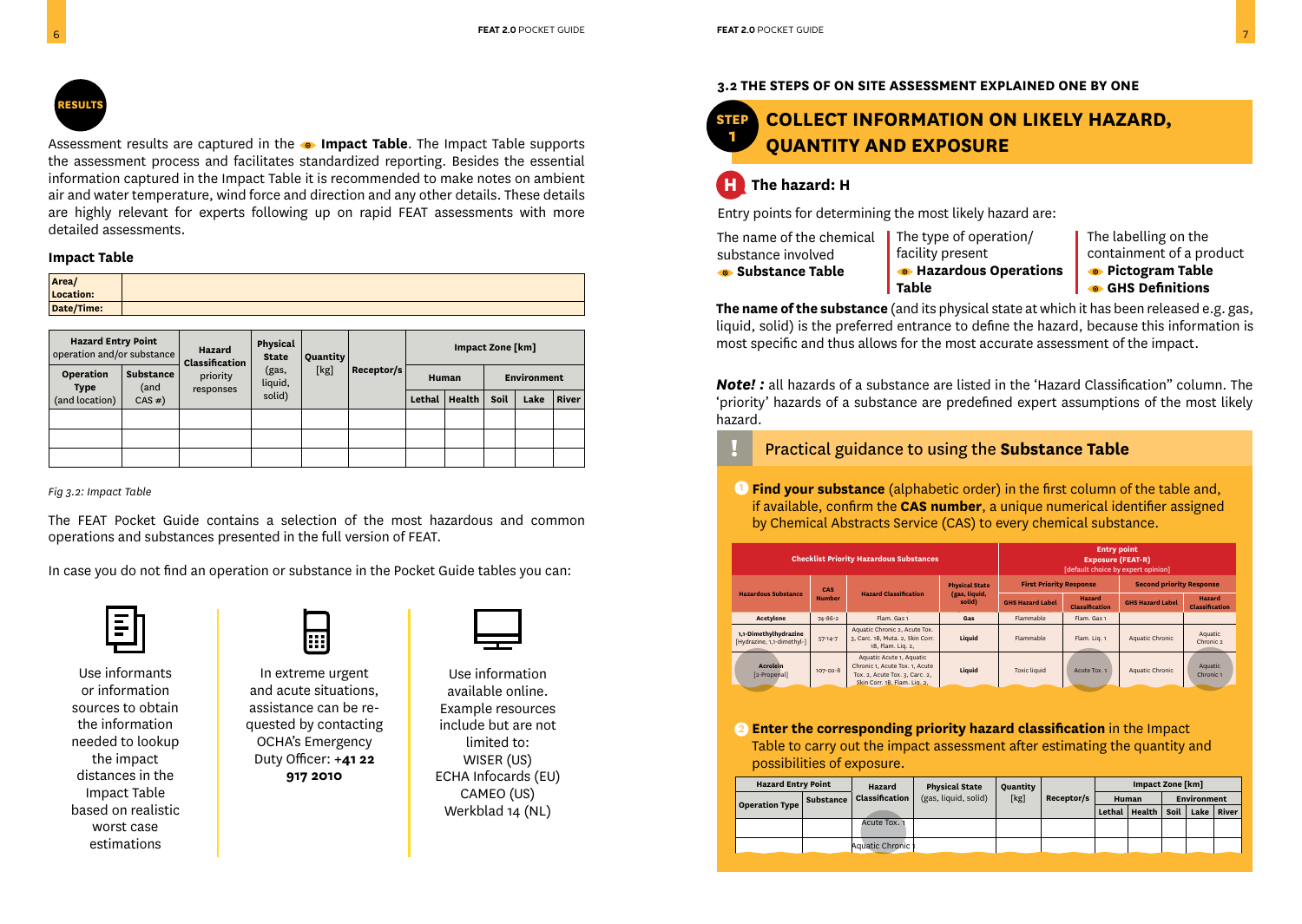Knowledge of the type of hazardous operation present ( $\bullet$  Hazardous Operations **Table)**. The entry of hazardous operations provides the hazard based on the most commonly used hazardous substances at the facility.



**Look up the type of facility** and the type of operation you are dea-<br>ling with in column 1 and 2



2 **Enter the corresponding priority hazard classification** in the Impact Table and carry out the impact assessment after estimating the quantity and possibilities of exposure.

| <b>Hazard Entry Point</b> |                  | <b>Hazard</b> | <b>Physical State</b>                      | Ouantity |            | <b>Impact Zone [km]</b> |                        |  |                    |       |
|---------------------------|------------------|---------------|--------------------------------------------|----------|------------|-------------------------|------------------------|--|--------------------|-------|
| Operation Type            | <b>Substance</b> |               | <b>Classification</b> (gas, liquid, solid) | [kg]     | Receptor/s |                         | Human                  |  | <b>Environment</b> |       |
|                           |                  |               |                                            |          |            |                         | Lethal   Health   Soil |  | Lake               | River |
|                           |                  | Muta 1B       |                                            |          |            |                         |                        |  |                    |       |

<sup>3</sup> *Note!* The Hazardous Operations Table provides you with commonly used substances in the listed operations. If you are able to find information on the actual substances used in the operation please switch to the Substance or Pictogram Table since these provide more specific information on the hazard.

**Labelling on the containment of products (** $\bullet$  **Pictogram Table)**. GHS (Globally Harmonized System) hazard labels and pictograms are widely used to indicate the properties (hazard) of a substance during transportation and storage.

ling with in column 1 and 2. **Match the depicted pictogram** in the first column of the table with the ling with in column of the table with the pictogram present on the substance containment. Be aware that there might be different pictograms indicating the same hazard. These refer to old and new labelling systems.



**Enter the corresponding priority hazard classification** in the Impact Table and carry out the impact assessment after estimating the quantity and possibilities of exposure.  $\boldsymbol{Q}$ 

|  | <b>Hazard Entry Point</b> |                  | Hazard         | <b>Physical State</b> | <b>Ouantity</b> |            | Impact Zone [km] |                   |                    |      |       |
|--|---------------------------|------------------|----------------|-----------------------|-----------------|------------|------------------|-------------------|--------------------|------|-------|
|  | <b>Operation Type</b>     | <b>Substance</b> | Classification | (gas, liquid, solid), | [kg]            | Receptor/s | Human            |                   | <b>Environment</b> |      |       |
|  |                           |                  |                |                       |                 |            |                  | Lethal   $Health$ | Soil               | Lake | River |
|  |                           |                  | flam. Lig.1    |                       |                 |            |                  |                   |                    |      |       |

**If the containment has more than one label attached**, list all the corresponding hazards as starting points of more than one impact assessment of the contained substance.

*Note!* If one of the tables provides more than one priority hazard as the most likely hazard, use both of the hazards to perform two impact assessments (create two rows in the Impact Table).

*Caution!* Containers may be improperly marked or labeled.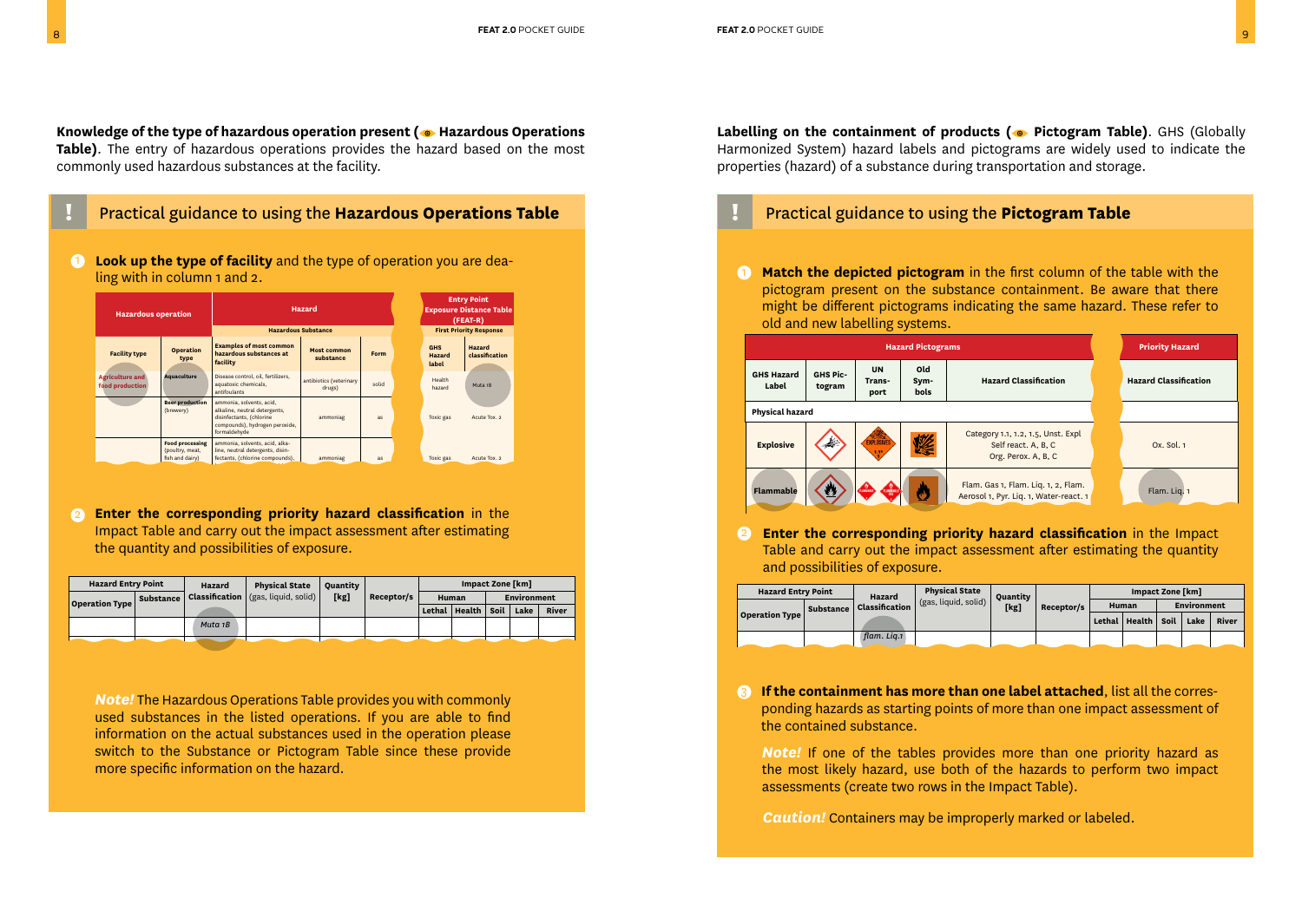Information on quantities is preferably gathered from people with knowledge of the operation or situation. They can also be estimated using the **Quantity Table**, which provides quantities of instantaneous releases and continues release of commonly used modalities of industry, transport and pipelines.

Try to estimate the quantity of released substance rather than the total containment size. In unclear situations a worst case estimation can be used (whole containment).

### **Exposure: E**

Possible exposure is obtained from informants, field observations (safety first!) or maps containing information on the location of the incident, the location of humans (settlements, cities), rivers, lakes, fishing grounds, resources of drinking water, agricultural area and irrigation channels. Weather conditions such as temperature, rain, wind speed and wind direction, as well as flow direction of rivers and drainage systems, are of major importance to note and consider.

#### **Common possible exposure pathways and associated receptors are:**

| Gas                                    | Contact of humans with gaseous substances that disperse<br>though the air.                                                                                                                                                                                                                                                                  |
|----------------------------------------|---------------------------------------------------------------------------------------------------------------------------------------------------------------------------------------------------------------------------------------------------------------------------------------------------------------------------------------------|
| Liquids                                | Often directly target the aquatic environment, soil and<br>groundwater.<br>Humans may be indirectly exposed to liquids via drainage<br>systems, groundwater wells or use of contaminated water.<br>During the response firewater potentially disperses the<br>hazardous substances onto the soil, aquatic environment or<br>sewage systems. |
| Vapour and/<br>or gas from<br>a liquid | Humans may be exposed to gas that evaporates from volatile<br>liquids.                                                                                                                                                                                                                                                                      |
| <b>Solids</b>                          | Usually pose little exposure although dust and micro-particles<br>may disperse by the wind, solute in water or drift on water.                                                                                                                                                                                                              |



#### **<sup>2</sup> LOOKUP ACTUAL IMPACT ZONE**

The priority hazard, quantity and potential type of exposure are used to estimate the actual impact zone using the Exposure Distance Table.

#### **!** Practical guidance to using the **Exposure Distance Table**

**1 Look up the priority hazard classification in the second column.** Find the released or potentially released quantity in the column 'quantity' and lookup the corresponding impact distances to be considered for the different types of potential impact (human lethal, human health, environment-soil, environment-lake, environment-river).

|                         | Hazard                                |                            | Quantity    |          |          | <b>Priority Hazard [expert opinion]</b> |      |       |
|-------------------------|---------------------------------------|----------------------------|-------------|----------|----------|-----------------------------------------|------|-------|
|                         |                                       |                            |             | Human    |          | <b>Environment</b>                      |      |       |
| <b>GHS Hazard Label</b> | Hazard<br>Classification              | <b>Explanation</b>         | Kg          | Lethal   | Health   | Soil                                    | Lake | River |
|                         |                                       |                            |             | km       | km       | km                                      | km   | km    |
| Physical hazard         |                                       |                            |             |          |          |                                         |      |       |
| <b>Explosive</b>        | Category 1.1, 1.2, 1.5,<br>Unst. Expl | Mass explosion, fragments  | 1.000       | $0.2$ km | $0.4$ km |                                         |      |       |
|                         | Self react. A, B, C                   | Explosive when heated      | 10,000      | o.3 km   | o.7 km   |                                         |      |       |
|                         | Org. Perox. A, B, C                   | Explosive when heated      | 100,000     | o.6 km   | 1.5 km   |                                         |      |       |
|                         |                                       |                            | 1,000,000   | 1.3 km   | 3.2 km   |                                         |      |       |
| <b>Flammable</b>        | Flam, Gas 1                           | <b>Extremely flammable</b> | 1,000,000   | $0.2$ km | o.3 km   |                                         |      |       |
|                         | Flam. Liq. 1, 2                       | Flashpoint < 23 °C         | 10,000,000  | 0.4 km   | o.6 km   |                                         |      |       |
|                         | Flam. Aerosol 1                       | <b>Extremely flammable</b> | 100,000,000 | 1.2 km   | 1.8 km   |                                         |      |       |

**2 Enter the corresponding priority hazard classification** in the Impact Table and carry out the impact assessment after estimating the quantity and possibilities of exposure.

| <b>Hazard Entry Point</b> |                  | <b>Physical State</b><br>Hazard       | Ouantity               |       | <b>Impact Zone [km]</b> |          |                   |             |      |              |
|---------------------------|------------------|---------------------------------------|------------------------|-------|-------------------------|----------|-------------------|-------------|------|--------------|
| <b>Operation Type</b>     | <b>Substance</b> | Classification                        | I (gas, liquid, solid) | [kg]  | Receptor/s              | Human    |                   | Environment |      |              |
|                           |                  |                                       |                        |       |                         |          | Lethal Health     | Soil        | Lake | <b>River</b> |
|                           |                  | Category 1.1, 1.2,<br>1.5. Unst. Expl |                        | 1.000 |                         | $0.2$ km | 0.4 <sub>km</sub> |             |      |              |

*Note!* Use the Checklist: Understanding Impact to establish the links between hazards and exposure (routes and receptors) from the impact assessment after estimating the quantity and possibilities of exposure.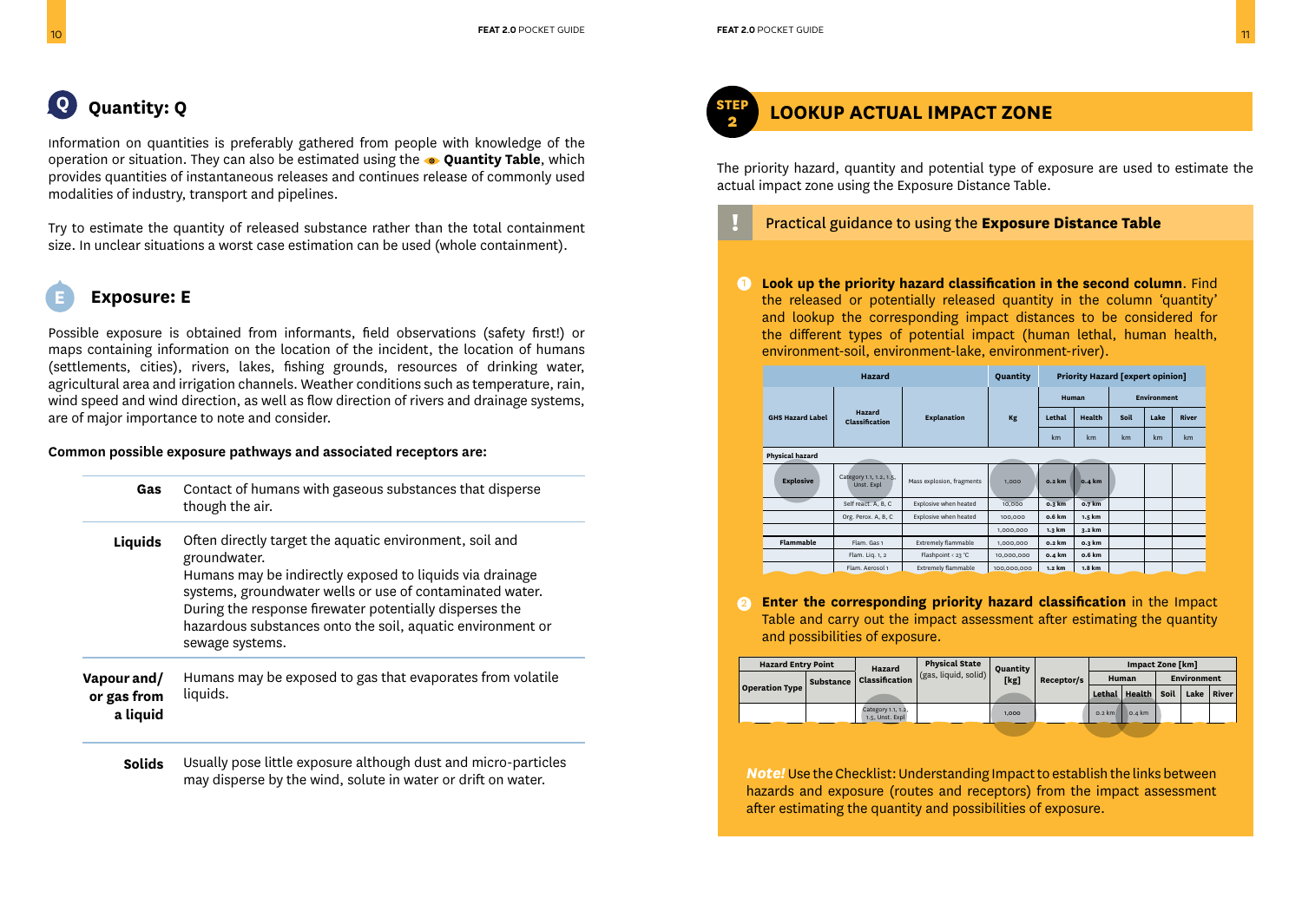#### **3 REDUCTION AND MITIGATION MEASURES**

Come up with impact **reduction and mitigation measures** and advice.

Communicate your findings and results of the impact assessment with the authority in charge, e.g. local emergency management agencies (LEMA)- and look for specialized personal to implement suitable mitigation measures (e.g. fire brigades, hazmat teams and plant managers). If there is a need to improvise on possible mitigation measures, the impact triangle provides guidance on the possibilities.

Your response to reduce impact takes the following order and steps:

**Protect yourself.** Assess areas from a distance. Stay upwind and uphill. Do not contact substances or containers. A

**Stop the source, minimizing all three impact determining factors at once:** B

**hazard, quantity and exposure.** In case of volatile liquids that disperse harmful gasses, stopping the source means absorbing the liquid or covering it with foam to prevent evaporation.

**Reduce exposure** where the best method depends on the form/consistency of the substance you are dealing with: C

**GAS LIQUID SOLID**

#### In case of a gas it is in most cases not feasible to reduce the spreading/distribution. **Focus should be on removal or protection of the receptors** (humans and large animals). Examples include closing windows, sheltering or evacuating. Shelter in buildings is not always suitable in earthquake situations when the structural integrity of houses might be compromised. In some cases it is feasible to prevent the distribution by using a water curtain to wash the substance down from the air.

Focus will be on **preventing the dispersion as, in most cases, the receptors are hard to protect** (aquatic environment, soil). Examples include using sand bags, dikes, blocking or redirecting waterways to a less vulnerable area, absorption of liquid using special materials or sawdust.

**Isolate the area and cover in case of dust or small particles**. Consider dispersion by human activities. Use sawdust.

#### **Further Mitigation Actions**

Further emergency response guidance can be obtained in the Emergency Response Guidebook (ERG) and from hazardous materials response specialists. For releases of unknown substances, reference ERG Guide Number 111.

#### *Note!* Especially toxic liquids rated as 'aquatic chronic' may result in long term pollution and impact if they disperse into soil and water systems. Rapid response to minimize dispersion will possibly prevent long lasting impacts on livelihood of humans and the environment.

#### Note on scope of impact assessment in the field

The Pocket Guide Tables offer an expert opinion on the most likely priority hazard(s) of a substance, hazardous operation or a hazard label encountered focusing on hazards impacts of most concern. FEAT users should verify the predefined expert opinion with the actual situation in the field. Some notes and guidance:

- In some cases a chemical substance poses more than one type of hazard that needs to be taken into account. Several toxic liquids are hazardous to humans as well as to the aquatic environment. For example, a toxic liquid may flow into a river harming fishing grounds and at the same time enter the drinking water system with subsequent direct human health impacts. FEAT lists both hazards as priority concern, and the user should perform an impact assessment for both hazards.
- The form of the substance is an important factor when establishing priority hazards and possibilities of exposure. FEAT uses the form of a substance under ambient conditions to predefine the hazards. Liquids with high volatility may cause impact due to evaporation. The Exposure Distance Table provides estimates for 'toxic liquids' as toxic impacts on humans due to evaporation (assuming a spill of 1500 m2 or 10.000 m2 depending on the amount of substance). Worst cases for impact distances may be estimated by using the distance indicating the most toxic gas (acute tox 1) with an estimate of the quantity evaporating.
- Substances flammable under ambient conditions often also pose a hazard of vapour cloud explosion in case they're not (properly) contained. FEAT evaluates substances as explosive in case of explosive properties even without containment. Highly flammable substances are not listed as explosive but may explode in certain conditions (heated containment).
- FEAT provides an expert opinion of the most likely priority hazard, but does not include all types of exceptions and specific situations. FEAT users must check the full range of possible hazards present in order to assess possibilities of serious impact caused by substances and situations other than those included in the Pocket Guide.
- Distance–concentration relationships were analysed to determine impacts for the different exposure pathways in standard scenarios. Local lake or river shapes will differ from the standard scenarios. When local conditions differ from the defaults, expert judgement can be used to evaluate the tabulated ranking results, e.g., a water body twice as deep as the standard water body yields a halved impact distance as modified from the lookup table results.Exposure assessment for gases was done assuming a wind speed of  $5 \text{ m/s}$  (moderate, light breeze; 3 Beaufort; small branches and leaves are moving continuously) and a Pasquill stability class D (neutral conditions). Concentrations for liquids were assessed in relation to various pathways, whereby the lookup tables represent the outcomes for predefined conditions (emission to a standard lake, river and soil, respectively). For a standard lake (depth 1 m, cylindrical shape), a critical impact distance was defined as the lake radius (in m) for which it would hold that the critical concentration for an endpoint would not be passed. For a standard river (depth 1 m, width 50 m), a critical impact distance was defined as the length of the affected river stretch (in m). For soil, the standard scenario was based on the standard lake scenario, and led as if dispersion occurs via a small water layer (2 cm thick) on the earth.
- Although the FEAT Pocket Guide focuses on estimating impacts for first and second priority hazard classifications, if a release is confirmed for a substance with a priority hazard classification, the FEAT process should be completed for all hazard classifications for that substance.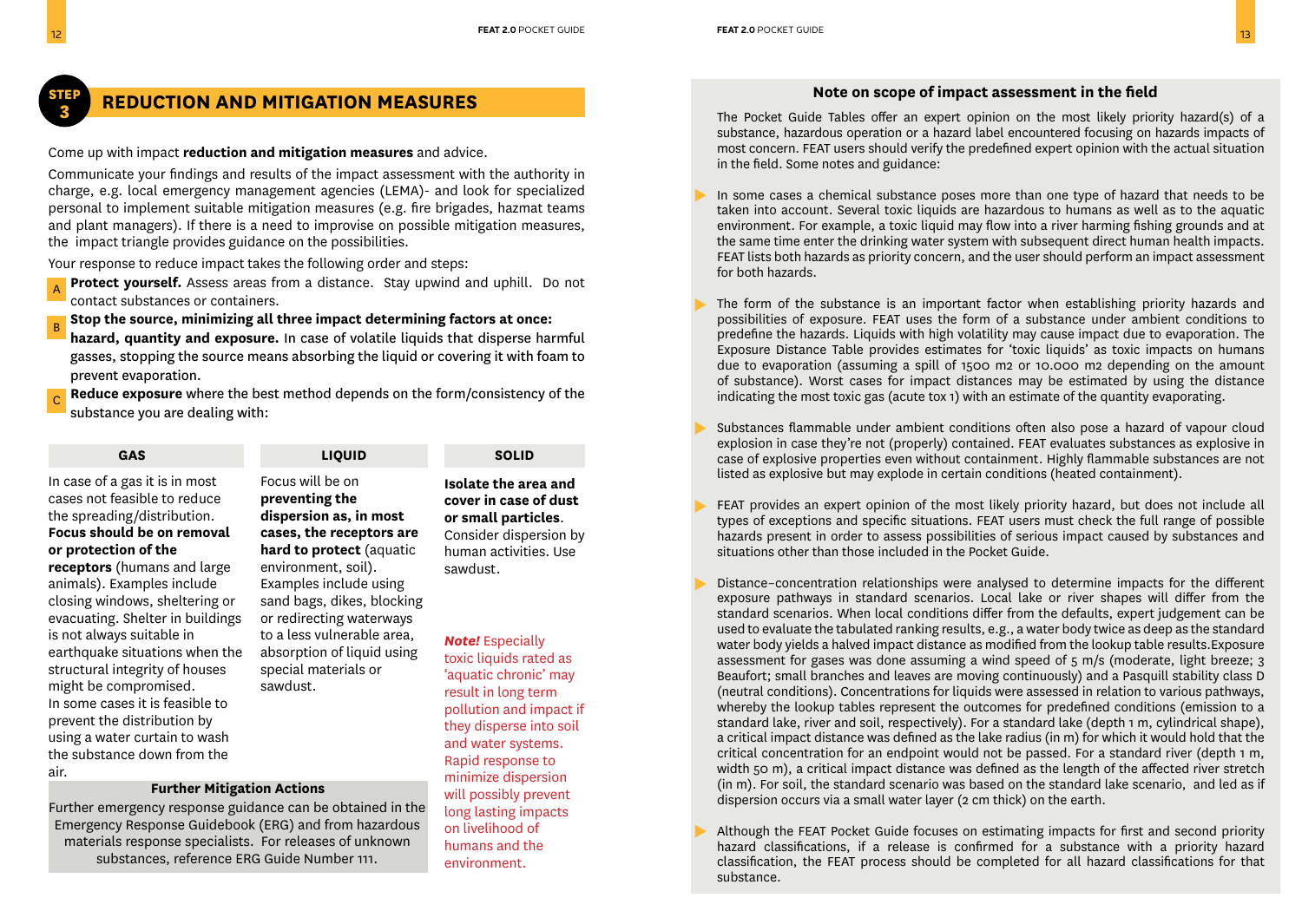### 4. **EXAMPLE OF ONSITE ASSESSMENT USING THE POCKET GUIDE**

**Situation:** Following an earthquake a small industrial facility producing polymer foams is reported damaged. One of the small installations is leaking **hydrazine** (used as foaming agent in the production process. Hydrazine is a colorless flammable liquid). Part of the installation failed and approximately half of the content was dispersed into the water treatment plant. The discharge of the treatment plant is connected to one of the main rivers of the area, running from the small industrial zone into an agricultural area.

**Action:** Open a **Impact table** to capture the findings of the assessment

#### **Impact Table**

| <b>Hazard Entry Point</b><br>(operation and/or substance) |                                | Hazard<br>Classification | Physical<br><b>State</b> | Quantity |            | Impact Zone [km] |        |      |             |       |  |
|-----------------------------------------------------------|--------------------------------|--------------------------|--------------------------|----------|------------|------------------|--------|------|-------------|-------|--|
| Operation<br><b>Type</b>                                  | <b>Substance</b><br>(and CAS#) | priority                 | (gas, liquid,<br>solid)  | [kg]     | Receptor/s |                  | Human  |      | Environment |       |  |
| (and location)                                            |                                | responses                |                          |          |            | Lethal           | Health | Soil | Lake        | River |  |
|                                                           |                                |                          |                          |          |            |                  |        |      |             |       |  |
|                                                           |                                |                          |                          |          |            |                  |        |      |             |       |  |

#### **EXAMPLE STEP 1**

#### **Collect information on the hazard**

Since the name of the substance involved is known and the substance lookup table is the preferred entry, the  $\bullet$  **Substance Table** is used to lookup the hazard(s) of **hydrazine**. Refer to figure 4.1 as a visual instruction to find the first priority hazard to be "Carc. 1A" (=causing cancer).

The table shows that **hydrazine** has a second priority hazard which is its acute aquatic toxicity (aquatic acute 1). Note the entry point (**Hydrazine**), physical state and hazard in the Result Table (figure 4.2)

|                                                   |                   | <b>Checklist Priority Hazardous Substances</b>                                                                                                                                                               |                                 | <b>Entry Point</b><br><b>Exposure (FEAT-R)</b><br>[default choice by expert opinion] |                                 |                                 |                                 |  |  |
|---------------------------------------------------|-------------------|--------------------------------------------------------------------------------------------------------------------------------------------------------------------------------------------------------------|---------------------------------|--------------------------------------------------------------------------------------|---------------------------------|---------------------------------|---------------------------------|--|--|
|                                                   |                   |                                                                                                                                                                                                              | <b>Physical</b><br><b>State</b> |                                                                                      | <b>First Priority Response</b>  | <b>Second Priority Response</b> |                                 |  |  |
| <b>Hazardous Substance</b>                        | <b>CAS Number</b> | <b>Hazard Classification</b>                                                                                                                                                                                 | (gas, liquid,<br>solid)         | <b>GHS Hazard</b><br>Label                                                           | Hazard<br><b>Classification</b> | <b>GHS Hazard Label</b>         | Hazard<br><b>Classification</b> |  |  |
| Furan                                             | $110 - 00 - 9$    | Aquatic Chronic 3, Acute Tox.<br>1, Acute Tox. 4, Carc. 1B, Muta.<br>2, Skin Irrit. 2, STOT RE 2,<br>Flam. Lig. 1,                                                                                           | Liquid                          | <b>Toxic liquid</b>                                                                  | Acute Tox. 1                    |                                 |                                 |  |  |
| Hydrazine                                         | 302-01-2          | Aquatic Acute 1, Aquatic Chronic<br>1, Acute Tox. 2, Acute Tox. 3,<br>Carc. 1A, Carc. 1B, Skin Corr. 1B,<br>Skin Sens. 1, Flam. Liq. 3,                                                                      | Liquid                          | Health hazard                                                                        | Carc, 1A                        | <b>Aquatic Acute</b>            | Aquatic Acute 1                 |  |  |
| <b>Hydrochloric acid</b><br>(conc 37% or greater) | 7647-01-0         | Acute Tox. 2, Acute Tox. 3, Repr.<br>1A, Repr. 1B, Resp. Sens. 1, Skin<br>Corr. 1A, Skin Corr. 1B, Skin Corr.<br>1C, STOT RE 1, STOT RE 2, STOT<br>SE 1, STOT SE 3, Flam. Lig. 2, Lig.<br>Gas, Met. Corr. 1, | Liquid                          | Corrosive                                                                            | Skin Corr. 1A                   |                                 |                                 |  |  |

| <b>Hazard Entry Point</b><br>(operation and/or substance) |                                | Physical<br>Hazard<br>Classification<br><b>State</b> | Quantity                |      | Impact Zone [km] |        |        |                    |      |       |
|-----------------------------------------------------------|--------------------------------|------------------------------------------------------|-------------------------|------|------------------|--------|--------|--------------------|------|-------|
| Operation<br><b>Type</b>                                  | <b>Substance</b><br>(and CAS#) | (priority<br>responses)                              | (gas, liquid,<br>solid) | [kg] | Receptor/s       | Human  |        | <b>Environment</b> |      |       |
| (and location)                                            |                                |                                                      |                         |      |                  | Lethal | Health | Soil               | Lake | River |
|                                                           | Hydrazine                      | Carc. <sub>1</sub>                                   | Liquid                  |      |                  |        |        |                    |      |       |
|                                                           |                                | Aquatic                                              |                         |      |                  |        |        |                    |      |       |
|                                                           |                                | acute 1                                              |                         |      |                  |        |        |                    |      |       |

*Fig 4.2: Impact Table*

#### **Estimate the quantity**

The earthquake made a small installation of the industrial facility fail. It is unknown if the installation was filled up and if all of the substance was dispersed or just part of it. To be on the safe side you assume the installation was full and completely disrupted. Using the **Quantity Table**, the capacity of a small industrial facility is established to be around 10 000 kg. Figure 4.3 provides you a visual instruction on the use of the typical unit sizing table. It was reported that approximately half of the content of the installation dispersed into the treatment plant and potentially the river. About 10 000/2= 5000 kg of **hydrazine** may impact humans and the environment via water. 5000 kg is the quantity used in the process to assess the impact.

|                            | <b>Modality</b>                            | <b>Default</b>                                          |                                     |  |  |  |
|----------------------------|--------------------------------------------|---------------------------------------------------------|-------------------------------------|--|--|--|
|                            |                                            | <b>Instantaneous Release</b><br>(Typical quantity) [kg] | <b>Continuous Release</b><br>[kg/s] |  |  |  |
| <b>INDUSTRY</b>            |                                            |                                                         |                                     |  |  |  |
|                            | Storage tank - medium                      | 10,000,000                                              | 10 <sup>10</sup>                    |  |  |  |
|                            | Storage tank - small                       | 1,000,000                                               |                                     |  |  |  |
|                            | Process installation - large: e.g. vessels | 500,000                                                 | 10 <sup>2</sup>                     |  |  |  |
|                            | Process installation - small: e.g. flanges | 10,000                                                  |                                     |  |  |  |
| <b>TRANSPORT RAIL/ROAD</b> |                                            |                                                         |                                     |  |  |  |
|                            | Default: tank truck                        | 25,000                                                  | 100                                 |  |  |  |

*Fig 4.3: Quantity Table*

#### **Define the actual possibilities of exposure**

On Google maps you observe that there is a settlement within 2 km downstream of the industrial plant and a river is running next to it.

The river leaves the small industrial zone and meanders into agricultural areas and estuaries. Knowing the potential health impact of **hydrazine** (carcinogenic), humans could possibly be impacted by the exposure via usage of the river water (bathing, drinking water, irrigation).

The second hazard indicates the potential exposure and impacts to the aquatic environment, including livelihoods (hazards via fishing).



To look up the exposure distances the following results obtained in Step 1 are used:

| <b>Hazard</b>    | Q [Kg] | Receptor                   |
|------------------|--------|----------------------------|
| Health; Carc. 1A | 5,000  | human                      |
| Aquatic acute 1  | 5,000  | <b>Environment</b> ; river |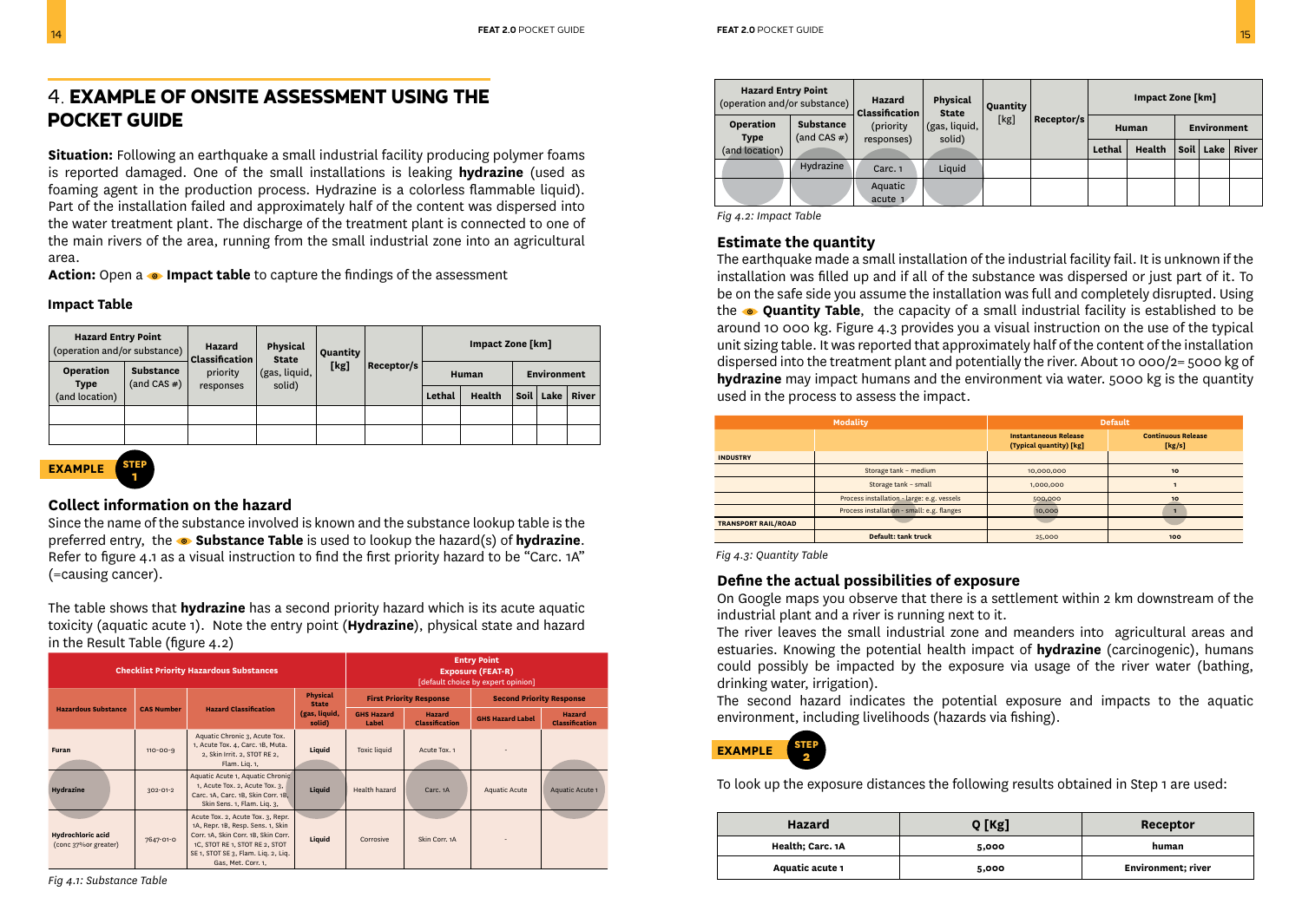#### **Exposure distance**

Any amount of a Carc 1A can impact human health and the environment. The Carc 1A health hazard exposure distance is predicted to be >5 km posing a potential impact to humans (health and death) via exposure to contaminated water from the river. The toxic impact to the aquatic environment is also possible up to more than 10km downstream of the incident.

Fig. 4.4 and 4.5 provides a visual instruction on using the Exposure Distance Table.

#### **a. Acute tox 1**

|                         | Hazard                                       |                                                             |    |          | <b>Priority Hazard [expert opinion]</b> |             |            |          |  |  |  |  |
|-------------------------|----------------------------------------------|-------------------------------------------------------------|----|----------|-----------------------------------------|-------------|------------|----------|--|--|--|--|
|                         |                                              |                                                             |    |          | Human                                   | Environment |            |          |  |  |  |  |
| <b>GHS Hazard Label</b> | Hazard<br>Classification                     | <b>Explanation</b>                                          | Kg | Lethal   | Health                                  | Soil        | Lake       | River    |  |  |  |  |
|                         |                                              |                                                             |    | km       | km                                      | km          | km         | km       |  |  |  |  |
|                         |                                              |                                                             |    |          |                                         |             |            |          |  |  |  |  |
| <b>Health Hazard</b>    | Carc. 1A, 1B<br>Muta. 1A, 1B<br>Repr. 1A, 1B | May cause carcinogenic,<br>mutagenic, repotoxic<br>mutation |    | $> 5$ km | > 5 km                                  | $>10$ km    | $>4.5$ km  | $>10$ km |  |  |  |  |
|                         | Resp. Sens. 1                                | Induces hypersensitivity of<br>the airways                  |    | $> 5$ km | $> 5$ km                                | $>10$ km    | $>$ 4.5 km | $>10$ km |  |  |  |  |
|                         | Asp. Tox. 1                                  | Severe acute effects                                        |    | $> 5$ km | > 5 km                                  | $>10$ km    | $> 4.5$ km | $>10$ km |  |  |  |  |

*Figure 4.4 Exposure Distance Table*

#### **b. Aquatic acute 1**

| Hazard                  |                                                |                                                                            | Quantity | <b>Priority Hazard [expert opinion]</b> |      |                             |                            |                    |  |  |
|-------------------------|------------------------------------------------|----------------------------------------------------------------------------|----------|-----------------------------------------|------|-----------------------------|----------------------------|--------------------|--|--|
|                         |                                                |                                                                            |          | Human                                   |      | <b>Environment</b>          |                            |                    |  |  |
| <b>GHS Hazard Label</b> | Hazard<br><b>Explanation</b><br>Classification | Kg                                                                         | Lethal   | Health                                  | Soil | Lake                        | River                      |                    |  |  |
|                         |                                                |                                                                            |          | km                                      | km   | km                          | km                         | km                 |  |  |
|                         |                                                |                                                                            |          |                                         |      |                             |                            |                    |  |  |
| <b>Aquatic acute</b>    | Aquatic Acute 1                                | Causes serious injury<br>to an aquatic organism<br>in short period of time | 100      |                                         |      | 2.8 km (0.1 - 11)           | $0.4 \text{ km} (0 - 1.5)$ | 10 km (0 - >10)    |  |  |
|                         |                                                |                                                                            | 1,000    |                                         |      | $8.9 \text{ km} (0.4 - 10)$ | $1.3$ km (0.1 - 4.8)       | >10 km (0.2 - >10) |  |  |
|                         |                                                |                                                                            | 5.000    |                                         |      | $>10$ km (0.8 - $>10$ )     | $2.8$ km (0.1 - 10)        | >10 km (0.8 - >10) |  |  |

*Figure 4.5 Exposure Distance Table*



#### **Reduction and mitigation measures**

#### **Stop the source**

The storage installation is reported to be disrupted to the extent that no significant amount of substance is left. Confirm that the rest of the installation does not hold hydrazine. Also establish whether additional storages or substances are present and confirm that they are intact.

#### **Reduce the impact determining factors where possible, with the focus on reducing exposure.**

Although the initial source is stopped it might be possible to stop the dispersion of the substance into the river by closing the outlet of the water treatment plant into the river. If the river has been contaminated, the impact on the aquatic environment can no longer be easily prevented or mitigated. Actual exposure to humans can, however, be prevented by taking measures to prevent the intake of water for drinking and irrigation purposes and by ensuring humans and large animals have no contact with the water.

#### **Communicate your findings to the relevant authorities and stakeholders and establish the need for additional assistance.**

Discuss your findings with local stakeholders, assist them in taking measures, and assess whether additional capacity is needed to deal with the impact of the spill. For more information on follow up actions, you may contact the appropriate chemical emergency response center. The Organisation for Economic Co-operation and Development (OECD) International Directory of Emergency Response Centers for Chemical Accidents can be found at [http://helid.digicollection.org/en/d/Js13467e/10.html](http://helid.digicollection.org/en/d/Js13467e/10.html  ) 

**IMPACT TABLE**

|                                                        |                                                                                                                                                                                                                                             |                               |        | <b>Typical unit sizing</b><br>(Quantities Table) |                       |                 |                                                              |                            |       |     |
|--------------------------------------------------------|---------------------------------------------------------------------------------------------------------------------------------------------------------------------------------------------------------------------------------------------|-------------------------------|--------|--------------------------------------------------|-----------------------|-----------------|--------------------------------------------------------------|----------------------------|-------|-----|
| <b>Hazardous Substance</b><br><i>(Substance Table)</i> |                                                                                                                                                                                                                                             |                               |        |                                                  | Map                   |                 | <b>Exposure distance</b><br><i>(Exposure distance Table)</i> |                            |       |     |
|                                                        |                                                                                                                                                                                                                                             |                               |        |                                                  |                       |                 |                                                              |                            |       |     |
|                                                        | <b>Hazard Entry Point</b><br>Physical<br>Hazard<br>(operation and/or sub stance)<br><b>State</b><br>Classification<br>(gas,<br>Operation<br><b>Substance</b><br>priority<br>liquid,<br>$(and CAS \#)$<br><b>Type</b><br>responses<br>solid) |                               |        | Quantity                                         |                       |                 | Impact Zone [km]                                             |                            |       |     |
| (and location)                                         |                                                                                                                                                                                                                                             |                               | [k]    | Receptor/s                                       | Lethal                | Human<br>Health | Soil                                                         | <b>Environment</b><br>Lake | River |     |
|                                                        | Hydrazine                                                                                                                                                                                                                                   | Health; Carc.<br>1А           | Liquid | 5,000                                            | Human                 | >5km            | >5km                                                         | ٠                          |       | >10 |
|                                                        |                                                                                                                                                                                                                                             | Aquatic<br>Acute <sub>1</sub> | Liquid | 5,000                                            | Environment.<br>River |                 |                                                              |                            |       | >10 |

*Figure 4.6 Impact table including references to sources of results.*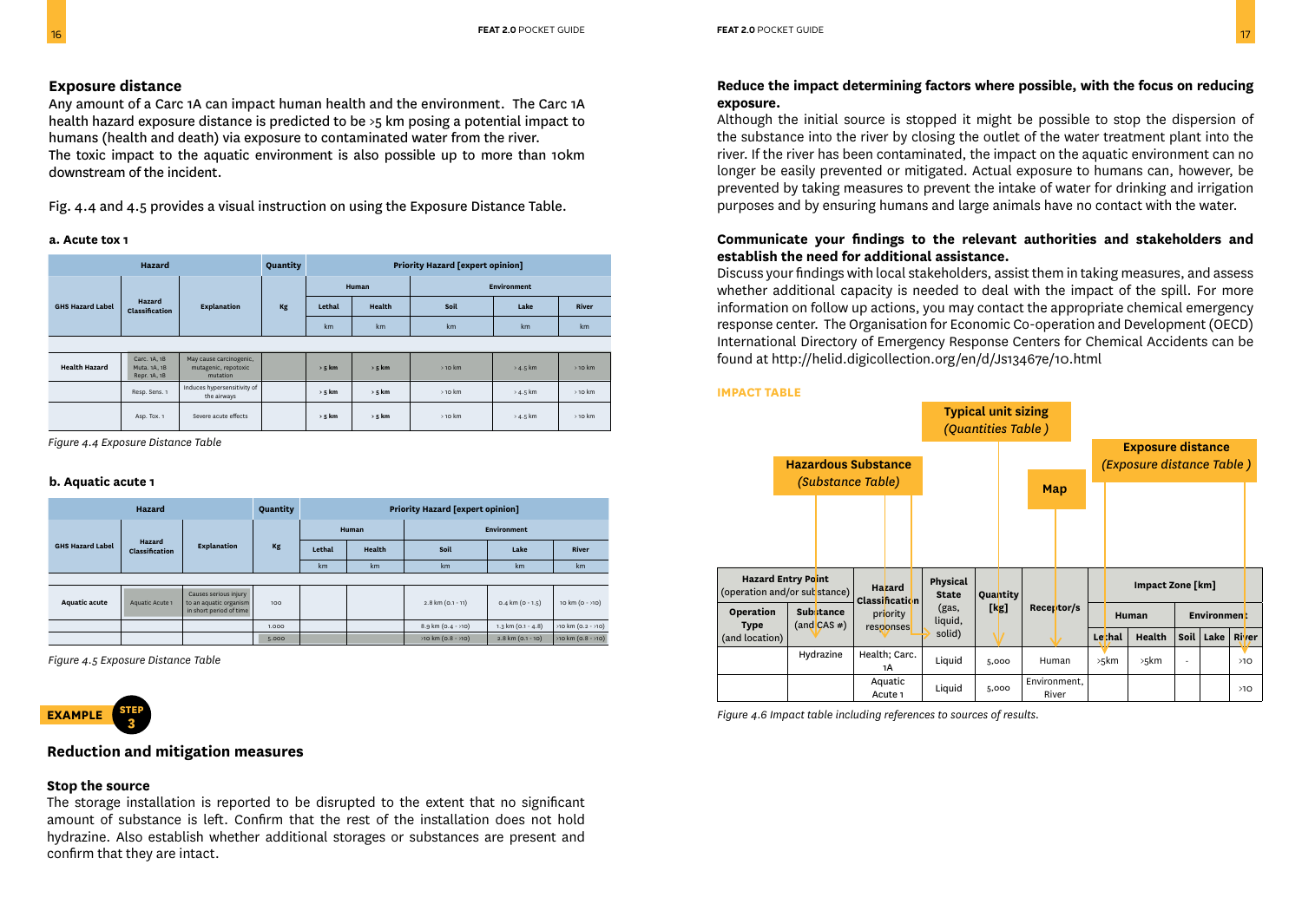#### **IMPACT TABLE**  $\bigcirc$

**Area/Location: Date/Time:**

| <b>Hazard Entry Point</b><br>(operation and/or substance) |            | <b>Hazard Classification</b> | <b>Physical State</b> | Quantity |            |        |        | Impact zone [km] |             |       |
|-----------------------------------------------------------|------------|------------------------------|-----------------------|----------|------------|--------|--------|------------------|-------------|-------|
| <b>Operation Type</b>                                     | Substance  | (priority responses)         | (gas, liquid, solid)  | [kg]     | Receptor/s |        | Human  |                  | Environment |       |
| (and location)                                            | (and CAS#) |                              |                       |          |            | Lethal | Health | Soil             | Lake        | River |
|                                                           |            |                              |                       |          |            |        |        |                  |             |       |
|                                                           |            |                              |                       |          |            |        |        |                  |             |       |
|                                                           |            |                              |                       |          |            |        |        |                  |             |       |
|                                                           |            |                              |                       |          |            |        |        |                  |             |       |
|                                                           |            |                              |                       |          |            |        |        |                  |             |       |
|                                                           |            |                              |                       |          |            |        |        |                  |             |       |
|                                                           |            |                              |                       |          |            |        |        |                  |             |       |
|                                                           |            |                              |                       |          |            |        |        |                  |             |       |
|                                                           |            |                              |                       |          |            |        |        |                  |             |       |

The Impact Table is used to capture the findings during an impact assessment systematically and also serves as a format for reporting or handing over information to experts for follow up.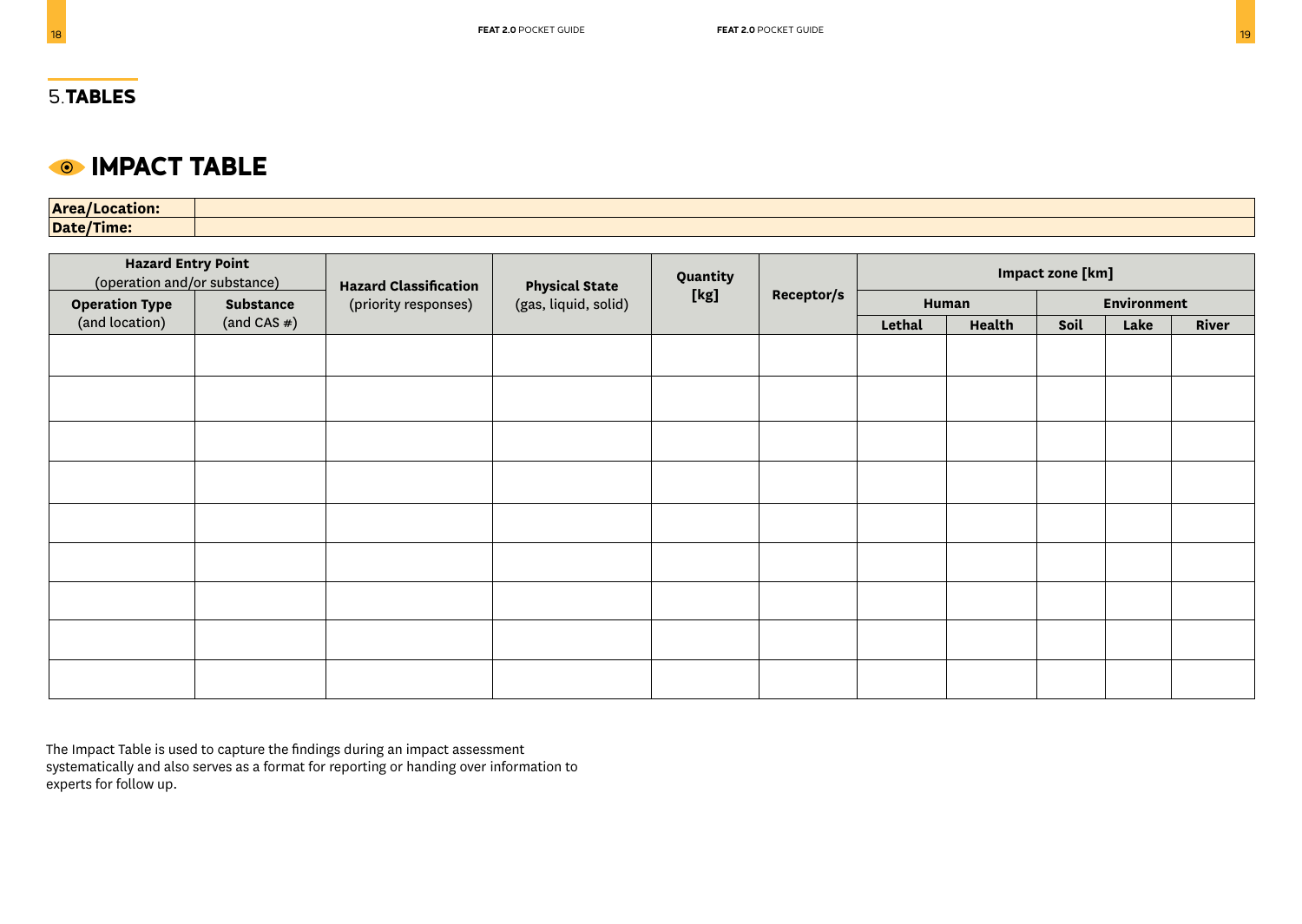### **SUBSTANCE TABLE (1/9)**

|                                                     |                   | <b>Checklist Priority Hazardous Substances</b>                                                                                                                    |                         | <b>Entry point</b><br><b>Exposure (FEAT-R)</b><br>[default choice by expert opinion] |                              |                                 |                              |
|-----------------------------------------------------|-------------------|-------------------------------------------------------------------------------------------------------------------------------------------------------------------|-------------------------|--------------------------------------------------------------------------------------|------------------------------|---------------------------------|------------------------------|
|                                                     |                   | <b>Hazard Classification</b>                                                                                                                                      | <b>Physical State</b>   | <b>First Priority Response</b>                                                       |                              | <b>Second Priority Response</b> |                              |
| <b>Hazardous Substance</b>                          | <b>CAS Number</b> |                                                                                                                                                                   | (gas, liquid,<br>solid) | <b>GHS Hazard Label</b>                                                              | <b>Hazard Classification</b> | <b>GHS Hazard Label</b>         | <b>Hazard Classification</b> |
| <b>Acetylene</b>                                    | 74-86-2           | Flam. Gas 1                                                                                                                                                       | Gas                     | Flammable                                                                            | Flam. Gas 1                  |                                 |                              |
| 1,1-Dimethylhydrazine<br>[Hydrazine, 1,1-dimethyl-] | $57 - 14 - 7$     | Aquatic Chronic 2, Acute Tox. 3, Carc. 1B,<br>Muta. 2, Skin Corr. 1B, Flam. Liq. 2,                                                                               | <b>Liquid</b>           | Flammable                                                                            | Flam. Liq. 1                 | Aquatic Chronic                 | Aquatic Chronic 2            |
| <b>Acrolein</b><br>[2-Propenal]                     | 107-02-8          | Aquatic Acute 1, Aquatic Chronic 1, Acute<br>Tox. 1, Acute Tox. 2, Acute Tox. 3, Carc. 2,<br>Skin Corr. 1B, Flam. Liq. 2,                                         | Liquid                  | <b>Toxic liquid</b>                                                                  | Acute Tox. 1                 | Aquatic Chronic                 | Aquatic Chronic 1            |
| <b>Acrylonitrile</b><br>[2-Propenenitrile]          | $107-13-1$        | Aquatic Chronic 2, Acute Tox. 2, Acute<br>Tox. 3, Carc. 1B, Carc. 2, Eye Dam. 1, Repr.<br>2, Skin Irrit. 2, Skin Sens. 1, STOT SE 3,<br>Flam. Lig. 2,             | <b>Liquid</b>           | <b>Health hazard</b>                                                                 | Carc. 1B                     | Aquatic Chronic                 | <b>Aquatic Chronic 2</b>     |
| <b>Acrylyl chloride</b><br>[2-Propenoyl chloride]   | 814-68-6          | Acute Tox. 1, Skin Corr. 1A, Skin Corr. 1B,<br>Flam. Liq. 2, Met. Corr. 1,                                                                                        | <b>Liquid</b>           | <b>Toxic liquid</b>                                                                  | Acute Tox. 1                 |                                 |                              |
| <b>Allyl alcohol</b><br>[2-Propen-l-ol]             | $107 - 18 - 6$    | Aquatic Acute 1, Acute Tox. 1, Acute Tox.<br>2, Acute Tox. 3, Eye Irrit. 2, Eye Irrit. 2A,<br>Skin Irrit. 2, STOT RE 1, STOT SE 3, Flam.<br>Liq. 2, Flam. Liq. 3, | Liquid                  | <b>Toxic liquid</b>                                                                  | Acute Tox. 1                 | <b>Aquatic Acute</b>            | Aquatic Acute 1              |
| <b>Allylamine</b><br>[2-Propen-l-amine]             | $107 - 11 - 9$    | Aquatic Chronic 2, Acute Tox. 1, Acute<br>Tox. 2, Acute Tox. 3, Skin Corr. 1A, Flam.<br>Liq. 2,                                                                   | Liquid                  | <b>Toxic liquid</b>                                                                  | Acute Tox. 1                 | Aquatic Chronic                 | Aquatic Chronic 2            |
| Ammonia (anhydrous)                                 | 7664-41-7         | Aquatic Acute 1, Aquatic Chronic 2, Acute<br>Tox. 2, Acute Tox. 3, Asp. Tox. 1, Skin Corr.<br>1B, Flam. Gas 1, Flam. Gas 2, Flam. Liq. 3,<br>Liq. Gas,            | Gas                     | Toxic gas                                                                            | Acute Tox. 2                 |                                 |                              |
| Ammonia (conc 20% or<br>greater)                    | 7664-41-7         | Aquatic Acute 1, Aquatic Chronic 2, Acute<br>Tox. 2, Acute Tox. 3, Asp. Tox. 1, Skin Corr.<br>1B, Flam. Gas 1, Flam. Gas 2, Flam. Liq. 3,<br>Liq. Gas,            | Liquid                  | <b>Toxic liquid</b>                                                                  | Acute Tox. 2                 | Aquatic Chronic                 | Aquatic Chronic 2            |
| <b>Ammonium nitrate</b>                             | 6484-52-2         | STOT SE 1, Ox. Liq. 1, Ox. Liq. 3, Ox. Sol. 1,<br>Ox. Sol. 2, Ox. Sol. 3,                                                                                         | <b>Solid</b>            | Explosive                                                                            | Ox. Sol. 1                   |                                 |                              |
| <b>Arsenic trichloride</b>                          | 7784-34-1         | Acute Tox. 2, Carc. 1B, Skin Corr. 1B,                                                                                                                            | Liquid                  | <b>Health hazard</b>                                                                 | Carc. 1B                     |                                 |                              |
| <b>Arsenic trihydride</b>                           | 7784-42-1         | Aquatic Acute 1, Aquatic Chronic 1, Acute<br>Tox. 1, Acute Tox. 2, STOT RE 2, STOT SE 1,<br>Flam. Gas 1, Liq. Gas,                                                | Gas                     | Toxic gas                                                                            | Acute Tox. 1                 |                                 |                              |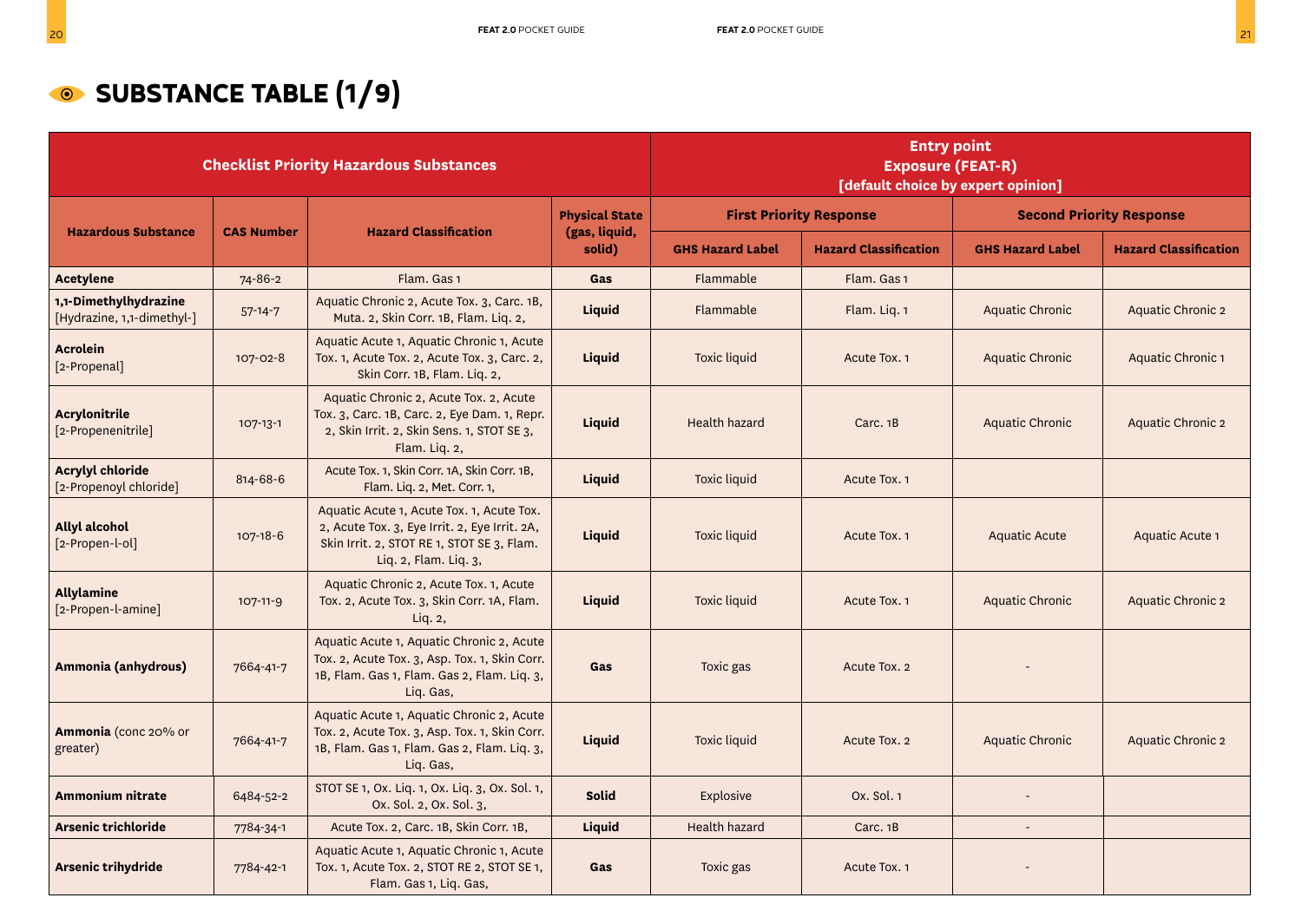### **SUBSTANCE TABLE (2/9)**

|                                                                  |                   | <b>Checklist Priority Hazardous Substances</b>                                                                                                                                    |                         | <b>Entry point</b><br><b>Exposure (FEAT-R)</b><br>[default choice by expert opinion] |                              |                         |                                 |
|------------------------------------------------------------------|-------------------|-----------------------------------------------------------------------------------------------------------------------------------------------------------------------------------|-------------------------|--------------------------------------------------------------------------------------|------------------------------|-------------------------|---------------------------------|
| <b>Hazardous Substance</b>                                       | <b>CAS Number</b> | <b>Hazard Classification</b>                                                                                                                                                      | <b>Physical State</b>   | <b>First Priority Response</b>                                                       |                              |                         | <b>Second Priority Response</b> |
|                                                                  |                   |                                                                                                                                                                                   | (gas, liquid,<br>solid) | <b>GHS Hazard Label</b>                                                              | <b>Hazard Classification</b> | <b>GHS Hazard Label</b> | <b>Hazard Classification</b>    |
| <b>Carbonyl dichloride</b><br>[Phosgene]                         | $75 - 44 - 5$     | Acute Tox. 1, Acute Tox. 2, Repr. 1A, Skin<br>Corr. 1B, STOT RE 1, STOT RE 2, STOT SE 1,<br>Liq. Gas,                                                                             | Gas                     | Toxic gas                                                                            | Acute Tox. 1                 |                         |                                 |
| <b>Chlorine</b>                                                  | 7782-50-5         | Aquatic Acute 1, Acute Tox. 1, Acute Tox.<br>2, Acute Tox. 3, Eye Irrit. 2, Skin Irrit. 2,<br>STOT RE 2, STOT SE 3, Liq. Gas, Ox. Gas 1,                                          | Gas                     | Toxic gas                                                                            | Acute Tox. 1                 |                         |                                 |
| <b>Chlorine dioxide</b><br>[Chlorine oxide (ClO2)]               | 10049-04-4        | Aquatic Acute 1, Acute Tox. 2, Acute Tox.<br>3, Skin Corr. 1B, Liq. Gas, Ox. Gas 1,                                                                                               | Gas                     | Toxic gas                                                                            | Acute Tox. 2                 |                         |                                 |
| Chloroform[Methane,<br>trichloro-]                               | $67 - 66 - 3$     | Aquatic Chronic 3, Acute Tox. 2, Acute<br>Tox. 3, Acute Tox. 4, Carc. 2, Eye Irrit. 2,<br>Muta. 2, Repr. 2, Skin Irrit. 2, STOT RE 1,<br>STOT RE 2,                               | Gas                     | Toxic gas                                                                            | Acute Tox. 2                 |                         |                                 |
| Chloromethyl<br>ether [Methane,<br>oxybis[chloro-]               | $542 - 88 - 1$    | Acute Tox. 2, Acute Tox. 3, Acute Tox. 4,<br>Carc. 1A, Flam. Liq. 2,                                                                                                              | Liquid                  | <b>Health hazard</b>                                                                 | Carc. <sub>1</sub> A         |                         |                                 |
| <b>Chloromethyl methyl</b><br>ether [Methane,<br>chloromethoxy-] | 107-30-2          | Acute Tox. 4, Carc. 1A, Flam. Liq. 2,                                                                                                                                             | Liquid                  | Health hazard                                                                        | Carc. <sub>1</sub> A         |                         |                                 |
| Crotonaldehyde<br>[2-Butenal]                                    | 4170-30-3         | Aquatic Acute 1, Aquatic Chronic 2, Acute<br>Tox. 1, Acute Tox. 2, Acute Tox. 3, Carc. 2,<br>Eye Dam. 1, Muta. 1B, Muta. 2, Skin Irrit.<br>2, STOT RE 2, STOT SE 3, Flam. Liq. 2, | Liquid                  | <b>Toxic liquid</b>                                                                  | Acute Tox. 1                 | <b>Aquatic Acute</b>    | Aquatic Acute 1                 |
| Crotonaldehyde, (E)-<br>$[2-Butenal, (E)-]$                      | 123-73-9          | Aquatic Acute 1, Acute Tox. 1, Acute Tox.<br>2, Acute Tox. 3, Eye Dam. 1, Muta. 2, Skin<br>Irrit. 2, STOT RE 2, STOT SE 3, Flam. Liq. 2,                                          | Liquid                  | <b>Toxic liquid</b>                                                                  | Acute Tox. 1                 | <b>Aquatic Acute</b>    | Aquatic Acute 1                 |
| <b>Cyanogen chloride</b>                                         | 506-77-4          | Acute Tox. 1, Acute Tox. 2, Skin Corr. 1A,<br>Liq. Gas,                                                                                                                           | Gas                     | Toxic gas                                                                            | Acute Tox. 1                 |                         |                                 |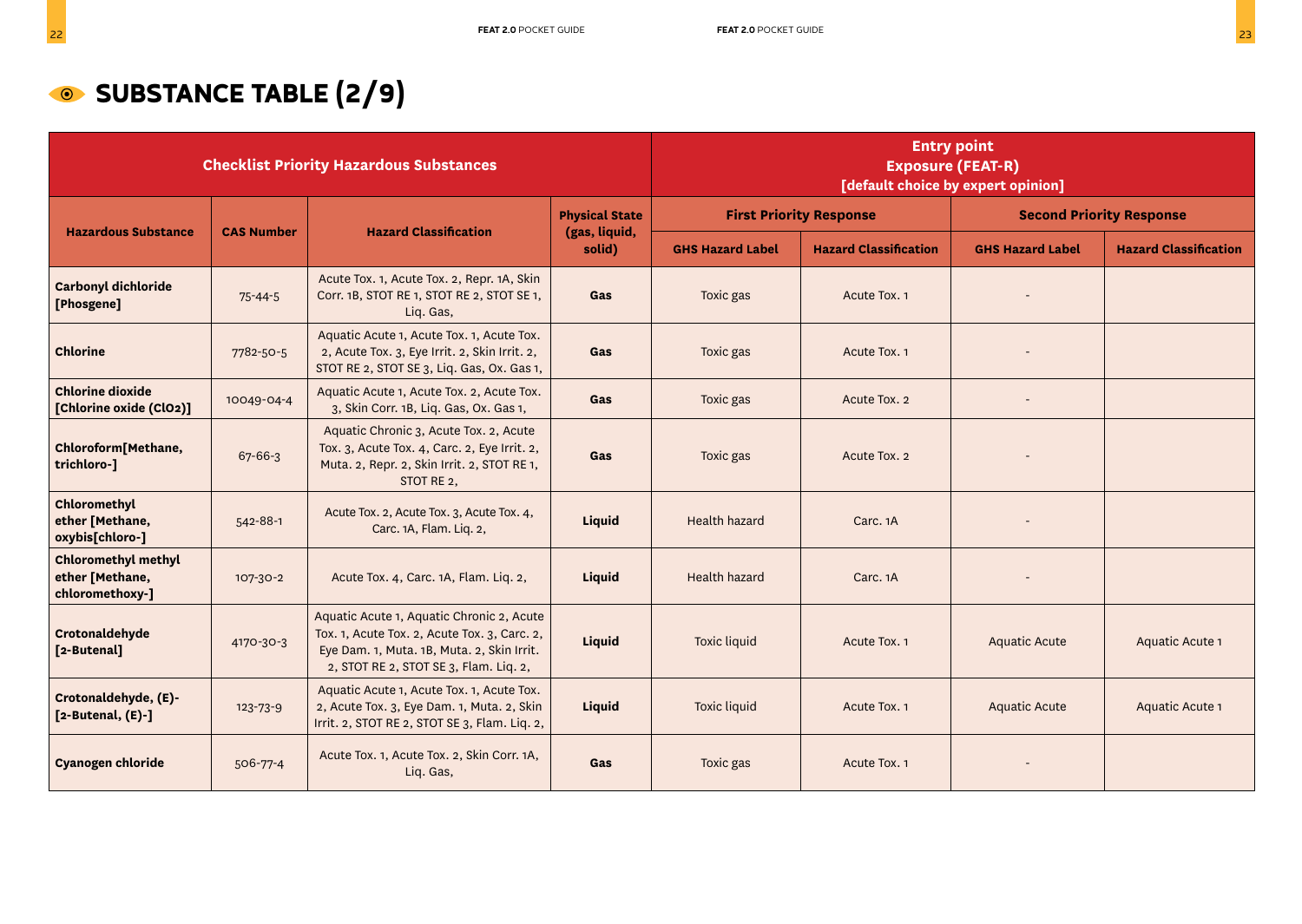## **SUBSTANCE TABLE (3/9)**

|                                                                               | <b>Checklist Priority Hazardous Substances</b> |                                                                                                                                                                       |                         |                         | <b>Entry point</b><br><b>Exposure (FEAT-R)</b><br>[default choice by expert opinion] |                                 |                              |  |
|-------------------------------------------------------------------------------|------------------------------------------------|-----------------------------------------------------------------------------------------------------------------------------------------------------------------------|-------------------------|-------------------------|--------------------------------------------------------------------------------------|---------------------------------|------------------------------|--|
|                                                                               |                                                |                                                                                                                                                                       | <b>Physical State</b>   |                         | <b>First Priority Response</b>                                                       | <b>Second Priority Response</b> |                              |  |
| <b>Hazardous Substance</b>                                                    | <b>CAS Number</b>                              | <b>Hazard Classification</b>                                                                                                                                          | (gas, liquid,<br>solid) | <b>GHS Hazard Label</b> | <b>Hazard Classification</b>                                                         | <b>GHS Hazard Label</b>         | <b>Hazard Classification</b> |  |
| Cyclohexylamine<br>[Cyclohexanamine]                                          | $108 - 91 - 8$                                 | Aquatic Chronic 3, Acute Tox. 4, Repr. 2,<br>Skin Corr. 1B, Flam. Liq. 2, Flam. Liq. 3,<br>Met. Corr. 1,                                                              | Liquid                  | Corrosive               | Skin Corr. 1B                                                                        |                                 |                              |  |
| De-icing agents (repre-<br>sentative): propane-1,2<br>diol (propylene glycol) | $57 - 55 - 6$                                  | <b>Aquatic Chronic 2</b>                                                                                                                                              | <b>Liquid</b>           | <b>Aquatic Chronic</b>  | <b>Aquatic Chronic 2</b>                                                             |                                 |                              |  |
| <b>Diborane</b>                                                               | 19287-45-7                                     | Acute Tox. 1, Acute Tox. 2, Flam. Gas 1,<br>Liq. Gas, Pres. Gas,                                                                                                      | Gas                     | Flammable               | Flammable Gas 1                                                                      | $\blacksquare$                  |                              |  |
| <b>Diesel</b>                                                                 | 68334-30-5                                     | Aquatic Chronic 2, Aquatic Chronic 3,<br>Asp. Tox. 1, Carc. 2, STOT RE 2, Flam. Liq.<br>3,                                                                            | <b>Liquid</b>           | Health hazard           | Asp. Tox. 1                                                                          | <b>Aquatic Chronic</b>          | Aquatic Chronic 2            |  |
| Dimethyldichlorosilane<br><b>Silane,</b><br>dichlorodimethyl-]                | $75 - 78 - 5$                                  | Eye Irrit. 2, Skin Corr. 1A, Skin Corr. 1B,<br>Skin Irrit. 2, STOT SE 3, Flam. Liq. 2,                                                                                | Liquid                  | Corrosive               | Skin Corr. 1A                                                                        |                                 |                              |  |
| <b>Dinickel trioxide</b>                                                      | 1314-06-3                                      | Aquatic Chronic 4, Carc. 1A, Skin Sens. 1,<br>STOT RE <sub>1</sub> ,                                                                                                  | <b>Solid</b>            | <b>Health hazard</b>    | Carc. 1A                                                                             |                                 |                              |  |
| Epichlorohydrin<br>[Oxirane,<br>(chloromethyl)-]                              | 106-89-8                                       | Aquatic Chronic 3, Acute Tox. 2, Acute<br>Tox. 3, Carc. 1A, Carc. 1B, Repr. 2, Skin<br>Corr. 1B, Skin Sens. 1, Flam. Liq. 3,                                          | <b>Liquid</b>           | <b>Health hazard</b>    | Carc. <sub>1</sub> A                                                                 | ٠                               |                              |  |
| <b>Ethylene oxide [Oxirane]</b>                                               | $75 - 21 - 8$                                  | Aquatic Chronic 3, Acute Tox. 2, Acute<br>Tox. 3, Carc. 1B, Eye Irrit. 2, Eye Irrit. 2A,<br>Muta. 1B, Skin Irrit. 2, STOT RE 1, STOT SE<br>3, Flam. Gas 1, Liq. Gas,  | Gas                     | Health hazard           | Carc. 1B                                                                             |                                 |                              |  |
| Ethylenediamine [1,2-<br>Ethanediamine]                                       | $107 - 15 - 3$                                 | Aquatic Chronic 3, Acute Tox. 4, Repr. 1A,<br>Resp. Sens. 1, Resp. Sens. 1B, Skin Corr.<br>1A, Skin Corr. 1B, Skin Sens. 1, STOT RE 2,<br>Flam. Liq. 3, Met. Corr. 1, | Liquid                  | Health hazard           | Repr. 1A                                                                             |                                 |                              |  |
| <b>Ethyleneimine [Aziri-</b><br>dine]                                         | $151 - 56 - 4$                                 | Aquatic Chronic 2, Acute Tox. 1, Acute<br>Tox. 2, Carc. 1B, Muta. 1B, Skin Corr. 1B,<br>Flam. Liq. 2,                                                                 | <b>Liquid</b>           | <b>Toxic liquid</b>     | Acute Tox. 1                                                                         | <b>Aquatic Chronic</b>          | <b>Aquatic Chronic 2</b>     |  |
| <b>Fluorine</b>                                                               | 7782-41-4                                      | Acute Tox. 1, Acute Tox. 2, Skin Corr. 1A,<br>Liq. Gas, Ox. Gas 1,                                                                                                    | Gas                     | Toxic gas               | Acute Tox. 1                                                                         |                                 |                              |  |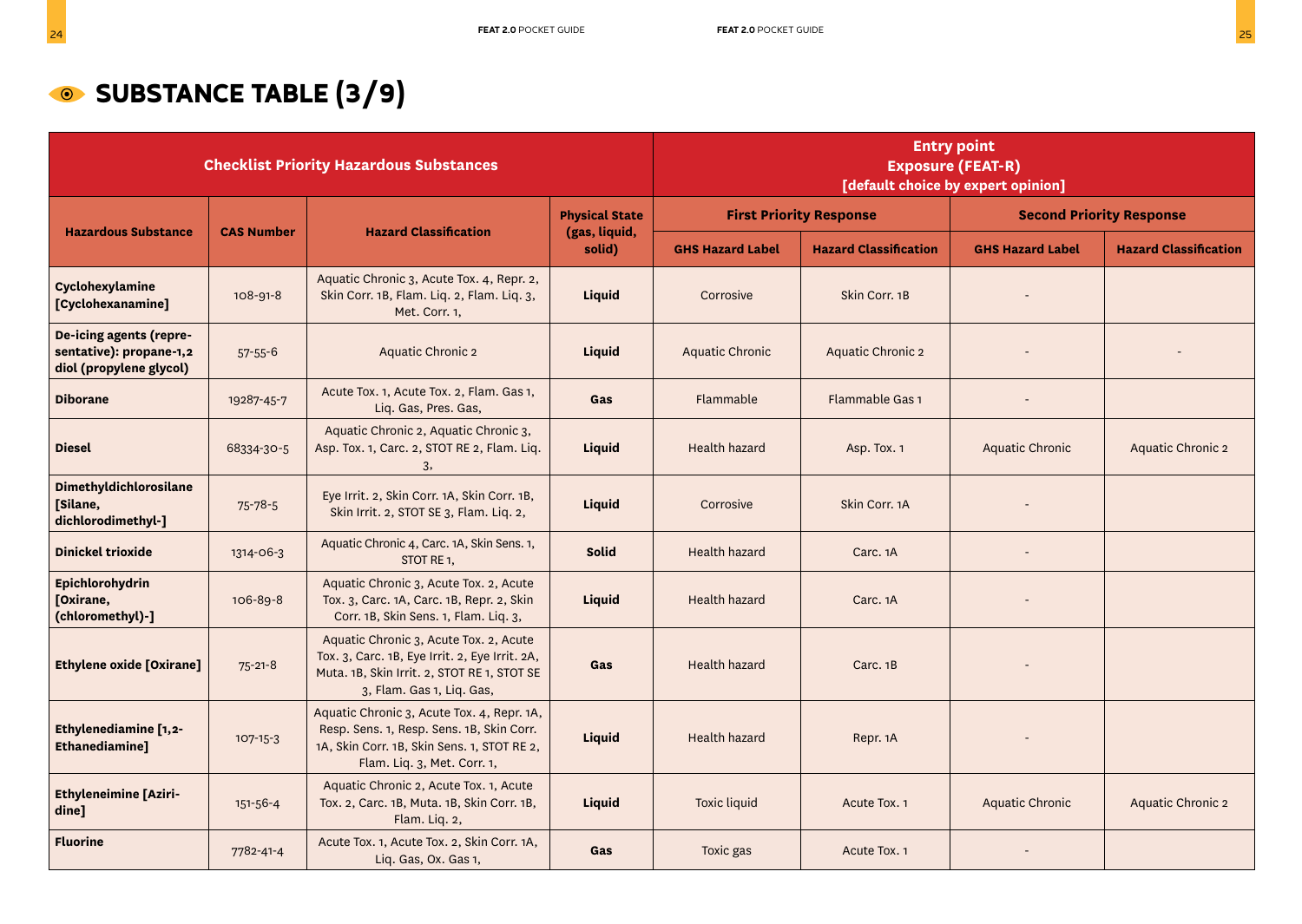### **SUBSTANCE TABLE (4/9)**

|                                                                            |                   | <b>Checklist Priority Hazardous Substances</b>                                                                                                                                                            |                         | <b>Entry point</b><br><b>Exposure (FEAT-R)</b><br>[default choice by expert opinion] |                                |                                 |                              |  |
|----------------------------------------------------------------------------|-------------------|-----------------------------------------------------------------------------------------------------------------------------------------------------------------------------------------------------------|-------------------------|--------------------------------------------------------------------------------------|--------------------------------|---------------------------------|------------------------------|--|
| <b>Hazardous Substance</b>                                                 |                   | <b>Hazard Classification</b>                                                                                                                                                                              | <b>Physical State</b>   |                                                                                      | <b>First Priority Response</b> | <b>Second Priority Response</b> |                              |  |
|                                                                            | <b>CAS Number</b> |                                                                                                                                                                                                           | (gas, liquid,<br>solid) | <b>GHS Hazard Label</b>                                                              | <b>Hazard Classification</b>   | <b>GHS Hazard Label</b>         | <b>Hazard Classification</b> |  |
| Formaldehyde (solu-<br>tion)                                               | $50 - 00 - 0$     | Acute Tox. 2, Acute Tox. 3, Carc. 1A, Carc.<br>2, Muta. 2, Resp. Sens. 1, Skin Corr. 1B,<br>Skin Corr. 1C, Skin Sens. 1, STOT RE 1, STOT<br>SE 1, STOT SE 2, Flam. Gas 1, Liq. Gas,<br>Met. Corr. 1,      | Liquid                  | Health hazard                                                                        | Carc. 1A                       |                                 |                              |  |
| <b>Furan</b>                                                               | $110 - 00 - 9$    | Aquatic Chronic 3, Acute Tox. 1, Acute<br>Tox. 4, Carc. 1B, Muta. 2, Skin Irrit. 2,<br>STOT RE 2, Flam. Liq. 1,                                                                                           | Liquid                  | <b>Toxic liquid</b>                                                                  | Acute Tox. 1                   |                                 |                              |  |
| <b>Gasoline</b>                                                            | 86290-81-5        | Flam.Liq. 2, skin Corr. 2, Muta 1B, Carc.<br>1B, Repr. 1A, STOT SE 3, STOT RE 1, Asp 1,<br>Aquatic acute 3                                                                                                | Liquid                  | Flammable                                                                            | Flam.Liq. 2                    |                                 |                              |  |
| <b>Hydrazine</b>                                                           | 302-01-2          | Aquatic Acute 1, Aquatic Chronic 1, Acute<br>Tox. 2, Acute Tox. 3, Carc. 1A, Carc. 1B,<br>Skin Corr. 1B, Skin Sens. 1, Flam. Liq. 3,                                                                      | Liquid                  | Health hazard                                                                        | Carc. 1A                       | Aquatic Acute                   | Aquatic Acute 1              |  |
| Hydrochloric acid (conc<br>37% or greater)                                 | 7647-01-0         | Acute Tox. 2, Acute Tox. 3, Repr. 1A, Repr.<br>1B, Resp. Sens. 1, Skin Corr. 1A, Skin Corr.<br>1B, Skin Corr. 1C, STOT RE 1, STOT RE 2,<br>STOT SE 1, STOT SE 3, Flam. Liq. 2, Liq.<br>Gas, Met. Corr. 1, | Liquid                  | Corrosive                                                                            | Skin Corr. 1A                  |                                 |                              |  |
| Hydrocyanic acid<br>[Hydrogen cyanide]                                     | $74 - 90 - 8$     | Aquatic Acute 1, Aquatic Chronic 1, Acute<br>Tox. 1, Acute Tox. 2, STOT RE 1, STOT SE 1,<br>Flam. Lig. 1,                                                                                                 | Liquid                  | <b>Toxic liquid</b>                                                                  | Acute Tox. 1                   | <b>Aquatic Acute</b>            | Aquatic Acute 1              |  |
| Hydrogen                                                                   | 1333-74-0         | Carc. 1A, Muta. 1B, Resp. Sens. 1, Flam.<br>Gas 1, Liq. Gas, Ox. Gas 1, Ref. Liq. Gas,                                                                                                                    | Gas                     | Flammable                                                                            | Flammable Gas 1                |                                 |                              |  |
| <b>Hydrogen chloride</b><br>(anhydrous)<br>[Hydrochloric acid]             | 7647-01-0         | Acute Tox. 2, Acute Tox. 3, Repr. 1A, Repr.<br>1B, Resp. Sens. 1, Skin Corr. 1A, Skin Corr.<br>1B, Skin Corr. 1C, STOT RE 1, STOT RE 2,<br>STOT SE 1, STOT SE 3, Flam. Liq. 2, Liq.<br>Gas, Met. Corr. 1, | Gas                     | Corrosive                                                                            | Skin Corr. 1                   |                                 |                              |  |
| <b>Hydrogen fluoride (conc</b><br>50% or greater) [Hydro-<br>fluoric acid] | 7664-39-3         | Acute Tox. 1, Acute Tox. 2, Skin Corr. 1A,<br>Met. Corr. 1,                                                                                                                                               | Liquid                  | <b>Toxic liquid</b>                                                                  | Acute Tox. 1                   |                                 |                              |  |
| <b>Hydrogen selenide</b>                                                   | 7783-07-5         | Acute Tox. 2, Flam. Gas 1, Liq. Gas, Pres.<br>Gas,                                                                                                                                                        | Gas                     | Flammable                                                                            | Flam. Gas 1                    |                                 |                              |  |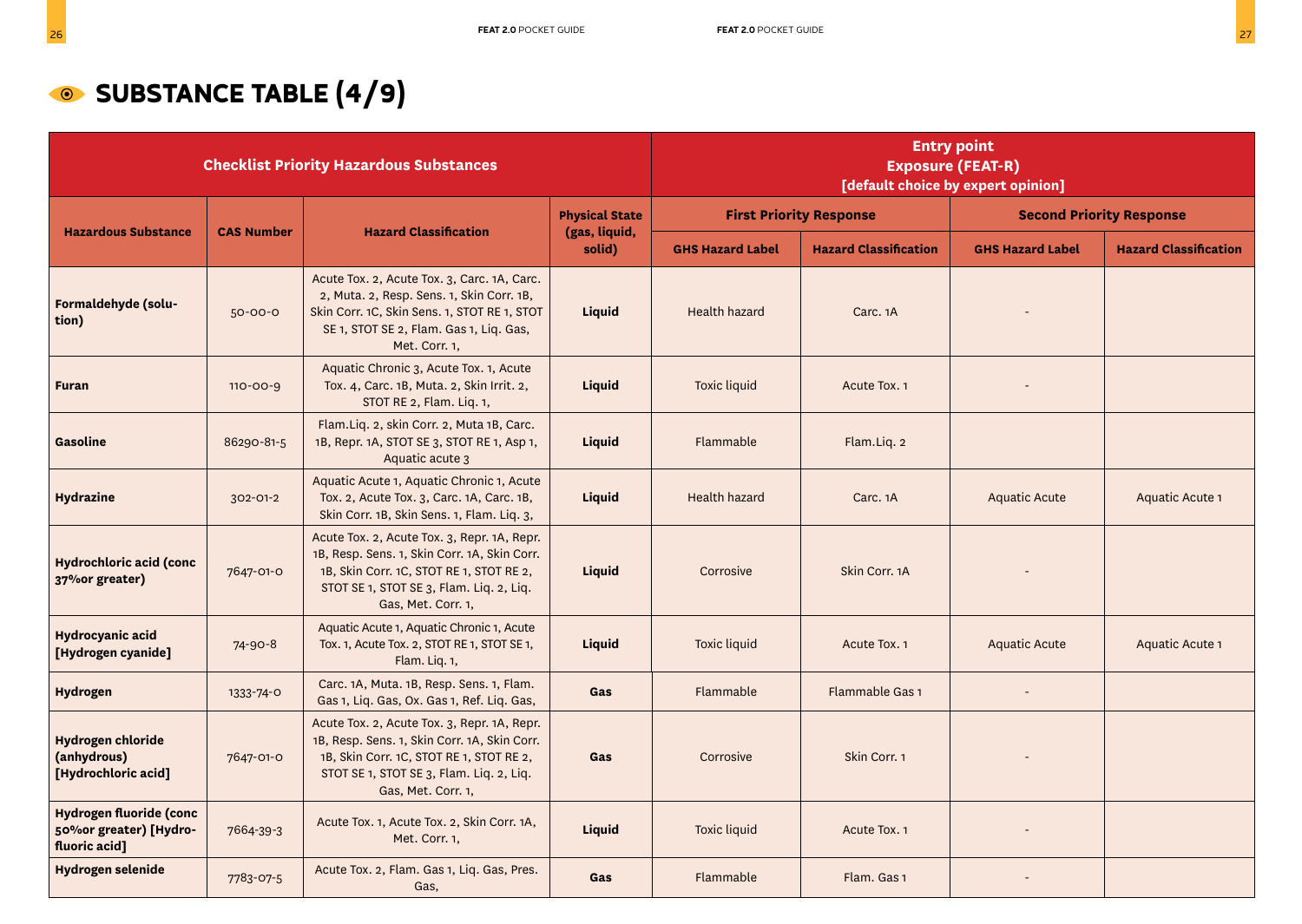### **SUBSTANCE TABLE (5/9)**

|                                                                                    |                   | <b>Checklist Priority Hazardous Substances</b>                                                                                                        |                         | <b>Entry point</b><br><b>Exposure (FEAT-R)</b><br>[default choice by expert opinion] |                                |                                 |                              |
|------------------------------------------------------------------------------------|-------------------|-------------------------------------------------------------------------------------------------------------------------------------------------------|-------------------------|--------------------------------------------------------------------------------------|--------------------------------|---------------------------------|------------------------------|
|                                                                                    |                   |                                                                                                                                                       | <b>Physical State</b>   |                                                                                      | <b>First Priority Response</b> | <b>Second Priority Response</b> |                              |
| <b>Hazardous Substance</b>                                                         | <b>CAS Number</b> | <b>Hazard Classification</b>                                                                                                                          | (gas, liquid,<br>solid) | <b>GHS Hazard Label</b>                                                              | <b>Hazard Classification</b>   | <b>GHS Hazard Label</b>         | <b>Hazard Classification</b> |
| Hydrogen sulfide                                                                   | 7783-06-4         | Aquatic Acute 1, Acute Tox. 1, Acute Tox. 2,<br>Flam. Gas 1, Liq. Gas,                                                                                | Gas                     | Toxic gas                                                                            | Acute Tox. 1                   | $\blacksquare$                  |                              |
| Iron, pentacarbonyl<br>[Iron carbonyl<br>(Fe(CO)5), (TB-5-11)-]                    | 13463-40-6        | Acute Tox. 1, Acute Tox. 2, STOT RE 1,<br>Flam. Liq. 2,                                                                                               | Liquid                  | <b>Toxic liquid</b>                                                                  | Acute Tox. 1                   |                                 |                              |
| Isobutyronitrile<br>[Propanenitrile,<br>2-methyl-]                                 | $78 - 82 - 0$     | Acute Tox. 2, STOT SE 1, STOT SE 2, Flam.<br>Liq. 2,                                                                                                  | Liquid                  | <b>Health hazard</b>                                                                 | STOT SE <sub>1</sub>           |                                 |                              |
| <b>Isopropyl chloroformate</b><br>[Carbonochloridic acid,<br>1- methylethyl ester] | $108 - 23 - 6$    | Acute Tox. 1, Acute Tox. 2, Skin Corr. 1A,<br>Skin Corr. 1B, Flam. Liq. 2,                                                                            | Liquid                  | <b>Toxic liquid</b>                                                                  | Acute Tox. 1                   |                                 |                              |
| <b>Kerosene</b>                                                                    | 8008-20-6         | Aquatic Chronic 2, Aquatic Chronic 3, Asp.<br>Tox. 1, Flam. Liq. 3,                                                                                   | <b>Liquid</b>           | Flammable                                                                            | Flam. Lig. 3                   | <b>Aquatic Chronic</b>          | <b>Aquatic Chronic 2</b>     |
| <b>Liquefied Petroleum</b><br>Gas (LPG)                                            | 68476-85-7        | Flam. Gas 1, Gases under pressure, com-<br>pressed gas, Carc. 1B, Muta. 1B                                                                            | Gas                     | Flammable                                                                            | Flam.Gas 1                     |                                 |                              |
| Methacrylonitrile<br>[2-Propenenitrile,<br>2-methyl-]                              | 126-98-7          | Acute Tox. 2, Acute Tox. 3, Skin Sens. 1,<br>STOT SE 1, Flam. Liq. 2,                                                                                 | Liquid                  | Health hazard                                                                        | STOT SE1                       |                                 |                              |
| <b>Methane</b>                                                                     | $74 - 82 - 8$     | Flam. Gas 1, Liq. Gas, Ref. Liq. Gas                                                                                                                  | Gas                     | Flammable                                                                            | Flam. Gas 1                    |                                 |                              |
| <b>Methanol</b>                                                                    | 67-56-1           | Acute Tox. 2, Acute Tox. 3, Carc. 2, Repr.<br>1B, Repr. 2, Skin Corr. 1A, STOT RE 1, STOT<br>RE 2, STOT SE 1, STOT SE 2, Flam. Liq. 2,<br>Ox. Lig. 1, | Liquid                  | <b>Health hazard</b>                                                                 | STOT SE <sub>1</sub>           |                                 |                              |
| <b>Methyl chloride</b><br>[Methane, chloro-]                                       | $74 - 87 - 3$     | Carc. 2, Repr. 2, Skin Corr. 1A, STOT RE 2,<br>Flam. Gas 1, Flam. Gas 2, Flam. Liq. 1, Liq.<br>Gas,                                                   | Gas                     | Flammable                                                                            | Flam. Gas 1                    |                                 |                              |
| <b>Methyl chloroformate</b><br>[Carbonochloridic acid,<br>methylester]             | $79 - 22 - 1$     | Acute Tox. 1, Acute Tox. 2, Acute Tox. 4,<br>Skin Corr. 1B, Flam. Liq. 2,                                                                             | Liquid                  | <b>Toxic liquid</b>                                                                  | Acute Tox. 1                   |                                 |                              |
| <b>Methyl hydrazine</b><br>[Hydrazine, methyl-]                                    | 60-34-4           | Aquatic Chronic 2, Acute Tox. 1, Acute Tox.<br>2, Carc. 1A, Carc. 1B, Carc. 2, Resp. Sens.<br>1, Skin Corr. 1B, STOT SE 1, Flam. Liq. 2,              | Liquid                  | <b>Health hazard</b>                                                                 | Carc. <sub>1</sub> A           | Aquatic Chronic                 | <b>Aquatic Chronic 2</b>     |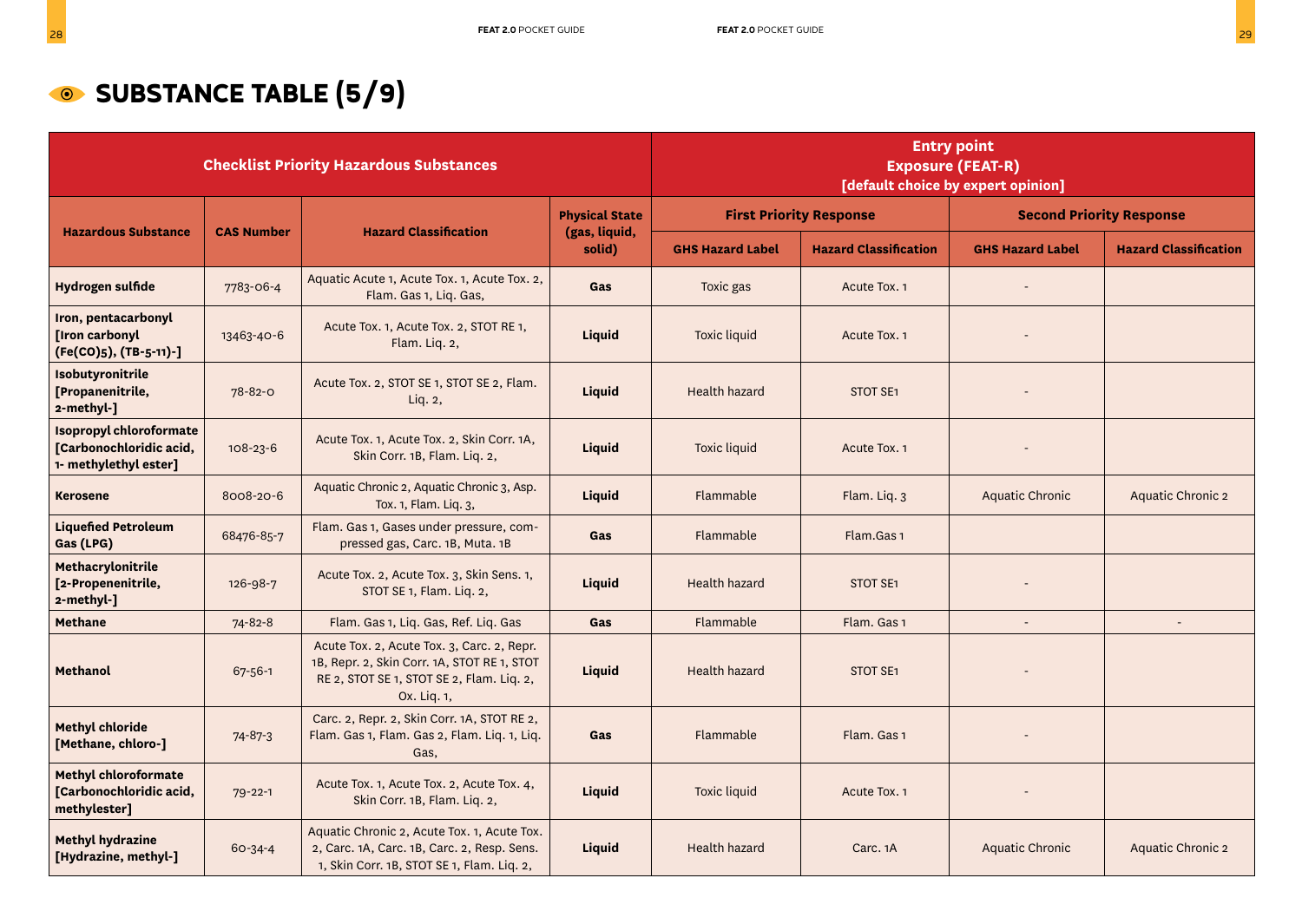### **SUBSTANCE TABLE (6/9)**

|                                                                 |                   | <b>Checklist Priority Hazardous Substances</b>                                                                                                          |                         | <b>Entry point</b><br><b>Exposure (FEAT-R)</b><br>[default choice by expert opinion] |                              |                                 |                              |
|-----------------------------------------------------------------|-------------------|---------------------------------------------------------------------------------------------------------------------------------------------------------|-------------------------|--------------------------------------------------------------------------------------|------------------------------|---------------------------------|------------------------------|
| <b>Hazardous Substance</b>                                      | <b>CAS Number</b> | <b>Hazard Classification</b>                                                                                                                            | <b>Physical State</b>   | <b>First Priority Response</b>                                                       |                              | <b>Second Priority Response</b> |                              |
|                                                                 |                   |                                                                                                                                                         | (gas, liquid,<br>solid) | <b>GHS Hazard Label</b>                                                              | <b>Hazard Classification</b> | <b>GHS Hazard Label</b>         | <b>Hazard Classification</b> |
| Methyl isocyanate<br>[Methane, isocyanato-]                     | 624-83-9          | Acute Tox. 1, Acute Tox. 2, Acute Tox. 3,<br>Eye Dam. 1, Repr. 2, Resp. Sens. 1, Skin<br>Irrit. 2, Skin Sens. 1, STOT SE 3, Flam. Liq.<br>2,            | Liquid                  | <b>Toxic liquid</b>                                                                  | Acute Tox. 1                 |                                 |                              |
| Methyl mercaptan<br>[Methanethiol]                              | $74 - 93 - 1$     | Aquatic Acute 1, Aquatic Chronic 1, Acute<br>Tox. 3, Flam. Gas 1, Flam. Liq. 1, Liq. Gas,                                                               | Gas                     | Flammable                                                                            | Flam. Gas 1                  |                                 |                              |
| <b>Methyl thiocyanate</b><br>[Thiocyanic acid,<br>methyl ester] | 556-64-9          | Acute Tox. 2, Flam. Liq. 2, Flam. Liq. 3,                                                                                                               | Liquid                  | Toxic liquid                                                                         | Acute Tox. 2                 |                                 |                              |
| Methyltrichlorosilane<br>[Silane,<br>trichloromethyl-]          | $75 - 79 - 6$     | Eye Irrit. 2, Skin Corr. 1A, Skin Irrit. 2, STOT<br>SE 3, Flam. Liq. 2,                                                                                 | Liquid                  | Corrosive                                                                            | Skin Corr. 1A                |                                 |                              |
| <b>Naptha</b>                                                   | 8030-30-6         | Aquatic Chronic 2, Asp. Tox. 1, Carc. 1B,<br>Muta. 1B, Repr. 2, Flam. Liq. 1, Flam. Liq. 2,<br>Flam. Liq. 3,                                            | Liquid                  | <b>Health hazard</b>                                                                 | Carc. 1B                     | <b>Aquatic Chronic</b>          | Aquatic Chronic 2            |
| Nickel carbonyl                                                 | 13463-39-3        | Aquatic Acute 1, Aquatic Chronic 1, Acute<br>Tox. 2, Carc. 2, Repr. 1B, Flam. Liq. 2,                                                                   | Liquid                  | <b>Health hazard</b>                                                                 | Repr. 1B                     | <b>Aquatic Acute</b>            | Aquatic Acute 1              |
| <b>Nickel oxide</b>                                             | 1313-99-1         | Aquatic Chronic 4, Carc. 1A, Carc. 1B,<br>Resp. Sens. 1, Skin Sens. 1, STOT RE 1, STOT<br>RE 2,                                                         | <b>Solid</b>            | <b>Health hazard</b>                                                                 | Carc. <sub>1</sub> A         |                                 |                              |
| <b>Nickel sulphide</b>                                          | 16812-54-7        | Aquatic Acute 1, Aquatic Chronic 1, Carc.<br>1A, Muta. 2, Resp. Sens. 1B, Skin Sens. 1,<br>STOT RE 1, STOT RE 2,                                        | <b>Solid</b>            | <b>Health hazard</b>                                                                 | Carc. 1A                     |                                 |                              |
| Nitric acid (conc 80%<br>or greater)                            | 7697-37-2         | Acute Tox. 1, Acute Tox. 2, Asp. Tox. 1, Skin<br>Corr. 1A, Skin Corr. 1B, STOT RE 1, STOT SE<br>1, Met. Corr. 1, Ox. Liq. 1, Ox. Liq. 2, Ox.<br>Liq. 3, | <b>Liquid</b>           | <b>Toxic liquid</b>                                                                  | Acute Tox. 1                 |                                 |                              |
| <b>Nitric oxide [Nitrogen</b><br>oxide (NO)]                    | 10102-43-9        | Acute Tox. 1, Acute Tox. 2, Skin Corr. 1B,<br>STOT RE 2, Ox. Gas 1, Pres. Gas,                                                                          | Gas                     | Toxic gas                                                                            | Acute Tox. 1                 |                                 |                              |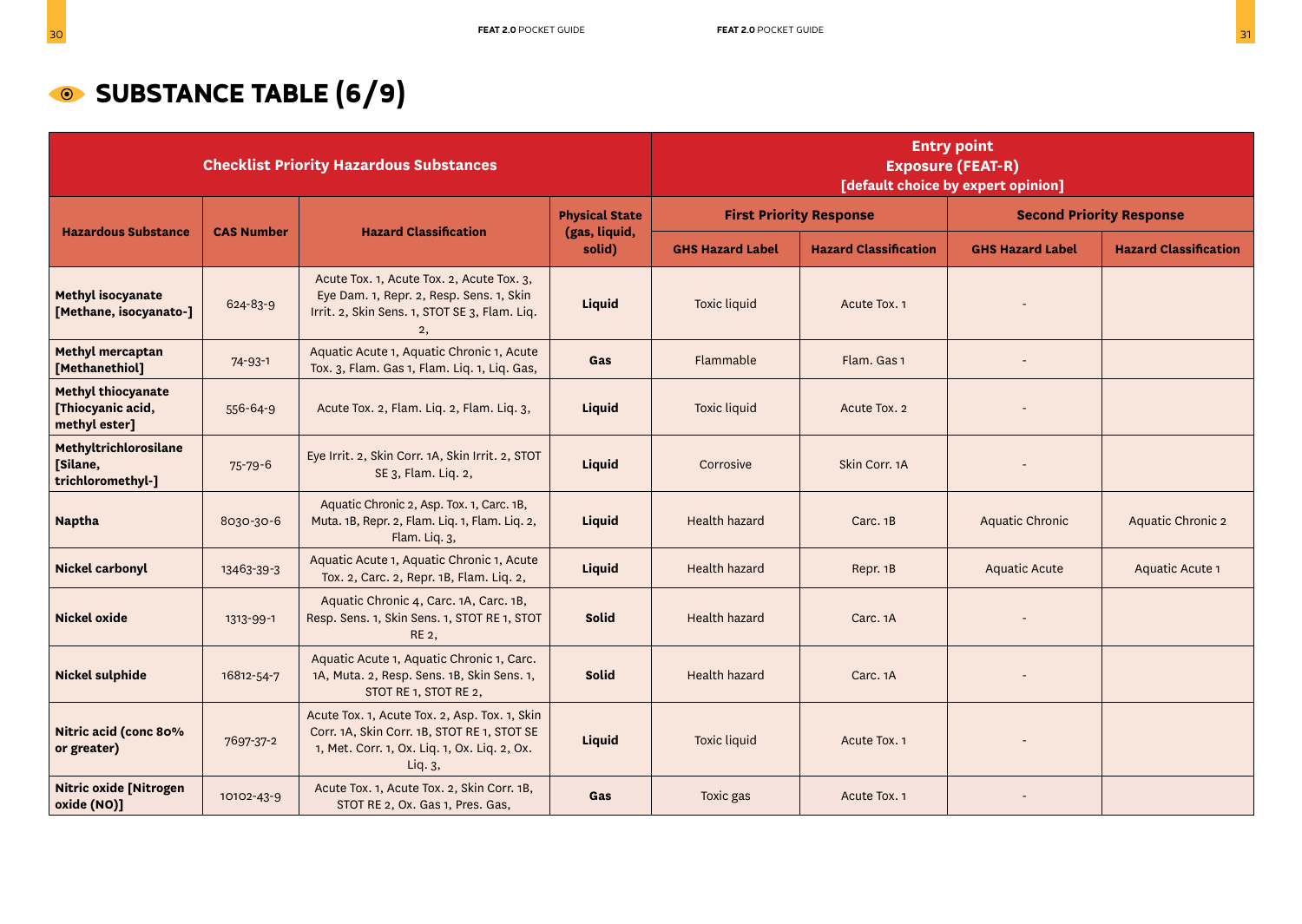### **SUBSTANCE TABLE (7/9)**

|                                                                                                        |                   | <b>Checklist Priority Hazardous Substances</b>                                                                 |                         | <b>Entry point</b><br><b>Exposure (FEAT-R)</b><br>[default choice by expert opinion] |                              |                         |                                 |  |
|--------------------------------------------------------------------------------------------------------|-------------------|----------------------------------------------------------------------------------------------------------------|-------------------------|--------------------------------------------------------------------------------------|------------------------------|-------------------------|---------------------------------|--|
|                                                                                                        |                   |                                                                                                                | <b>Physical State</b>   | <b>First Priority Response</b>                                                       |                              |                         | <b>Second Priority Response</b> |  |
| <b>Hazardous Substance</b>                                                                             | <b>CAS Number</b> | <b>Hazard Classification</b>                                                                                   | (gas, liquid,<br>solid) | <b>GHS Hazard Label</b>                                                              | <b>Hazard Classification</b> | <b>GHS Hazard Label</b> | <b>Hazard Classification</b>    |  |
| <b>Oleum (Fu ming</b><br><b>Sulfuric acid) [Sulfuric</b><br>acid, mixture with<br>sulfur trioxide] (1) | 8014-95-7         | Acute Tox. 1, Skin Corr. 1A, Met. Corr. 1,                                                                     | Liquid                  | <b>Toxic liquid</b>                                                                  | Acute Tox. 1                 |                         |                                 |  |
| Organosphosphate<br>pesticides<br>(representative):<br>malathion (ISO)                                 | $121 - 75 - 5$    | Aquatic Acute 1, Aquatic Chronic 1, Acute<br>Tox. 1, Acute Tox. 4, Skin Sens. 1                                | <b>Liquid</b>           | <b>Toxic liquid</b>                                                                  | Acute Tox. 1                 | <b>Aquatic Chronic</b>  | Aquatic Chronic 1               |  |
| Organosphosphate<br>pesticides<br>(representative):<br>dichlorvos (ISO)                                | $62 - 73 - 7$     | Aquatic Acute 1, Acute Tox. 1, Acute Tox. 2,<br>Acute Tox. 3, Skin Sens. 1                                     | Liquid                  | <b>Toxic liquid</b>                                                                  | Acute Tox. 1                 | Aquatic Acute           | Aquatic Acute 1                 |  |
| <b>Oxygen</b>                                                                                          | 7782-44-7         | Liq. Gas, Ox. Gas 1, Ref. Liq. Gas,                                                                            | Gas                     | Oxidizing                                                                            | Ox. Gas 1                    |                         |                                 |  |
| Peracetic acid<br>[Ethaneperoxoic acid]                                                                | $79 - 21 - 0$     | Aquatic Acute 1, Acute Tox. 4, Skin Corr.<br>1A, Skin Corr. 1B, Flam. Liq. 3, Org. Perox.<br>C, Org. Perox. D, | Liquid                  | Explosive                                                                            | Org. Perox. C                | Aquatic Acute           | Aquatic Acute 1                 |  |
| Perchloromethyl-<br>mercaptan [Metha-<br>nesulfenyl chloride,<br>trichloro-]                           | $594 - 42 - 3$    | Acute Tox. 1, Skin Corr. 1B, STOT RE 1, STOT<br>SE 1,                                                          | <b>Liquid</b>           | <b>Health hazard</b>                                                                 | <b>STOT SE1</b>              |                         |                                 |  |
| <b>Phosgene</b><br>[Carbonic dichloride]                                                               | $75 - 44 - 5$     | Acute Tox. 1, Acute Tox. 2, Repr. 1A, Skin Corr.<br>1B, STOT RE 1, STOT RE 2, STOT SE 1, Liq. Gas,             | Gas                     | Toxic gas                                                                            | Acute Tox. 1                 |                         |                                 |  |
| <b>Phosphine</b><br>[Phosphorous<br>trihydride]                                                        | 7803-51-2         | Aquatic Acute 1, Acute Tox. 1, Acute Tox. 2,<br>Skin Corr. 1B, Flam. Gas 1, Liq. Gas,                          | Gas                     | Toxic gas                                                                            | Acute Tox. 1                 |                         |                                 |  |
| <b>Phosphorus</b><br>oxychloride<br>[Phosphoryl chloride]                                              | 10025-87-3        | Acute Tox. 1, Acute Tox. 2, Acute Tox. 4,<br>Skin Corr. 1A, STOT RE 1, Met. Corr. 1,                           | Liquid                  | <b>Toxic liquid</b>                                                                  | Acute Tox. 1                 |                         |                                 |  |
| <b>Phosphorus trichloride</b>                                                                          | 7719-12-2         | Acute Tox. 2, Skin Corr. 1A, STOT RE 1, STOT<br>RE 2, STOT SE 1, Water-React. 1,                               | <b>Liquid</b>           | Reactive with water                                                                  | Water-React 1                |                         |                                 |  |
| Propionitrile<br>[Propanenitrile]                                                                      | 107-12-0          | Acute Tox. 1, Acute Tox. 2, Repr. 1B, Flam.<br>Liq. 2,                                                         | Liquid                  | <b>Toxic liquid</b>                                                                  | Acute Tox. 1                 |                         |                                 |  |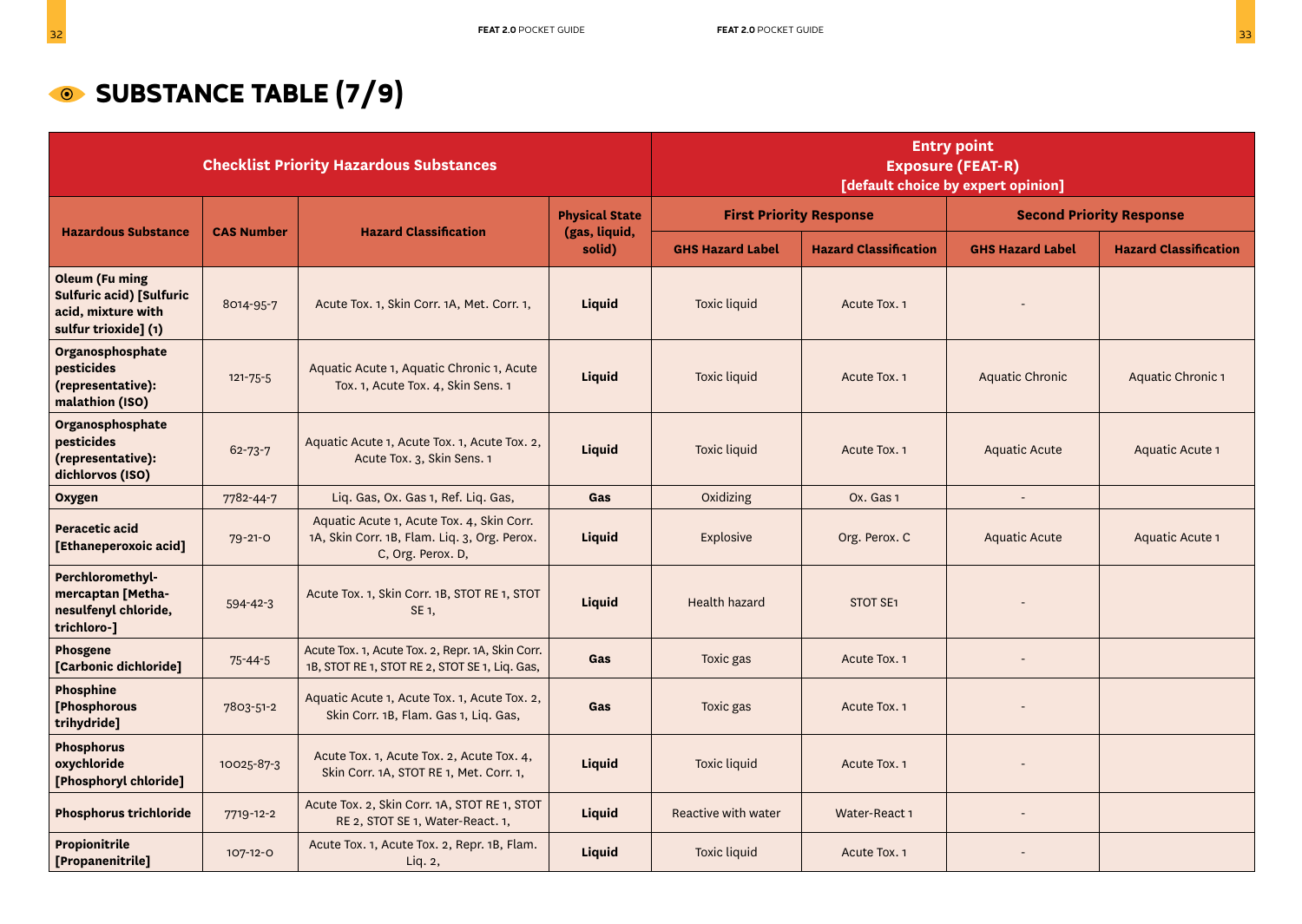## **SUBSTANCE TABLE (8/9)**

|                                                                        |                   | <b>Checklist Priority Hazardous Substances</b>                                                                                                 |                         |                         |                                | <b>Entry point</b><br><b>Exposure (FEAT-R)</b><br>[default choice by expert opinion] |                                 |
|------------------------------------------------------------------------|-------------------|------------------------------------------------------------------------------------------------------------------------------------------------|-------------------------|-------------------------|--------------------------------|--------------------------------------------------------------------------------------|---------------------------------|
|                                                                        |                   |                                                                                                                                                | <b>Physical State</b>   |                         | <b>First Priority Response</b> |                                                                                      | <b>Second Priority Response</b> |
| <b>Hazardous Substance</b>                                             | <b>CAS Number</b> | <b>Hazard Classification</b>                                                                                                                   | (gas, liquid,<br>solid) | <b>GHS Hazard Label</b> | <b>Hazard Classification</b>   | <b>GHS Hazard Label</b>                                                              | <b>Hazard Classification</b>    |
| Piperidine                                                             | $110 - 89 - 4$    | Acute Tox. 3, Skin Corr. 1B, Skin Corr. 1C,<br>Flam. Liq. 2,                                                                                   | Liquid                  | Corrosive               | Skin Corr. 1B                  |                                                                                      |                                 |
| Potassium nitrate                                                      | 7757-79-1         | Repr. 2, STOT RE 2, STOT SE 2, Ox. Liq. 1,<br>Ox. Liq. 2, Ox. Liq. 3, Ox. Sol. 1, Ox. Sol. 2,<br>Ox. Sol. 3,                                   | <b>Solid</b>            | Oxidizing               | Ox. Sol. 1                     |                                                                                      |                                 |
| <b>Propyl chloroformate</b><br>[Carbonochloridic acid,<br>propylester] | $109 - 61 - 5$    | Acute Tox. 2, Acute Tox. 3, Skin Corr. 1B,<br>Flam. Liq. 2,                                                                                    | Liquid                  | <b>Toxic liquid</b>     | Acute Tox. 2                   |                                                                                      |                                 |
| Propylene oxide<br>[Oxirane, methyl-]                                  | $75 - 56 - 9$     | Aquatic Acute 3, Aquatic Chronic 3, Acute<br>Tox. 4, Carc. 1B, Eye Irrit. 2, Muta. 1B, Skin<br>Irrit. 2, STOT SE 3, Flam. Gas 1, Flam. Liq. 1, | Liquid                  | Flammable               | Flam. Liq. 1                   |                                                                                      |                                 |
| Propyleneimine<br>[Aziridine, 2-methyl-]                               | $75 - 55 - 8$     | Aquatic Chronic 2, Acute Tox. 1, Acute Tox.<br>2, Carc. 1B, Eye Dam. 1, Flam. Liq. 2,                                                          | Liquid                  | <b>Toxic liquid</b>     | Acute Tox. 1                   | Aquatic Chronic                                                                      | <b>Aquatic Chronic 2</b>        |
| Sulfur dichloride                                                      | 10545-99-0        | Aquatic Acute 1, Skin Corr. 1B, STOT SE 3,                                                                                                     | Liquid                  | <b>Aquatic Acute</b>    | Aquatic Acute 1                | Corrosive                                                                            | Skin Corr. 1B                   |
| <b>Sulfur dioxide</b><br>(anhydrous)                                   | 7446-09-5         | Acute Tox. 2, Acute Tox. 3, Skin Corr. 1B, STOT<br>RE 1, STOT SE 1, Liq. Gas,                                                                  | Gas                     | <b>Health hazard</b>    | STOT SE <sub>1</sub>           |                                                                                      |                                 |
| Sulfur tetrafluoride<br>[Sulfur fluoride (SF4),<br>$(T-4)$ -]          | 7783-60-0         | Acute Tox. 1, Acute Tox. 2, Skin Corr. 1A,<br>Skin Corr. 1B, Liq. Gas, Pres. Gas,                                                              | Gas                     | Toxic gas               | Acute Tox. 1                   |                                                                                      |                                 |
| <b>Sulfur trioxide</b>                                                 | 7446-11-9         | Acute Tox. 1, Acute Tox. 2, Carc. 1B, Skin<br>Corr. 1A, Skin Corr. 1B, Ox. Liq. 1,                                                             | Gas                     | Toxic gas               | Acute Tox. 1                   |                                                                                      |                                 |
| <b>Tetramethyllead</b><br>[Plumbane,<br>tetramethyl-]                  | $75 - 74 - 1$     | Acute Tox. 1, Acute Tox. 2, Repr. 1A, STOT<br>RE 2, Flam. Liq. 3,                                                                              | Liquid                  | <b>Toxic liquid</b>     | Acute Tox. 1                   |                                                                                      |                                 |
| <b>Tetranitromethane</b><br>[Methane, tetranitro-]                     | $509 - 14 - 8$    | Acute Tox. 1, Carc. 2, Ox. Liq. 1,                                                                                                             | Liquid                  | Oxidizing               | Ox. Liq. 1                     |                                                                                      |                                 |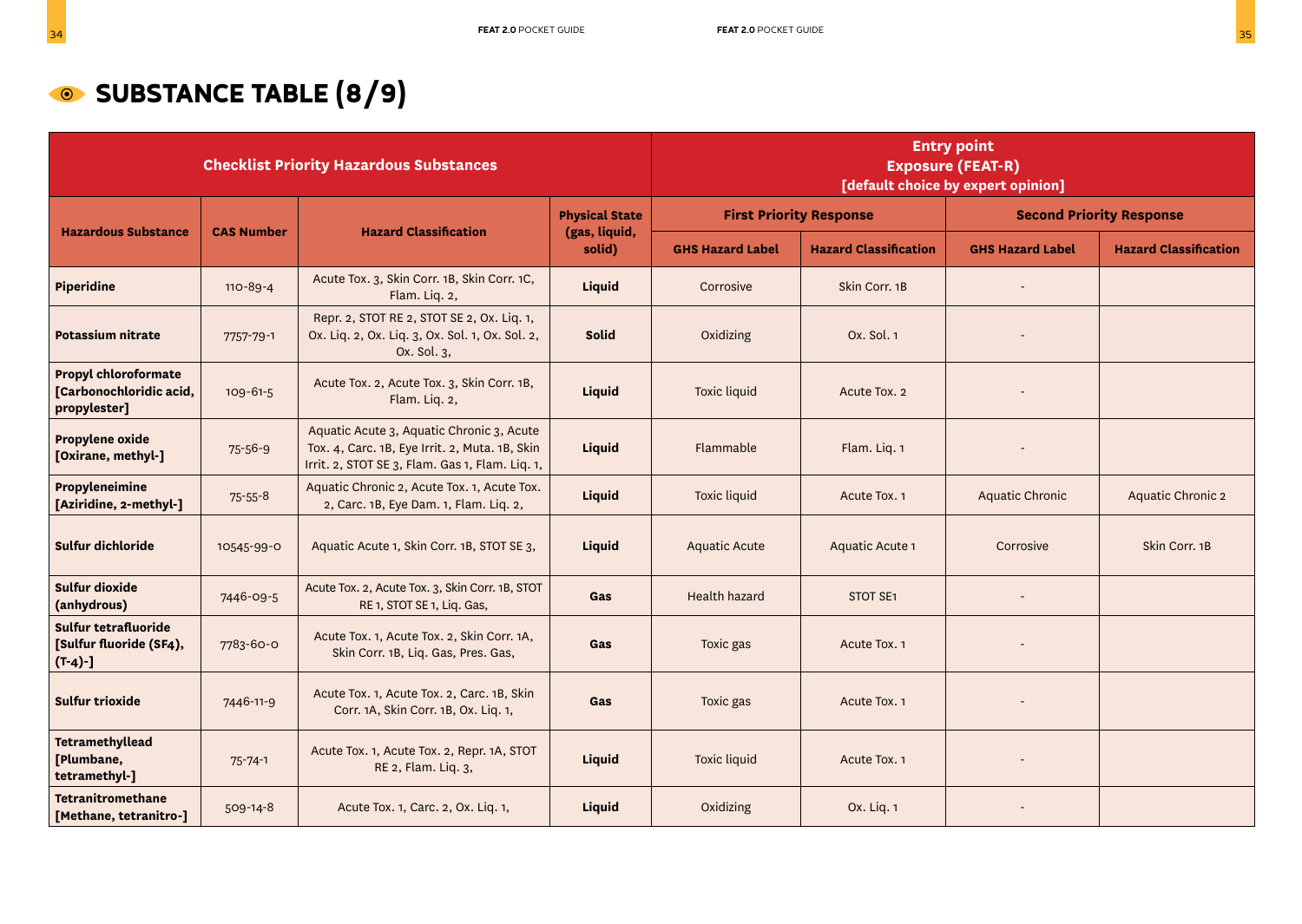### **SUBSTANCE TABLE (9/9)**

|                                                                                       |                   | <b>Checklist Priority Hazardous Substances</b>                                                                                                                                            |                         |                                |                              |                                 |                              |
|---------------------------------------------------------------------------------------|-------------------|-------------------------------------------------------------------------------------------------------------------------------------------------------------------------------------------|-------------------------|--------------------------------|------------------------------|---------------------------------|------------------------------|
|                                                                                       | <b>CAS Number</b> | <b>Hazard Classification</b>                                                                                                                                                              | <b>Physical State</b>   | <b>First Priority Response</b> |                              | <b>Second Priority Response</b> |                              |
| <b>Hazardous Substance</b>                                                            |                   |                                                                                                                                                                                           | (gas, liquid,<br>solid) | <b>GHS Hazard Label</b>        | <b>Hazard Classification</b> | <b>GHS Hazard Label</b>         | <b>Hazard Classification</b> |
| Titaniumtetrachloride<br>[Titaniumchloride<br>(TiCl4) (T-4)-]                         | 7550-45-0         | Acute Tox. 2, Skin Corr. 1B, STOT RE 1, STOT<br>SE 1,                                                                                                                                     | Liquid                  | Health hazard                  | STOT SE1                     |                                 |                              |
| <b>Toluene</b><br>2,4-diisocyanate<br>[Benzene,<br>2,4-diisocyanato-1-<br>methyl-]    | 584-84-9          | Aquatic Chronic 3, Acute Tox. 1, Acute Tox.<br>2, Carc. 2, Eye Irrit. 2, Eye Irrit. 2A, Resp.<br>Sens. 1, Skin Irrit. 2, Skin Sens. 1, STOT SE 2,<br>STOT SE 3,                           | Liquid                  | <b>Toxic liquid</b>            | Acute Tox. 1                 |                                 |                              |
| <b>Toluene</b><br>2,6-diisocyanate<br>[Benzene,<br>1,3-diisocyanato-2-<br>methyl-]    | $91 - 08 - 7$     | Aquatic Chronic 3, Acute Tox. 1, Acute Tox.<br>2, Carc. 2, Eye Irrit. 2, Muta. 2, Resp. Sens.<br>1, Skin Irrit. 2, Skin Sens. 1, STOT SE 2, STOT<br>SE 3,                                 | <b>Liquid</b>           | <b>Toxic liquid</b>            | Acute Tox. 1                 |                                 |                              |
| Toluene diisocyanate<br>(unspecified isomer)<br>[Benzene,1,3-<br>diisocyanatomethyl-] | 26471-62-5        | Aquatic Chronic 3, Acute Tox. 1, Acute Tox.<br>2, Carc. 2, Eye Irrit. 2, Eye Irrit. 2A, Resp.<br>Sens. 1, Skin Corr. 1B, Skin Irrit. 2, Skin<br>Sens. 1, STOT RE 1, STOT SE 1, STOT SE 3, | <b>Liquid</b>           | <b>Toxic liquid</b>            | Acute Tox. 1                 |                                 |                              |
| Trimethylchlorosilane<br>[Silane, chlorotrime-<br>thyl-]                              | $75 - 77 - 4$     | Acute Tox. 1, Acute Tox. 2, Carc. 2, Skin<br>Corr. 1A, Skin Corr. 1B, Skin Corr. 1C, Flam.<br>Liq. 2, Met. Corr. 1,                                                                       | <b>Liquid</b>           | <b>Toxic liquid</b>            | Acute Tox. 1                 |                                 |                              |
| <b>Trinickel disulphide</b>                                                           | 12035-72-2        | Aquatic Acute 1, Aquatic Chronic 1, Carc. 1A,<br>Muta. 2, Skin Sens. 1, STOT RE 1,                                                                                                        | <b>Solid</b>            | <b>Aquatic Acute</b>           | Aquatic Acute 1              |                                 |                              |
| Vinyl acetate monomer<br>[Acetic acid ethenyl<br>ester]                               | 108-05-4          | Aquatic Chronic 3, Acute Tox. 4, Carc. 2,<br>STOT SE 2, STOT SE 3, Flam. Liq. 2,                                                                                                          | <b>Liquid</b>           | <b>Health hazard</b>           | Carc. 2                      |                                 |                              |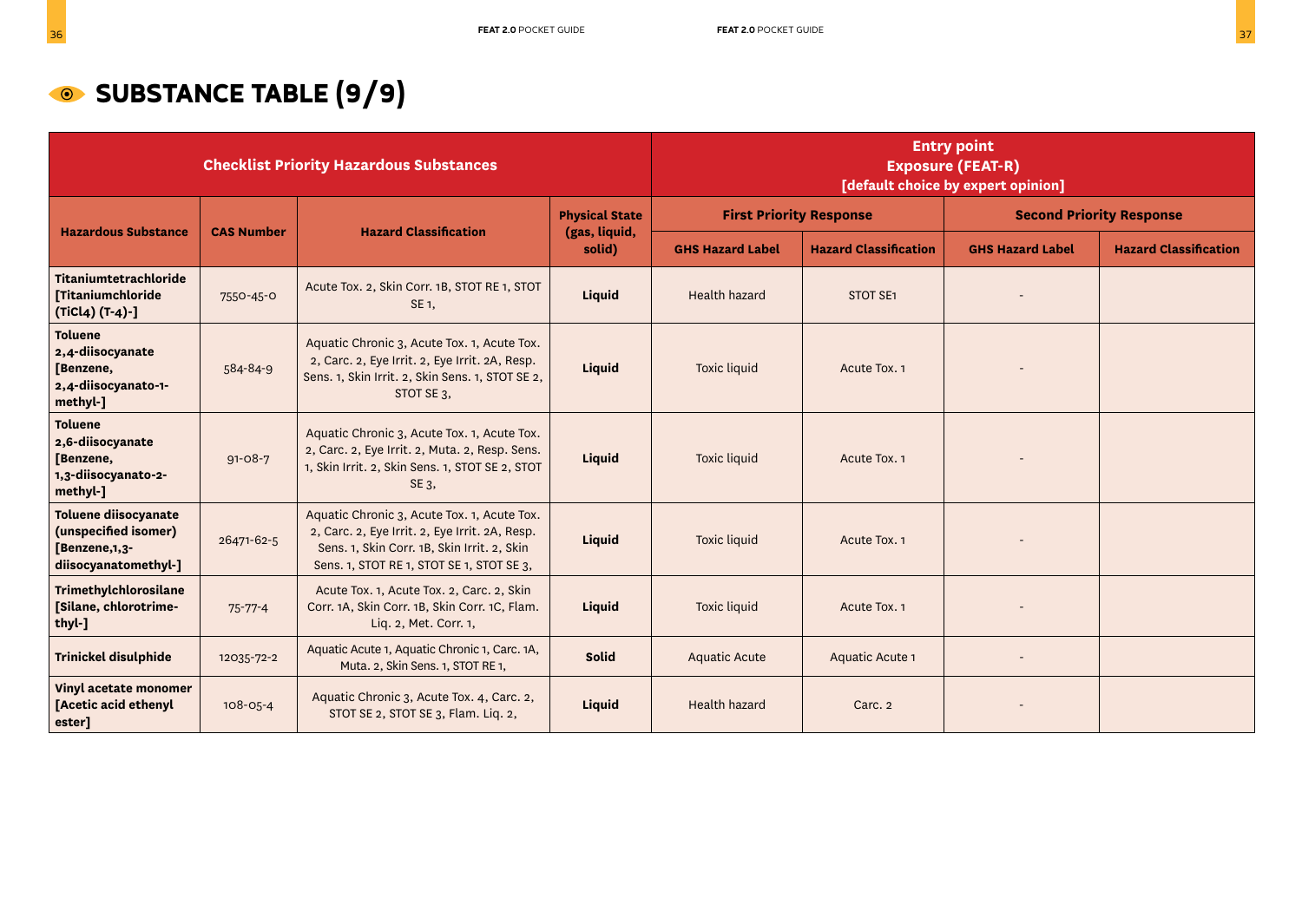| <b>Modality</b>                                                               |                                                         | <b>Default</b>                      | <b>Unit Conversions</b>                                 |
|-------------------------------------------------------------------------------|---------------------------------------------------------|-------------------------------------|---------------------------------------------------------|
|                                                                               | <b>Instantaneous Release</b><br>(Typical Quantity) [Kg] | <b>Continuous Release</b><br>[Kg/s] |                                                         |
| <b>INDUSTRY</b>                                                               |                                                         |                                     | Weight                                                  |
| Default: large storage tank                                                   | 100,000,000                                             | 100                                 | 1 kilogram (kg) = 2.2 pounds (lbs)                      |
| Intermediate Bulk Container (IBC)                                             | 1,000                                                   | $\mathbf{1}$                        | 1 pound (lb) = $454$ grams (g) = $0.454$ kilograms (kg) |
| Drum                                                                          | 200                                                     | $\overline{1}$                      | 1 metric tonne = 1000 kilograms (kg)                    |
| <b>Gas bottle</b>                                                             | 50                                                      | $\mathbf{1}$                        | 1 metric tonne = 1.1023 short tons                      |
| Storage hazardous substances (mixed)                                          | 20,000                                                  | 0,5                                 | 1 short ton = 0.907 metric tonnes                       |
| Ship (un)loading                                                              | 100,000,000                                             | 100                                 | 1 short ton = 2000 pounds                               |
| Storage tank-large                                                            | 100,000,000                                             | 100                                 |                                                         |
| Storage tank - medium                                                         | 10,000,000                                              | 10                                  | <b>Distance</b>                                         |
| Storage tank - small                                                          | 1,000,000                                               | $\mathbf{1}$                        | 1 kilometer (km) = 0.621 miles                          |
| Process installation - large: e.g. vessels                                    | 500,000                                                 | 10                                  | 1 mile = 1.61 kilometers (km)                           |
| Process installation - small: e.g. flanges                                    | 10,000                                                  | $\mathbf{1}$                        | $1$ meter (m) = 3.281 feet (ft)                         |
| <b>TRANSPORT RAIL/ROAD</b>                                                    |                                                         |                                     | $1$ meter (m) = $1.094$ yards (yd)                      |
| Default: tank truck                                                           | 25,000                                                  | 100                                 | 1 yard (yd) = $0.914$ meters (m)                        |
| Tank truck (default)                                                          | 25,000                                                  | 100                                 | $1$ yard (yd) = $3$ feet (ft)                           |
| Instantaneous                                                                 | 25,000                                                  | 100                                 | $1$ foot (ft) = 0.305 meters (m)                        |
| Large leak                                                                    | 5,000                                                   | 100                                 |                                                         |
| Small leak                                                                    | 1,000                                                   | 10                                  |                                                         |
| Rail wagon (default)                                                          | 60,000                                                  | 100                                 |                                                         |
| Packed unit                                                                   | 10,000                                                  |                                     |                                                         |
| Container (default):                                                          | 50,000                                                  | 100                                 |                                                         |
| <b>Container small</b>                                                        | 25,000                                                  | 100                                 |                                                         |
| <b>Container large</b>                                                        | 50,000                                                  | 100                                 |                                                         |
| Tankcontainer                                                                 | 50,000                                                  | 100                                 |                                                         |
| Truck (toppled)                                                               | 20,000                                                  | 10                                  |                                                         |
| Estimate for airplanes is the quantity of the<br>kerosene refueling tankwagon | 50,000                                                  | 100                                 |                                                         |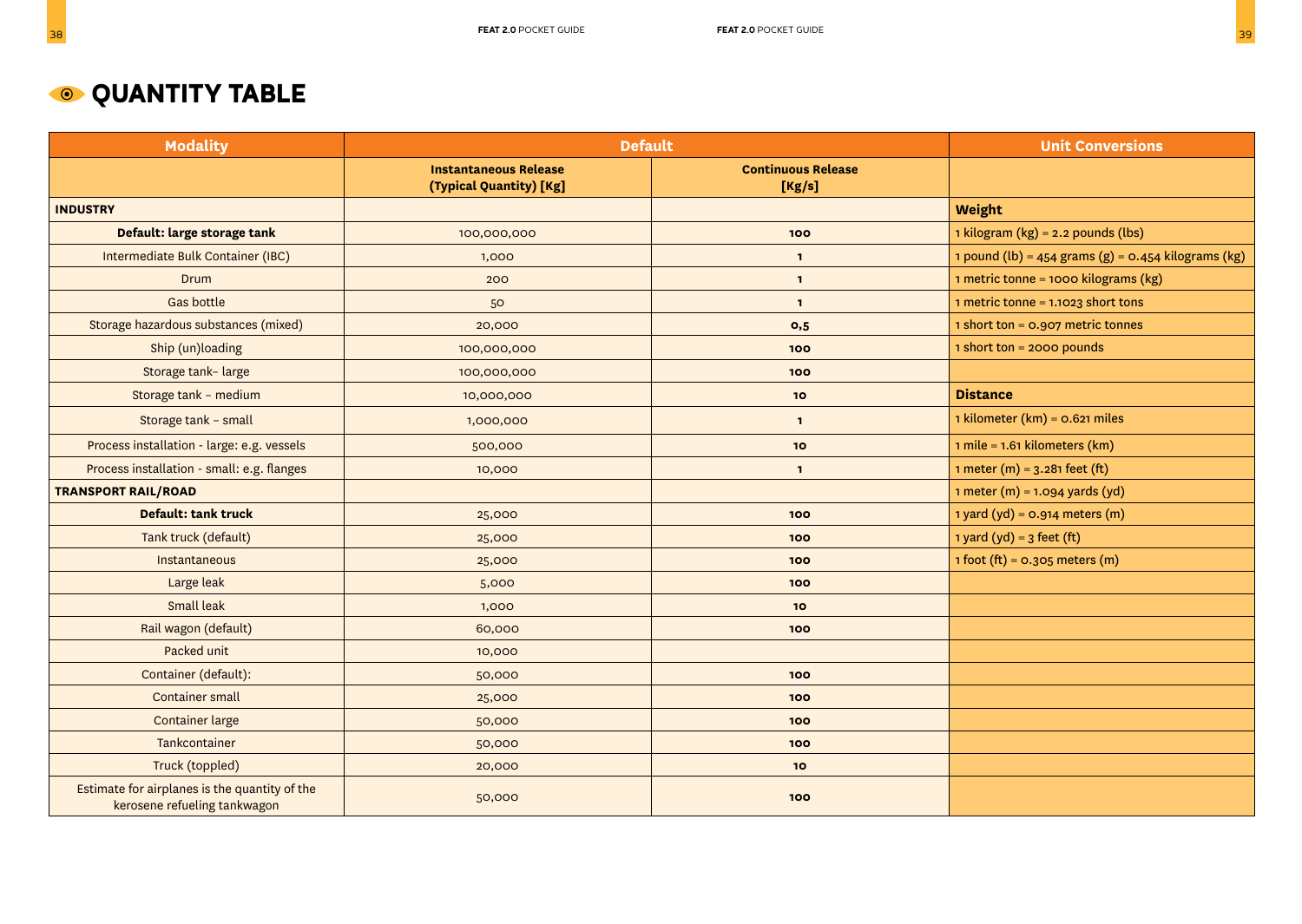|                                              | <b>Hazardous Operation</b>                                                 | <b>Hazard</b>                                                                                                                                                                                                                   |                                      |                                                               |                                                                                                                                                                                 |                            | <b>Entry Point</b><br><b>Exposure Distance Table (FEAT-R)</b><br>[default choice by expert opinion] |                               |                                 |
|----------------------------------------------|----------------------------------------------------------------------------|---------------------------------------------------------------------------------------------------------------------------------------------------------------------------------------------------------------------------------|--------------------------------------|---------------------------------------------------------------|---------------------------------------------------------------------------------------------------------------------------------------------------------------------------------|----------------------------|-----------------------------------------------------------------------------------------------------|-------------------------------|---------------------------------|
|                                              |                                                                            | <b>Hazardous Substance</b>                                                                                                                                                                                                      |                                      |                                                               | <b>Hazard Classification</b>                                                                                                                                                    |                            | <b>First Priority Response</b>                                                                      |                               | <b>Second Priority Response</b> |
| <b>Facility type</b>                         | <b>Operation type</b>                                                      | <b>Examples of most common hazardous</b><br>substances at facility                                                                                                                                                              | <b>Most</b><br>common<br>substance   | <b>Physical</b><br><b>State</b><br>(gas,<br>liquid,<br>solid) | <b>Abbreviation according to GHS</b>                                                                                                                                            | <b>GHS hazard</b><br>label | <b>Hazard</b><br>classification                                                                     | <b>GHS</b><br>hazard<br>label | <b>Hazard</b><br>classification |
|                                              | <b>Aquaculture</b>                                                         | Disease control, oil, fertilizers, aquatoxic<br>chemicals, antifoulants                                                                                                                                                         | antibiotics<br>(veterinary<br>drugs) | solid                                                         | Carc. 1A, Carc. 1B, Carc. 2, Lact., Muta. 1B,<br>Muta. 2, Repr. 1B, Repr. 2, Resp. Sens. 1, STOT<br>RE 1, STOT RE 2, STOT SE 1,                                                 | <b>Health hazard</b>       | Muta <sub>1</sub> B                                                                                 |                               |                                 |
|                                              | <b>Beer production</b><br>(brewery)                                        | ammonia, solvents, acid, alkalis, neutral<br>detergents, disinfectants, (chlorine<br>compounds), hydrogen peroxide, formaldehyde                                                                                                | ammonia                              | gas                                                           | Aquatic Acute 1, Aquatic Chronic 2, Acute Tox.<br>2, Acute Tox. 3, Asp. Tox. 1, Skin Corr. 1B, Flam.<br>Gas 1, Flam. Gas 2, Flam. Liq. 3, Liq. Gas,                             | Toxic gas                  | Acute Tox. 2                                                                                        |                               |                                 |
| <b>Agriculture</b><br>and food<br>production | <b>Food processing</b><br>(poultry, meat,<br>fish and dairy)               | ammonia, solvents, acid, alkalis, neutral<br>detergents, disinfectants, (chlorine<br>compounds), hydrogen peroxide, formaldehyde,<br>hydrogen                                                                                   | ammonia                              | gas                                                           | Aquatic Acute 1, Aquatic Chronic 2, Acute Tox.<br>2, Acute Tox. 3, Asp. Tox. 1, Skin Corr. 1B, Flam.<br>Gas 1, Flam. Gas 2, Flam. Liq. 3, Liq. Gas,                             | Toxic gas                  | Acute Tox. 2                                                                                        |                               |                                 |
|                                              | <b>Livestock and</b><br>poultry                                            | disinfecting agents, antibiotic and hormonal<br>products, pesticides                                                                                                                                                            | carbamate<br>pesticide               | solid                                                         | Aquatic Acute 1, Aquatic Acute 4, Acute Tox.<br>4, Carc. 2,                                                                                                                     | <b>Aquatic Acute</b>       | <b>Aquatic Acute 1</b>                                                                              |                               |                                 |
|                                              | <b>Plantation and</b><br>annual crop<br>production                         | pesticides                                                                                                                                                                                                                      | organo-<br>phosphate:<br>pesticide   | liquid                                                        | Acute Tox. 1, Acute Tox. 2, Eye Irrit. 2A, Muta.<br>2, Repr. 1B, Repr. 2, Skin Corr. 1B, STOT RE 1,                                                                             | <b>Toxic liquid</b>        | Acute Tox. 1                                                                                        |                               |                                 |
|                                              | <b>Sugar</b><br>manufacturing                                              | ethanol, organic chemicals                                                                                                                                                                                                      | ethanol                              | liquid                                                        | Muta. 1B, Repr. 1A, Repr. 2, Skin Corr. 1B, STOT<br>RE 1, STOT SE 1, Flam. Liq. 2, Met. Corr. 1,                                                                                | Flammable                  | Flam. Liq. 2                                                                                        |                               |                                 |
|                                              | Vegetable oil<br>processing                                                | acids, alkalis, solvents, hydrogen,<br>(n-)hexane                                                                                                                                                                               | $(n-)$ hexane                        | liquid                                                        | Aquatic Chronic 2, Asp. Tox.1, Repr. 2, Skin<br>Irrit. 2, STOT RE 1, STOT RE 2, STOT SE 2, STOT<br>SE 3, Flam. Lig. 2                                                           | Flammable                  | Flam. Liq. 2                                                                                        | Aquatic<br>chronic            | Aquatic chronic 2               |
|                                              | <b>Coal processing</b>                                                     | ammonia, synthetic gas, liquid hydrocarbons,<br>methanol, coal, gasoline                                                                                                                                                        | ammonia                              | gas                                                           | Aquatic Acute 1, Aquatic Chronic 2, Acute Tox.<br>2, Acute Tox. 3, Asp. Tox. 1, Skin Corr. 1B, Flam.<br>Gas 1, Flam. Gas 2, Flam. Liq. 3, Liq. Gas,                             | Toxic gas                  | Acute Tox. 2                                                                                        |                               |                                 |
|                                              | <b>Fireworks</b><br>manufacturing<br>and warehousing                       | ammonium nitrate, ammonia, oxidizing agents<br>and metal salts                                                                                                                                                                  | ammonium<br>nitrate                  | solid                                                         | STOT SE 1, Ox. Liq. 1, Ox. Liq. 3, Ox. Sol. 1, Ox.<br>Sol. 2, Ox. Sol. 3,                                                                                                       | Explosive                  | Ox. Sol. 1                                                                                          |                               |                                 |
| Chemicals<br>production                      | Large volume<br>petroleum-<br>based organic<br>chemicals<br>manufacturing  | liquefied petroleum gas (LPG), gasoline, kero-<br>sene, diesel oil, heating oil, fuel oil, bitumen,<br>asphalt, sulfur, propane/propylene mixtures,<br>naphtha                                                                  | petroleum                            | liquid                                                        | Aquatic Chronic 2, Aquatic Chronic 3, Asp. Tox.<br>1, Carc. 1A, Carc. 1B, Muta. 1B, Repr. 2, STOT RE<br>1, STOT RE 2, Flam. Gas 1, Flam. Liq. 1, Flam.<br>Liq. 2, Flam. Liq. 3, | Flammable                  | Flam. Lig. 1                                                                                        | Aquatic<br>chronic            | Aquatic chronic 2               |
|                                              | Large volume<br>compounds<br>manufacturing<br>and coal tar<br>distillation | acids (nitric, hydrochloric, sulfuric, hydrofluoric,<br>phosphoric acid), chlor-alkalis (e.g. chlorine,<br>caustic soda, soda ash, etc.), carbon black, and<br>coal tar distillation (naphthalene, phenanthrene,<br>anthracene) | acrylic acid                         | liquid                                                        | Aquatic Acute 1, Aquatic Acute 4, Aquatic<br>Chronic 2, Acute Tox. 4, Skin Corr. 1A, Skin<br>Corr. 1C, STOT RE 1, STOT SE 1, Flam. Liq. 3,                                      | Corrosive                  | Skin Corr. 1A                                                                                       | Aquatic<br>chronic            | Aquatic chronic 2               |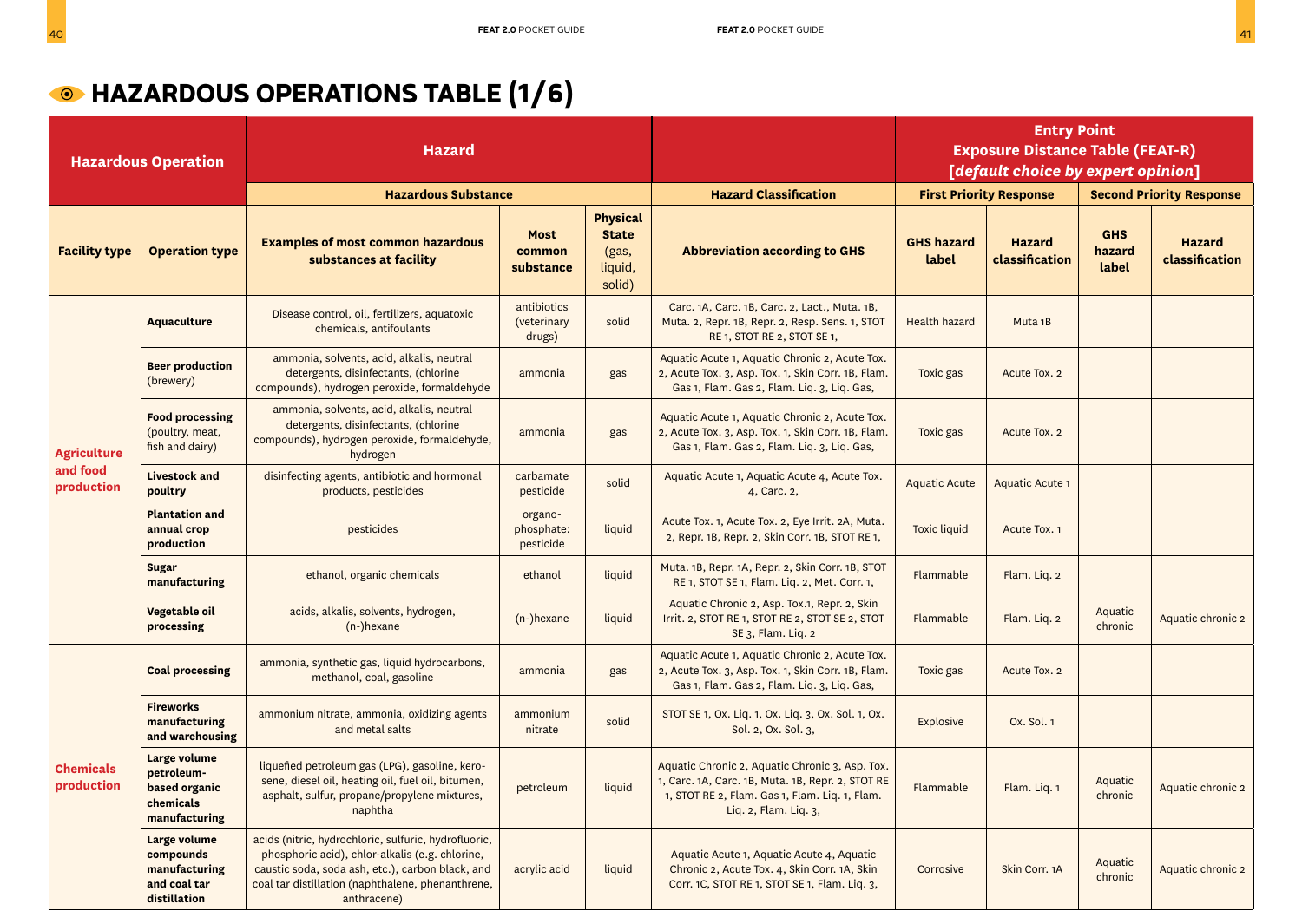### **MAZARDOUS OPERATIONS TABLE (2/6)**

|                                | <b>Hazardous Operation</b>                                  | <b>Hazard</b>                                                                                                                                                      |                                    |                                                               |                                                                                                                                                                                                   |                            | <b>Entry Point</b><br><b>Exposure Distance Table (FEAT-R)</b><br>[default choice by expert opinion] |                               |                                 |
|--------------------------------|-------------------------------------------------------------|--------------------------------------------------------------------------------------------------------------------------------------------------------------------|------------------------------------|---------------------------------------------------------------|---------------------------------------------------------------------------------------------------------------------------------------------------------------------------------------------------|----------------------------|-----------------------------------------------------------------------------------------------------|-------------------------------|---------------------------------|
|                                |                                                             | <b>Hazardous Substance</b>                                                                                                                                         |                                    |                                                               | <b>Hazard Classification</b>                                                                                                                                                                      |                            | <b>First Priority Response</b>                                                                      |                               | <b>Second Priority Response</b> |
| <b>Facility type</b>           | <b>Operation type</b>                                       | <b>Examples of most common hazardous</b><br>substances at facility                                                                                                 | <b>Most</b><br>common<br>substance | <b>Physical</b><br><b>State</b><br>(gas,<br>liquid,<br>solid) | <b>Abbreviation according to GHS</b>                                                                                                                                                              | <b>GHS hazard</b><br>label | <b>Hazard</b><br>classification                                                                     | <b>GHS</b><br>hazard<br>label | <b>Hazard</b><br>classification |
|                                | <b>Natural gas</b><br>processing                            | natural gas, liquid hydrocarbons, methanol                                                                                                                         | natural gas                        | gas                                                           | Flam. Gas 1, Liq. Gas, Ref. Liq. Gas,                                                                                                                                                             | Flammable                  | Flam. Gas 1                                                                                         |                               |                                 |
|                                | <b>Nitrogenous</b><br>fertilizer<br>manufacturing           | ammonia (NH3), urea, nitric acid (HNO3),<br>ammonium nitrate, ammonium sulfate, urea-<br>ammonium sulfate (UAS), urea ammonium<br>nitrate (UAN) liquid fertilizers | ammonia                            | gas                                                           | Aquatic Acute 1, Aquatic Chronic 2, Acute Tox.<br>2, Acute Tox. 3, Asp. Tox. 1, Skin Corr. 1B, Flam.<br>Gas 1, Flam. Gas 2, Flam. Liq. 3, Liq. Gas,                                               | Toxic gas                  | Acute Tox. 2                                                                                        |                               |                                 |
| <b>Chemicals</b><br>production | <b>Oleochemicals</b><br>manufacturing                       | acids, glycerin, biodiesel                                                                                                                                         | biodiesel                          | liquid                                                        | Flam. Liq. 2, Acute Tox. 4, Asp. Tox. 1, Carc.<br>2, Skin Irrit. 2, STOT RE 2, Aquatic Acute 2,<br><b>Aquatic Chronic 2</b>                                                                       | Flammable                  | Flam. Liq. 2                                                                                        |                               |                                 |
|                                | <b>Pesticide</b><br>production and<br>warehousing           | insecticides, fungicides, acaricides (or mitici-<br>des), nematicides and rodenticides                                                                             | carbamate<br>pesticide             | solid                                                         | Aquatic Acute 1, Aquatic Acute 4, Acute Tox.<br>4, Carc. 2,                                                                                                                                       | <b>Aquatic Acute</b>       | <b>Aquatic Acute 1</b>                                                                              |                               |                                 |
|                                | <b>Petroleum based</b><br>manufacturing                     | hydrocarbons, Vinyl Chloride Monomer (VCM)<br>ethylbenzene                                                                                                         | ethylbenzene                       | liquid                                                        | Aquatic Acute 4, Aquatic Chronic 3, Acute Tox.<br>4, Asp. Tox. 1, Asp. Tox. 2, Carc. 2, STOT RE 2,<br>Flam. Liq. 2,                                                                               | Flammable                  | Flam. Liq. 2                                                                                        |                               |                                 |
|                                | Petroleum<br>refining                                       | petroleum                                                                                                                                                          | petroleum                          | liquid                                                        | Aquatic Chronic 2, Aquatic Chronic 3, Asp. Tox.<br>1, Carc. 1A, Carc. 1B, Muta. 1B, Repr. 2, STOT RE<br>1, STOT RE 2, Flam. Gas 1, Flam. Lig. 1, Flam.<br>Liq. 2, Flam. Liq. 3,                   | Flammable                  | Flam. Liq. 1                                                                                        | Aquatic<br>chronic            | Aquatic chronic 2               |
|                                | Pharmaceutical<br>and<br>biotechnology<br>processing        | solvents, acids, mixed chemicals, natural gas,<br>methanol, isopropylalcohol                                                                                       | medicine                           | Mixed                                                         | Aquatic Chronic 2, Carc. 2, Lact., Repr. 1A,<br>Repr. 1B, Repr. 2, STOT RE 1, STOT RE 2,                                                                                                          | <b>Health hazard</b>       | Repr. 1A                                                                                            | Aquatic<br>chronic            | Aquatic chronic 2               |
|                                | Phosphate<br>fertilizer<br>manufacturing<br>and warehousing | phosphoric acid, single superphosphate (SSP),<br>triplesuperphosphate (TSP), and compound<br>fertilizers (NPK)                                                     | phosphoric<br>acid                 | liquid                                                        | Aquatic Chronic 3, Skin Corr. 1B, Skin Corr. 1C,<br>Met. Corr. 1.                                                                                                                                 | Corrosive                  | Skin Corr. 1B                                                                                       |                               |                                 |
| <b>Forestry</b>                | <b>Boards and</b><br>particle based<br>products             | resins, formaldehyde, pesticides and fungicides                                                                                                                    | formaldehyde                       | liquid                                                        | Acute Tox. 2, Acute Tox. 3, Carc. 1A, Carc. 2,<br>Muta. 2, Resp. Sens. 1, Skin Corr. 1B, Skin Corr.<br>1C, Skin Sens. 1, STOT RE 1, STOT SE 1, STOT SE 2,<br>Flam. Gas 1, Liq. Gas, Met. Corr. 1, | <b>Health hazard</b>       | Carc. <sub>1</sub> A                                                                                |                               |                                 |
|                                | <b>Harvesting</b>                                           | fuels and lubricants, pesticides                                                                                                                                   | gasoline                           | liquid                                                        | Aquatic Chronic 2, Aquatic Chronic 3, Asp. Tox.<br>1, Carc. 1B, Muta. 1B, Repr. 2, Flam. Liq. 1, Flam.<br>Liq. 2, Flam. Liq. 3,                                                                   | Flammable                  | Flam. Liq. 1                                                                                        | Aquatic<br>chronic            | Aquatic chronic 2               |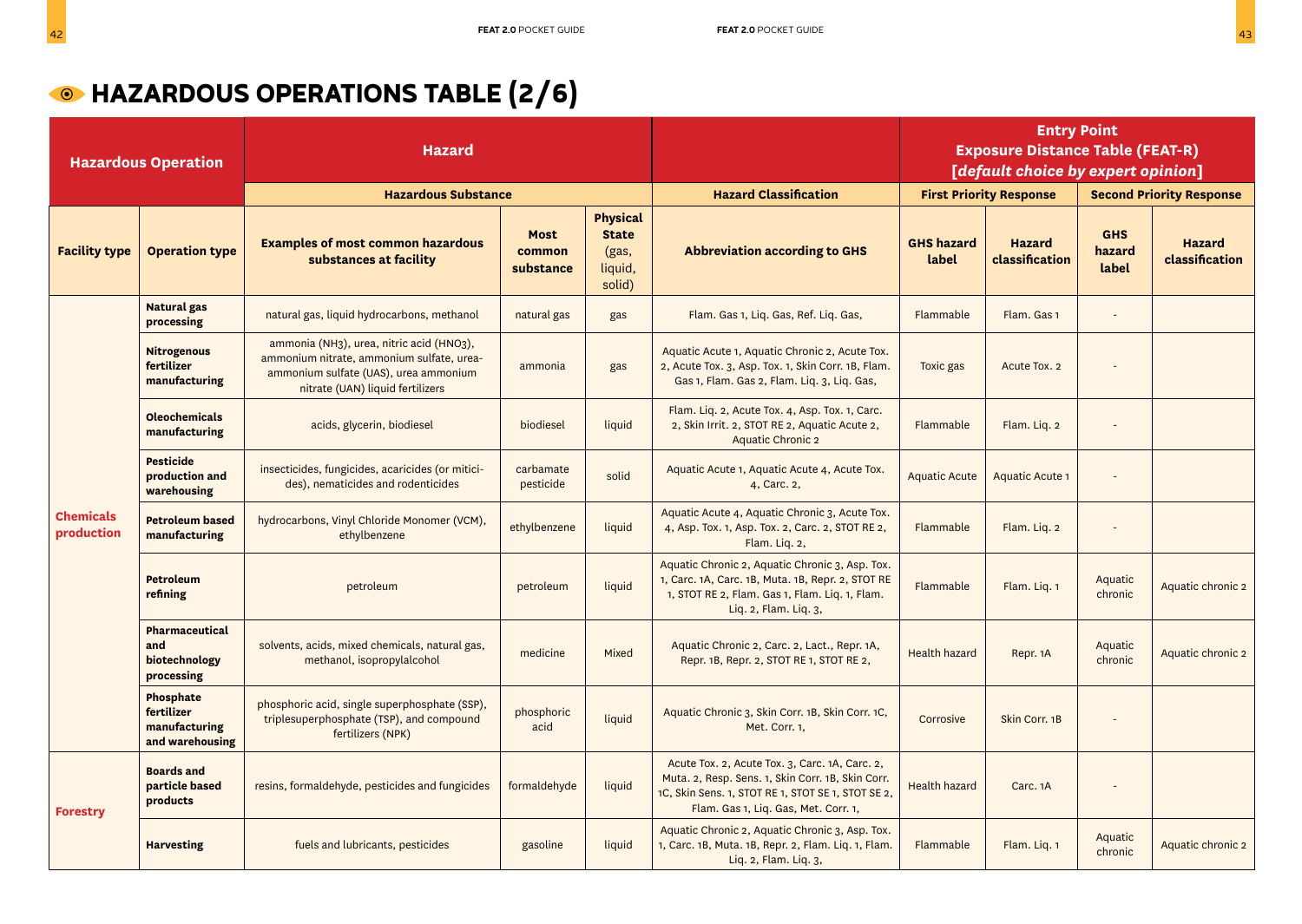### **G** HAZARDOUS OPERATIONS TABLE (3/6)

|                            | <b>Hazardous Operation</b>                                | <b>Hazard</b>                                                                                                                                                                                                                                                                                                                 |                                    |                                                               |                                                                                                                                                                                 |                            | <b>Entry Point</b><br><b>Exposure Distance Table (FEAT-R)</b><br>[default choice by expert opinion] |                               |                                 |
|----------------------------|-----------------------------------------------------------|-------------------------------------------------------------------------------------------------------------------------------------------------------------------------------------------------------------------------------------------------------------------------------------------------------------------------------|------------------------------------|---------------------------------------------------------------|---------------------------------------------------------------------------------------------------------------------------------------------------------------------------------|----------------------------|-----------------------------------------------------------------------------------------------------|-------------------------------|---------------------------------|
|                            |                                                           | <b>Hazardous Substance</b>                                                                                                                                                                                                                                                                                                    |                                    |                                                               | <b>Hazard Classification</b>                                                                                                                                                    |                            | <b>First Priority Response</b>                                                                      |                               | <b>Second Priority Response</b> |
| <b>Facility type</b>       | <b>Operation type</b>                                     | <b>Examples of most common hazardous</b><br>substances at facility                                                                                                                                                                                                                                                            | <b>Most</b><br>common<br>substance | <b>Physical</b><br><b>State</b><br>(gas,<br>liquid,<br>solid) | <b>Abbreviation according to GHS</b>                                                                                                                                            | <b>GHS hazard</b><br>label | <b>Hazard</b><br>classification                                                                     | <b>GHS</b><br>hazard<br>label | <b>Hazard</b><br>classification |
| <b>Forestry</b>            | Pulp and paper<br>mills                                   | PCDD (poly chlorinated dibenzodioxins) and PCDF<br>(poly chlorinated dibenzofurans)<br>Gas: sulfur dioxide, chlorine, chlorine dioxide,<br>terpenes, oxygen<br>Liquid: sodium hydroxide, sulfuric acid,<br>turpentine, sodium hypochlorite, aqueous<br>solution of chlorine dioxide, hydrogen peroxide,<br>biocides, solvents | chlorine                           | liquid                                                        | Aquatic Acute 1, Aquatic Chronic 2, Aquatic<br>Chronic 3, Skin Corr. 1A, Skin Corr. 1B, STOT SE 1,<br>Met. Corr. 1, Ox. Gas 1,                                                  | <b>Health hazard</b>       | STOT SE <sub>1</sub>                                                                                | Aquatic<br>chronic            | Aquatic chronic 2               |
|                            | Saw-milling and<br>wood based<br>products                 | polynuclear aromatic hydrocarbons,<br>pentachlorophenol, compounds of chrome,<br>copper and arsenic<br>toxic, phenols, resins, acids, solvents, pesticides,<br>chromated copper arsenate (CCA), copper oxide<br>and quaternary ammonium (ACQ), copper azole<br>and borates                                                    | benzene                            | liquid                                                        | Aquatic Chronic 3, Asp. Tox. 1, Carc. 1A, Carc.<br>1B, Eye Irrit. 2, Muta. 1B, Skin Irrit. 2, STOT RE 1,<br>Flam. Liq. 2, Pres. Gas,                                            | Flammable                  | Flam. Liq. 2                                                                                        |                               |                                 |
|                            | <b>Base metal</b><br>melting and<br>refining              | acids, alkalis, chemical reagents, process gases<br>(e.g. oxygen, carbon dioxide, argon, nitrogen,<br>chlorine, hydrogen)                                                                                                                                                                                                     | nitric acid                        | liquid                                                        | Acute Tox. 1, Acute Tox. 2, Asp. Tox. 1, Skin Corr.<br>1A, Skin Corr. 1B, STOT RE 1, STOT SE 1, Met.<br>Corr. 1, Ox. Lig. 1, Ox. Lig. 3,                                        | <b>Toxic liquid</b>        | Acute Tox. 1                                                                                        |                               |                                 |
|                            | <b>Cement and lime</b><br>manufacturing                   | fuel (coal, cokes, natural gas), acids                                                                                                                                                                                                                                                                                        | natural gas                        | gas                                                           | Flam. Gas 1, Liq. Gas, Ref. Liq. Gas,                                                                                                                                           | Flammable                  | Flam. Gas 1                                                                                         |                               |                                 |
|                            | <b>Ceramic tile and</b><br>sanitary ware<br>manufacturing | fuel (coal, cokes, natural gas), acids                                                                                                                                                                                                                                                                                        | natural gas                        | gas                                                           | Flam. Gas 1, Liq. Gas, Ref. Liq. Gas,                                                                                                                                           | Flammable                  | Flam. Gas 1                                                                                         |                               |                                 |
| General ma-<br>nufacturing | <b>Construction</b><br>materials<br>extraction            | fuels, lubricants, explosives, acids                                                                                                                                                                                                                                                                                          | petroleum                          | liquid                                                        | Aquatic Chronic 2, Aquatic Chronic 3, Asp. Tox.<br>1, Carc. 1A, Carc. 1B, Muta. 1B, Repr. 2, STOT RE<br>1, STOT RE 2, Flam. Gas 1, Flam. Liq. 1, Flam.<br>Lig. 2, Flam. Lig. 3, | Flammable                  | Flam. Liq. 1                                                                                        | Aquatic<br>chronic            | Aquatic chronic 2               |
|                            | <b>Foundries</b>                                          | isopropyl alcohol, resins, solvents, organic based<br>coatings                                                                                                                                                                                                                                                                | isopropyl<br>alcohol               | liquid                                                        | Eye Irrit. 2, Eye Irrit. 2A, Repr. 2, STOT RE 2,<br>STOT SE 1, STOT SE 3, Flam. Liq. 2,                                                                                         | Flammable                  | Flam. Liq. 2                                                                                        |                               |                                 |
|                            | Glass<br>manufacturing                                    | syngas, natural gas, oil, solvents, liquid<br>petroleum products (methanol, naphtha,<br>gasoline, kerosene, diesel fuel)                                                                                                                                                                                                      | natural gas                        | gas                                                           | Flam. Gas 1, Liq. Gas, Ref. Liq. Gas,                                                                                                                                           | Flammable                  | Flam. Gas 1                                                                                         |                               |                                 |
|                            | <b>Integrated steel</b><br>milling                        | naphthalene, heavy oil compounds, aromatic<br>hydrocarbons, oxygen, acids, solvents, flammable<br>gas (oxigas), isopropyl alcohol, resins, coal                                                                                                                                                                               | acetylene                          | gas                                                           | Diss. Gas, Flam. Gas 1,                                                                                                                                                         | Flammable                  | Flam. Gas 1                                                                                         |                               |                                 |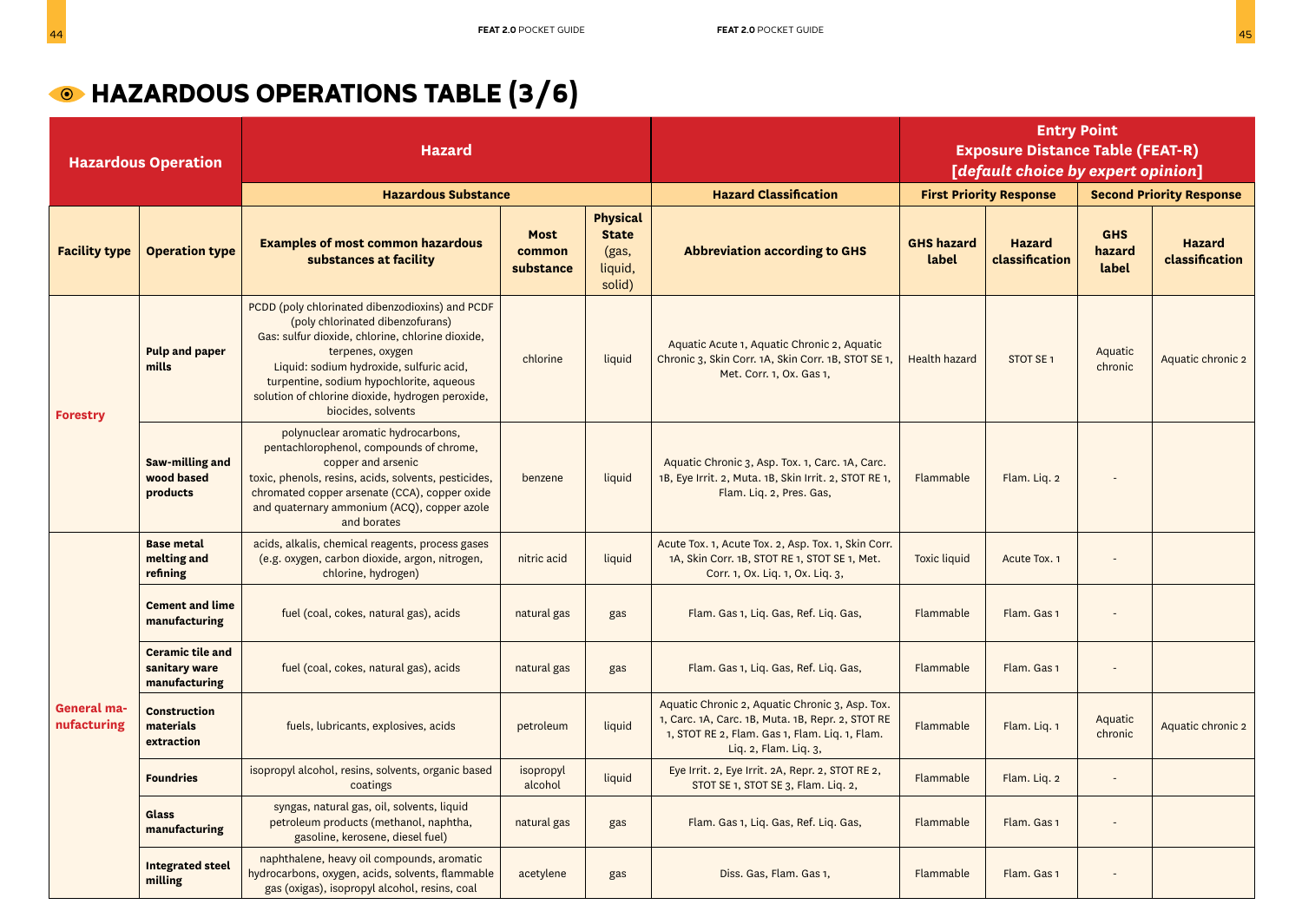### **MB** HAZARDOUS OPERATIONS TABLE (4/6)

|                                        | <b>Hazardous Operation</b>                                | <b>Hazard</b>                                                                                                                                                                                                                                                                                                |                                    |                                                               |                                                                                                                                                                      | <b>Entry Point</b><br><b>Exposure Distance Table (FEAT-R)</b><br>[default choice by expert opinion] |                                 |                               |                                 |
|----------------------------------------|-----------------------------------------------------------|--------------------------------------------------------------------------------------------------------------------------------------------------------------------------------------------------------------------------------------------------------------------------------------------------------------|------------------------------------|---------------------------------------------------------------|----------------------------------------------------------------------------------------------------------------------------------------------------------------------|-----------------------------------------------------------------------------------------------------|---------------------------------|-------------------------------|---------------------------------|
|                                        |                                                           | <b>Hazardous Substance</b>                                                                                                                                                                                                                                                                                   |                                    |                                                               | <b>Hazard Classification</b>                                                                                                                                         |                                                                                                     | <b>First Priority Response</b>  |                               | <b>Second Priority Response</b> |
| <b>Facility type</b>                   | <b>Operation type</b>                                     | <b>Examples of most common hazardous</b><br>substances at facility                                                                                                                                                                                                                                           | <b>Most</b><br>common<br>substance | <b>Physical</b><br><b>State</b><br>(gas,<br>liquid,<br>solid) | <b>Abbreviation according to GHS</b>                                                                                                                                 | <b>GHS hazard</b><br>label                                                                          | <b>Hazard</b><br>classification | <b>GHS</b><br>hazard<br>label | <b>Hazard</b><br>classification |
|                                        | Metal, plastic,<br>rubber products<br>manufacturing       | acids, solvents, pentane, black acrid smoke<br>and carbon monoxide (at rubber fire), acids<br>and alkalis (e.g. hydrochloric, sulfuric, and<br>nitric acids), organics (e.g. ethylene glycol,<br>acetic aldehyde and formaldehyde, traight oils,<br>soluble oils, semi-synthetic fluids, synthetic<br>fluids | isopropyl<br>alcohol               | liquid                                                        | Eye Irrit. 2, Eye Irrit. 2A, Repr. 2, STOT RE 2,<br>STOT SE 1, STOT SE 3, Flam. Liq. 2,                                                                              | Flammable                                                                                           | Flam. Liq. 2                    |                               |                                 |
| <b>General</b> ma-<br>nufacturing      | <b>Printing</b>                                           | nitric acid, phosphoric acid, solvents,<br>ammonia, ink solvent, lacquers, glues,<br>adhesives, urethane                                                                                                                                                                                                     | benzene                            | liquid                                                        | Aquatic Chronic 3, Asp. Tox. 1, Carc. 1A, Carc.<br>1B, Eye Irrit. 2, Muta. 1B, Skin Irrit. 2, STOT RE 1,<br>Flam. Liq. 2, Pres. Gas,                                 | Flammable                                                                                           | Flam. Lig. 2                    |                               |                                 |
|                                        | <b>Semiconductors</b><br>and electronics<br>manufacturing | gallium arsenide (GaAs), acids, solvents<br>(isopropyl alcohol), developers (e.g., iso-<br>paraffinic hydrocarbons), cleaning solutions,<br>cyanide solutions                                                                                                                                                | gallium<br>arsenide                | solid                                                         | Aquatic Chronic 3, Carc. 1A, Carc. 1B, Repr. 1A,<br>STOT RE 1, STOT RE 2,                                                                                            | <b>Health hazard</b>                                                                                | Carc. <sub>1</sub> A            |                               |                                 |
|                                        | <b>Tanning and</b><br>leather finishing                   | biocides/antiseptics/fungicides, deliming<br>chemicals, solvents, aromatic substances: dyes                                                                                                                                                                                                                  | chromium (III)<br>salts            | solid                                                         | Carc. 1B, Carc. 2, Muta. 2, Resp. Sens. 1, STOT<br>RE 2, STOT SE 2, Flam.Sol. 1, Flam.Sol. 2,                                                                        | <b>Health hazard</b>                                                                                | Carc. 1B                        | $\blacksquare$                |                                 |
|                                        | <b>Textiles</b><br>manufacturing                          | hydrogen peroxide, sodium hypochlorite,<br>sodium chlorite, sulfur dioxide gas, ammonia,<br>caustic soda, solvents, lubricants, toxic<br>and persistent organic and inorganic textile<br>preservation chemicals (e.g. brominated and<br>chlorinated compounds, dieldrin, arsenic, and<br>mercury)            | benzene                            | liquid                                                        | Aquatic Chronic 3, Asp. Tox. 1, Carc. 1A, Carc.<br>1B, Eye Irrit. 2, Muta. 1B, Skin Irrit. 2, STOT RE 1,<br>Flam. Lig. 2, Pres. Gas,                                 | Flammable                                                                                           | Flam. Liq. 2                    |                               |                                 |
|                                        | <b>Drinking water</b><br>production                       | sulphate, hypochlorites, sodium dioxide                                                                                                                                                                                                                                                                      | chlorine                           | gas                                                           | Aquatic Acute 1, Acute Tox. 1, Acute Tox. 2,<br>Acute Tox. 3, Eye Irrit. 2, Skin Irrit. 2, STOT RE 2,<br>STOT SE 3, Liq. Gas, Ox. Gas 1,                             | <b>Aquatic Acute</b>                                                                                | <b>Aquatic Acute 1</b>          | $\overline{\phantom{a}}$      |                                 |
|                                        | <b>Gas distribution</b>                                   | natural gas                                                                                                                                                                                                                                                                                                  | natural gas                        | gas                                                           | Flam. Gas 1, Liq. Gas, Ref. Liq. Gas,                                                                                                                                | Flammable                                                                                           | Flam. Gas 1                     | $\blacksquare$                |                                 |
| <b>Infrastructure</b><br>and Transport | <b>Health care</b><br>operations (incl.<br>hospitals)     | ethylene oxide, (compressed) toxic, liquid or<br>gas (in bottles) including compressed and/or<br>liquified Oxygen, laboratory (mixed) chemicals,<br>acids, cleaning agents                                                                                                                                   | ethylene oxide                     | gas                                                           | Aquatic Chronic 3, Acute Tox. 2, Acute Tox. 3,<br>Carc. 1B, Eye Irrit. 2, Eye Irrit. 2A, Muta. 1B, Skin<br>Irrit. 2, STOT RE 1, STOT SE 3, Flam. Gas 1, Liq.<br>Gas, | <b>Health hazard</b>                                                                                | Carc. 1B                        |                               |                                 |
|                                        | <b>Retail petroleum</b><br>distribution                   | petroleum, LPG                                                                                                                                                                                                                                                                                               | <b>LPG</b>                         | gas                                                           | Flam. Gas 1, Liq. Gas, Ref. Liq. Gas,                                                                                                                                | Gas under<br>pressure                                                                               | Liq. Gas 1                      |                               |                                 |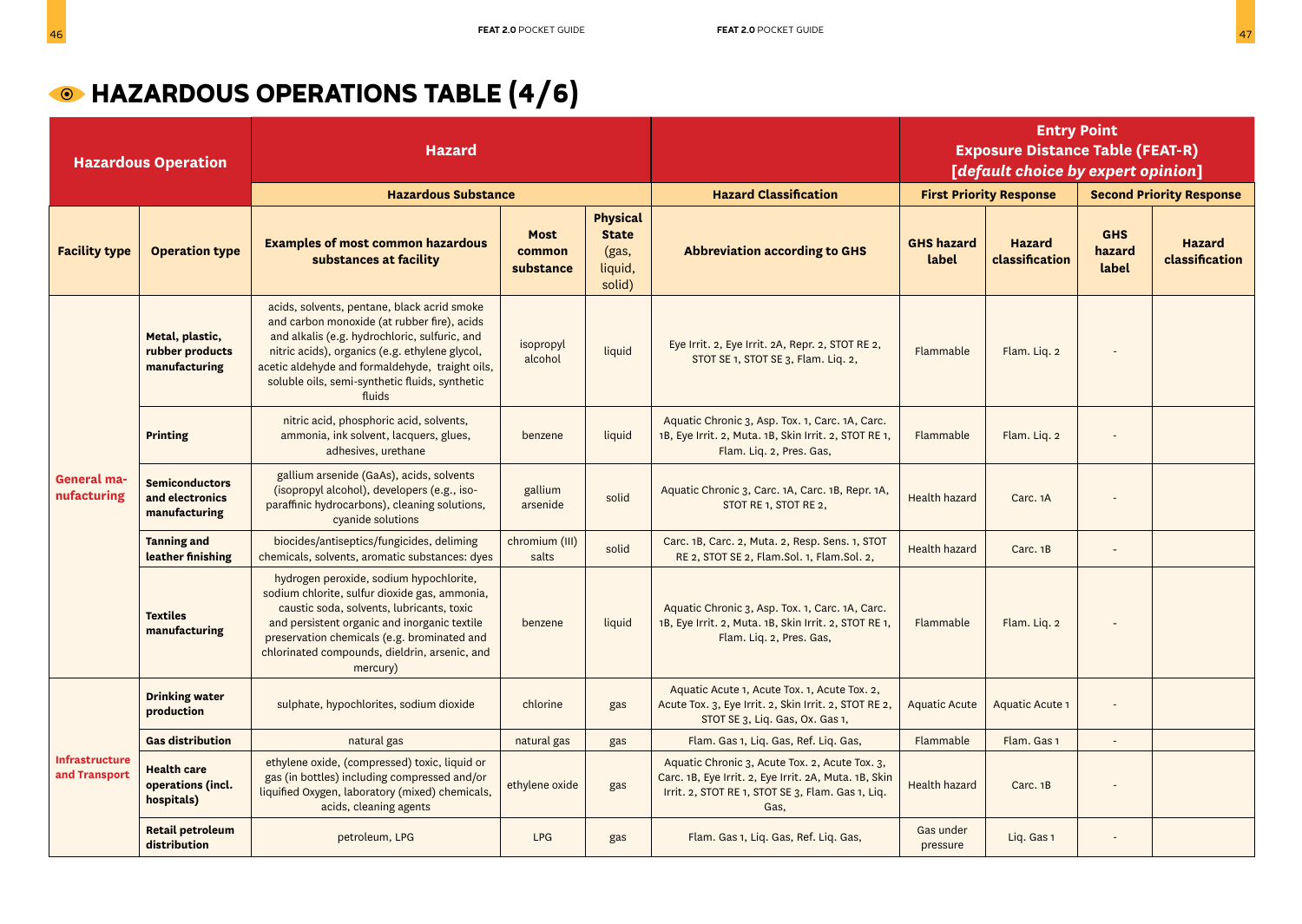### **MAZARDOUS OPERATIONS TABLE (5/6)**

|                                        | <b>Hazardous Operation</b>                                 | <b>Hazard</b>                                                                                                                                                                            |                                    |                                                               |                                                                                                                                                                                 | <b>Entry Point</b><br><b>Exposure Distance Table (FEAT-R)</b><br>[default choice by expert opinion] |                                 |                               |                                 |
|----------------------------------------|------------------------------------------------------------|------------------------------------------------------------------------------------------------------------------------------------------------------------------------------------------|------------------------------------|---------------------------------------------------------------|---------------------------------------------------------------------------------------------------------------------------------------------------------------------------------|-----------------------------------------------------------------------------------------------------|---------------------------------|-------------------------------|---------------------------------|
|                                        |                                                            | <b>Hazardous Substance</b>                                                                                                                                                               |                                    |                                                               | <b>Hazard Classification</b>                                                                                                                                                    |                                                                                                     | <b>First Priority Response</b>  |                               | <b>Second Priority Response</b> |
| <b>Facility type</b>                   | <b>Operation type</b>                                      | <b>Examples of most common hazardous</b><br>substances at facility                                                                                                                       | <b>Most</b><br>common<br>substance | <b>Physical</b><br><b>State</b><br>(gas,<br>liquid,<br>solid) | <b>Abbreviation according to GHS</b>                                                                                                                                            | <b>GHS hazard</b><br>label                                                                          | <b>Hazard</b><br>classification | <b>GHS</b><br>hazard<br>label | <b>Hazard</b><br>classification |
|                                        | <b>Storage at ports</b><br>harbours and<br>terminals       | flammable liquid                                                                                                                                                                         | petroleum                          | liquid                                                        | Aquatic Chronic 2, Aquatic Chronic 3, Asp. Tox.<br>1, Carc. 1A, Carc. 1B, Muta. 1B, Repr. 2, STOT RE<br>1, STOT RE 2, Flam. Gas 1, Flam. Lig. 1, Flam.<br>Liq. 2, Flam. Liq. 3, | Flammable                                                                                           | Flam. Liq. 1                    | Aquatic<br>chronic            | Aquatic chronic 2               |
|                                        | <b>Storage at airports</b>                                 | jet fuel, diesel, and gasoline, de-icing fluids<br>(e.g. propylene glycol)                                                                                                               | kerosene                           | liquid                                                        | Aquatic Chronic 2, Aquatic Chronic 3, Asp. Tox.<br>1, Flam. Liq. 3,                                                                                                             | Flammable                                                                                           | Flam. Liq. 3                    | Aquatic<br>chronic            | Aquatic chronic 2               |
|                                        | Storage crude oil<br>and petroleum<br>products             | flammable liquid                                                                                                                                                                         | petroleum<br>(crude oil)           | liquid                                                        | Aquatic Chronic 3, Asp. Tox. 1, Flam. Liq. 1,                                                                                                                                   | Flammable                                                                                           | Flam. Lig. 1                    |                               |                                 |
| <b>Infrastructure</b><br>and Transport | Transport by air                                           | dangerous cargo, fuel, de-icing fluids (e.g.<br>propylene glycol)                                                                                                                        | kerosene                           | liquid                                                        | Aquatic Chronic 2, Aquatic Chronic 3, Asp. Tox.<br>Flammable<br>1, Flam. Liq. 3,                                                                                                |                                                                                                     | Flam. Liq. 3                    | Aquatic<br>chronic            | Aquatic chronic 2               |
|                                        | <b>Transport by rail</b>                                   | flammable liquid                                                                                                                                                                         | petroleum                          | liquid                                                        | Aquatic Chronic 2, Aquatic Chronic 3, Asp. Tox.<br>1, Carc. 1A, Carc. 1B, Muta. 1B, Repr. 2, STOT RE<br>1, STOT RE 2, Flam. Gas 1, Flam. Lig. 1, Flam.<br>Liq. 2, Flam. Liq. 3, | Flammable                                                                                           | Flam. Liq. 1                    | Aquatic<br>chronic            | Aquatic chronic 2               |
|                                        | <b>Transport by road</b>                                   | flammable liquid                                                                                                                                                                         | petroleum                          | liquid                                                        | Aquatic Chronic 2, Aquatic Chronic 3, Asp. Tox.<br>1, Carc. 1A, Carc. 1B, Muta. 1B, Repr. 2, STOT RE<br>1, STOT RE 2, Flam. Gas 1, Flam. Liq. 1, Flam.<br>Liq. 2, Flam. Liq. 3, | Flammable                                                                                           | Flam. Lig. 1                    | Aquatic<br>chronic            | Aquatic chronic 2               |
|                                        | <b>Transport by</b><br>water                               | flammable liquid                                                                                                                                                                         | petroleum                          | liquid                                                        | Aquatic Chronic 2, Aquatic Chronic 3, Asp. Tox.<br>1, Carc. 1A, Carc. 1B, Muta. 1B, Repr. 2, STOT RE<br>1, STOT RE 2, Flam. Gas 1, Flam. Liq. 1, Flam.<br>Liq. 2, Flam. Liq. 3, | Flammable                                                                                           | Flam. Lig. 1                    | Aquatic<br>chronic            | Aquatic chronic 2               |
|                                        | <b>Waste storage and</b><br>processing                     | several types of hazardous chemicals, methane<br>storage and contaminants found in industrial<br>sites (e.g. heavy metals)                                                               | benzene                            | liquid                                                        | Aquatic Chronic 3, Asp. Tox. 1, Carc. 1A, Carc.<br>1B, Eye Irrit. 2, Muta. 1B, Skin Irrit. 2, STOT RE 1,<br>Flam. Lig. 2, Pres. Gas,                                            | Flammable                                                                                           | Flam. Lig. 2                    |                               |                                 |
|                                        | <b>Waste water</b><br>treatment                            | flammable liquid, acids, solvents                                                                                                                                                        | methanol                           | liquid                                                        | Acute Tox. 2, Acute Tox. 3, Carc. 2, Repr. 1B,<br>Repr. 2, Skin Corr. 1A, STOT RE 1, STOT RE 2,<br>STOT SE 1, STOT SE 2, Flam. Liq. 2, Ox. Liq. 1,                              | Flammable                                                                                           | Flam. Liq. 2                    | $\overline{a}$                |                                 |
| <b>Mining</b>                          | <b>Mining (non-oil</b><br>and gas, incl ore<br>processing) | (sodium) cyanide, solvents, (sulphuric and<br>nitric) acid, explosives, sodium hydroxide, hy-<br>drogen peroxide, mercury, waste from tailings,<br>chemical or physical treatment of ore | cyanide                            | liquid                                                        | Aquatic Acute 1, Aquatic Chronic 1, Acute Tox. 1,<br>Acute Tox. 2, STOT RE 1, STOT SE 1, Flam. Lig. 1,                                                                          | <b>Toxic liquid</b>                                                                                 | Acute Tox. 1                    | Aquatic<br>Acute              | Aquatic Acute 1                 |
|                                        | (Natural) Gas<br>production (incl<br>LNG and LPG)          | LPG, LNG, CNG, condensate                                                                                                                                                                | <b>LPG</b>                         | gas                                                           | Flam. Gas 1, Liq. Gas, Ref. Liq. Gas,                                                                                                                                           | Gas under<br>pressure                                                                               | Lig. Gas 1                      |                               |                                 |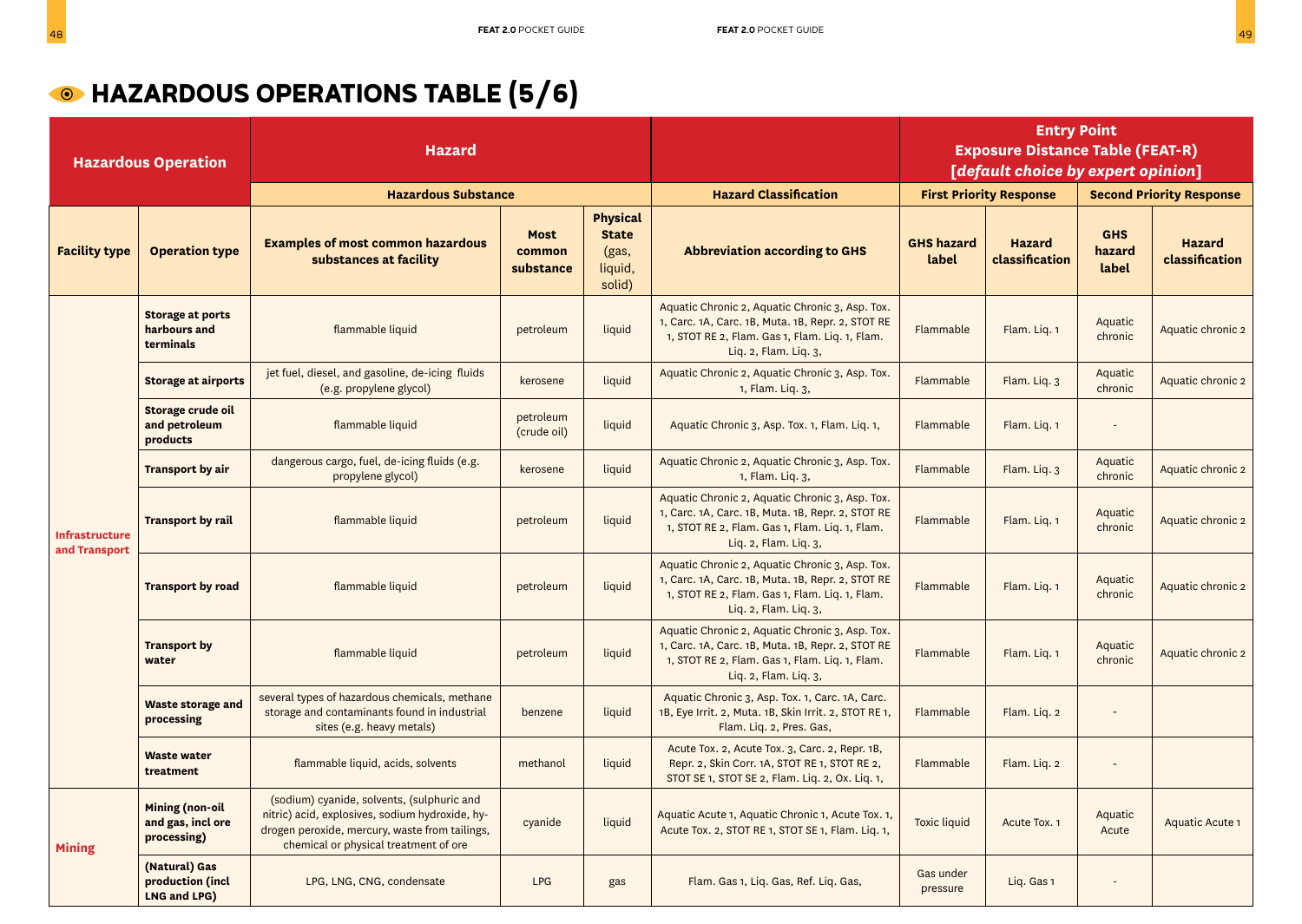### **MB** HAZARDOUS OPERATIONS TABLE (6/6)

| <b>Hazardous Operation</b>       |                                                                                                                        | <b>Hazard</b>                                                                                                         |                                            |                                                               |                                                                                                                                                     | <b>Entry Point</b><br><b>Exposure Distance Table (FEAT-R)</b><br>[default choice by expert opinion] |                                 |                                           |                                   |
|----------------------------------|------------------------------------------------------------------------------------------------------------------------|-----------------------------------------------------------------------------------------------------------------------|--------------------------------------------|---------------------------------------------------------------|-----------------------------------------------------------------------------------------------------------------------------------------------------|-----------------------------------------------------------------------------------------------------|---------------------------------|-------------------------------------------|-----------------------------------|
|                                  |                                                                                                                        | <b>Hazardous Substance</b>                                                                                            |                                            |                                                               | <b>Hazard Classification</b>                                                                                                                        | <b>First Priority Response</b>                                                                      |                                 | <b>Second Priority</b><br><b>Response</b> |                                   |
| <b>Facility</b><br>type          | <b>Operation type</b>                                                                                                  | <b>Examples of most common</b><br>hazardous substances at facility                                                    | <b>Most</b><br>common<br>substance         | <b>Physical</b><br><b>State</b><br>(gas,<br>liquid,<br>solid) | <b>Abbreviation according to GHS</b>                                                                                                                | <b>GHS hazard</b><br>label                                                                          | <b>Hazard</b><br>classification | <b>GHS</b><br>hazard<br>label             | <b>Hazard</b><br>classification   |
| <b>Mining</b>                    | <b>Oil production</b>                                                                                                  | liquid hydrocarbons, condensate, drilling<br>fluids, chemicals, Naturally Occurring Radio-<br>active Materials (NORM) | petroleum<br>(crude oil)                   | liquid                                                        | Aquatic Chronic 3, Asp. Tox. 1, Flam. Liq. 1,                                                                                                       | Flammable                                                                                           | Flam. Liq. 1                    | $\overline{\phantom{a}}$                  |                                   |
|                                  | <b>Transfer gas by long</b><br>distance pipeline                                                                       | natural gas                                                                                                           | natural gas                                | gas                                                           | Flam. Gas 1, Liq. Gas, Ref. Liq. Gas,                                                                                                               | Flammable                                                                                           | Flam. Gas 1                     | $\overline{\phantom{0}}$                  |                                   |
| <b>Pipelines</b>                 | <b>Transfer liquids by long</b><br>distance pipeline                                                                   | oil                                                                                                                   | petroleum<br>(crude oil)                   | liquid                                                        | Aquatic Chronic 3, Asp. Tox. 1, Flam. Liq. 1,                                                                                                       | Flammable                                                                                           | Flam. Lig. 1                    | $\blacksquare$                            |                                   |
|                                  | <b>Electric power</b><br>transmission and<br>distribution                                                              | oil and fuel, (oil-based) pesticides (creosote,<br>pentachlorophenol, chromated copper<br>arsenate, PCB's             | oil and<br>solvents                        | liquid                                                        | Asp. Tox. 1, Muta. 2, Resp. Sens. 1, STOT RE 1, STOT RE<br>2, STOT SE 2, Flam. Liq. 3,                                                              | Flammable                                                                                           | Flam. Liq. 3                    | $\blacksquare$                            |                                   |
| <b>Power</b>                     | <b>Power generation</b>                                                                                                | coal, cokes, oil, natural gas, liquefied<br>ammonia, chlorine, sodium hypochlorite                                    | ammonia                                    | gas                                                           | Aquatic Acute 1, Aquatic Chronic 2, Acute Tox. 2,<br>Acute Tox. 3, Asp. Tox. 1, Skin Corr. 1B, Flam. Gas 1,<br>Flam. Gas 2, Flam. Liq. 3, Liq. Gas, | Toxic gas                                                                                           | Acute Tox. 2                    | $\overline{a}$                            |                                   |
|                                  | Wind energy, geothermal<br>power generation                                                                            | flammable gas, oil-based drilling fluids                                                                              | methane                                    | gas                                                           | Flam. Gas 1, Liq. Gas, Ref. Liq. Gas,                                                                                                               | Flammable                                                                                           | Flam. Gas 1                     | $\overline{\phantom{a}}$                  |                                   |
| <b>Transport</b>                 | <b>Loading or transfer</b><br>operations: tanktruck,<br>hopper, intermodal<br>trailer and containers,<br>portable tank | toxic liquid                                                                                                          | acrylonitrile                              | liquid                                                        | Aquatic Chronic 2, Acute Tox. 2, Acute Tox. 3, Carc.<br>1B, Carc. 2, Eye Dam. 1, Repr. 2, Skin Irrit. 2, Skin<br>Sens. 1, STOT SE 3, Flam. Liq. 2,  | <b>Health hazard</b>                                                                                | Carc. 1B                        | Aquatic<br>chronic                        | Aquatic chronic<br>$\mathcal{L}$  |
| <b>interfaces</b>                | <b>Marshalling</b><br>yard (temporary<br>storage): transfer by<br>intermodal trailer (e.g.<br>tankcontainer)           | toxic liquid                                                                                                          | acrylonitrile                              | liquid                                                        | Aquatic Chronic 2, Acute Tox. 2, Acute Tox. 3, Carc.<br>1B, Carc. 2, Eye Dam. 1, Repr. 2, Skin Irrit. 2, Skin<br>Sens. 1, STOT SE 3, Flam. Liq. 2,  | <b>Health hazard</b>                                                                                | Carc. 1B                        | Aquatic<br>chronic                        | Aquatic chronic<br>$\overline{2}$ |
| Small &<br>medium<br>enterprises | <b>Several types of facilities</b>                                                                                     | Several types of hazardous chemicals                                                                                  | Several types<br>of hazardous<br>chemicals | Mixed                                                         | Several types of hazardous chemicals                                                                                                                |                                                                                                     |                                 |                                           |                                   |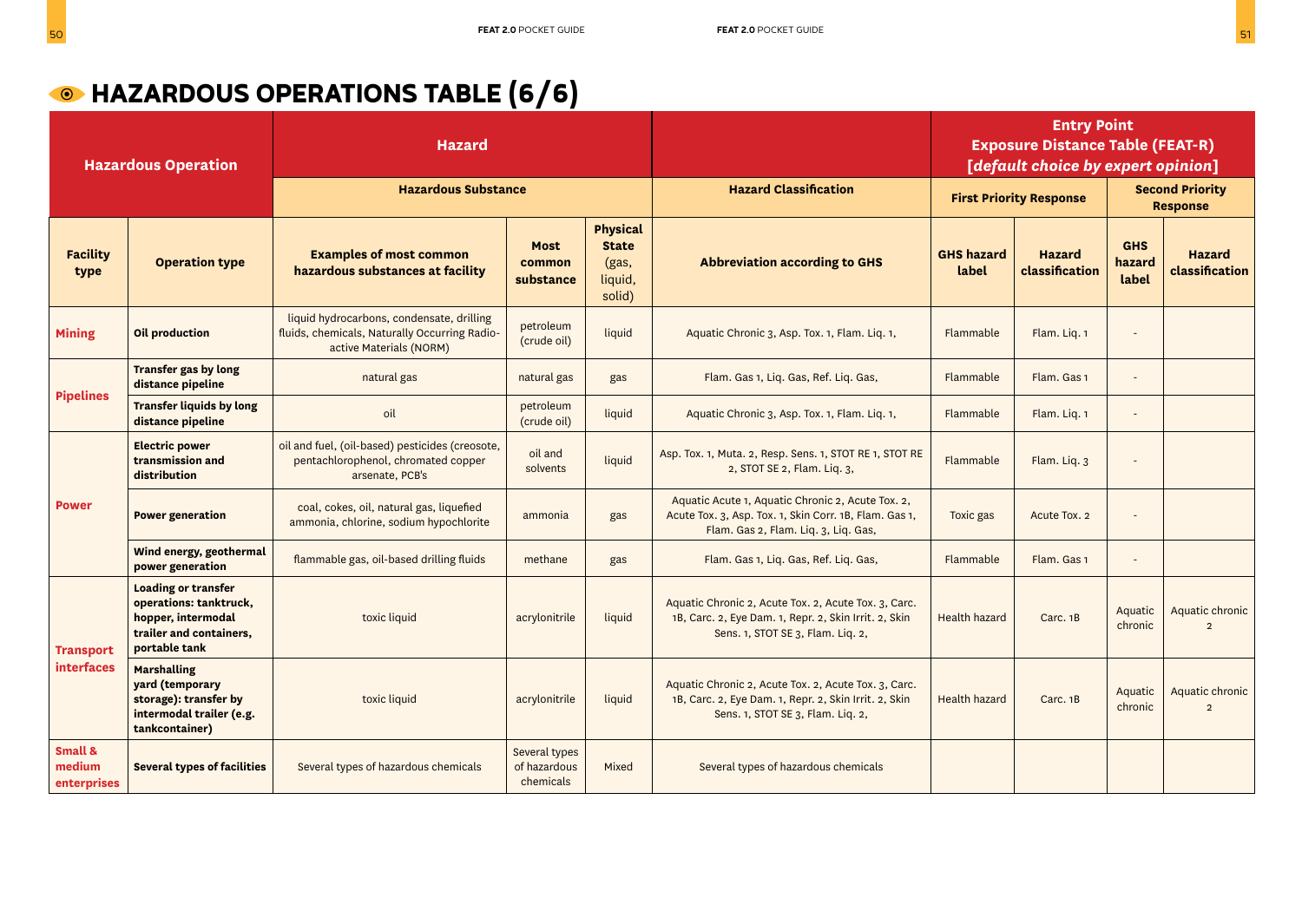|                              |                      | <b>Hazard Pictograms</b>               |                       |                                                                                     |                                               | <b>Priority Hazard classification [expert opinion]</b> |                           |
|------------------------------|----------------------|----------------------------------------|-----------------------|-------------------------------------------------------------------------------------|-----------------------------------------------|--------------------------------------------------------|---------------------------|
| <b>GHS Hazard Label</b>      | <b>GHS Pictogram</b> | <b>UN Transport</b>                    | <b>Old Symbols</b>    | <b>Hazard Classification</b>                                                        | <b>Physical State</b><br>(gas, liquid, solid) | <b>Hazard Classification</b>                           | <b>Hazard Description</b> |
| <b>Physical hazard</b>       |                      |                                        |                       |                                                                                     |                                               |                                                        |                           |
| <b>Explosive</b>             |                      | <b>XPLOSIVES</b>                       |                       | Category 1.1, 1.2, 1.5, Unst.<br>Expl<br>Self react. A, B, C<br>Org. Perox. A, B, C | Solid or Liquid                               | <b>Explosive Category 1.1</b>                          | Overpressure              |
| <b>Flammable</b>             |                      | <b>FLAMMABLE</b>                       |                       | Flam. Gas 1<br>Flam. Liq. 1, 2<br>Flam. Aerosol 1<br>Pyr. Liq. 1<br>Water-react. 1  | Liquid                                        | Flam. Liq. 1                                           | <b>Heat radiation</b>     |
| <b>Oxidizing</b>             |                      | <b>OXIDIZER</b>                        | 鬥                     | Ox. Gas 1, Ox. Sol. 1 and Ox.<br>Liq. 1                                             | Gas                                           | Ox. Gas 1                                              | Fire propagating          |
| <b>Gas under</b><br>pressure |                      | V-FLAMMABL<br>Gas                      | no classification     | Press, Gas<br>Ref. Liq. Gas                                                         | Gas                                           | Gas under pressure                                     | Fragments                 |
| <b>Health hazard</b>         |                      |                                        |                       |                                                                                     |                                               |                                                        |                           |
| <b>Toxic gas</b>             |                      | POISON<br><b>INHALATION<br/>HAZARD</b> | $\bullet$ . $\bullet$ | Acute Tox. 1, 2, 3<br>Aquatic Toxic gas                                             | Gas                                           | Acute Tox. 1                                           | Intoxication              |
| <b>Toxic liquid</b>          |                      | POISON                                 | $\bullet$             | Acute Tox. 1, 2, 3                                                                  | Liquid                                        | Acute Tox. 1                                           | Intoxication              |
| <b>Corrosive</b>             |                      |                                        |                       | Skin Corr. 1A, 1B, 1C<br>Eye Dam. 1<br>Skin Sens. 1                                 | Liquid                                        | Skin Corr. 1A                                          | Corrosive                 |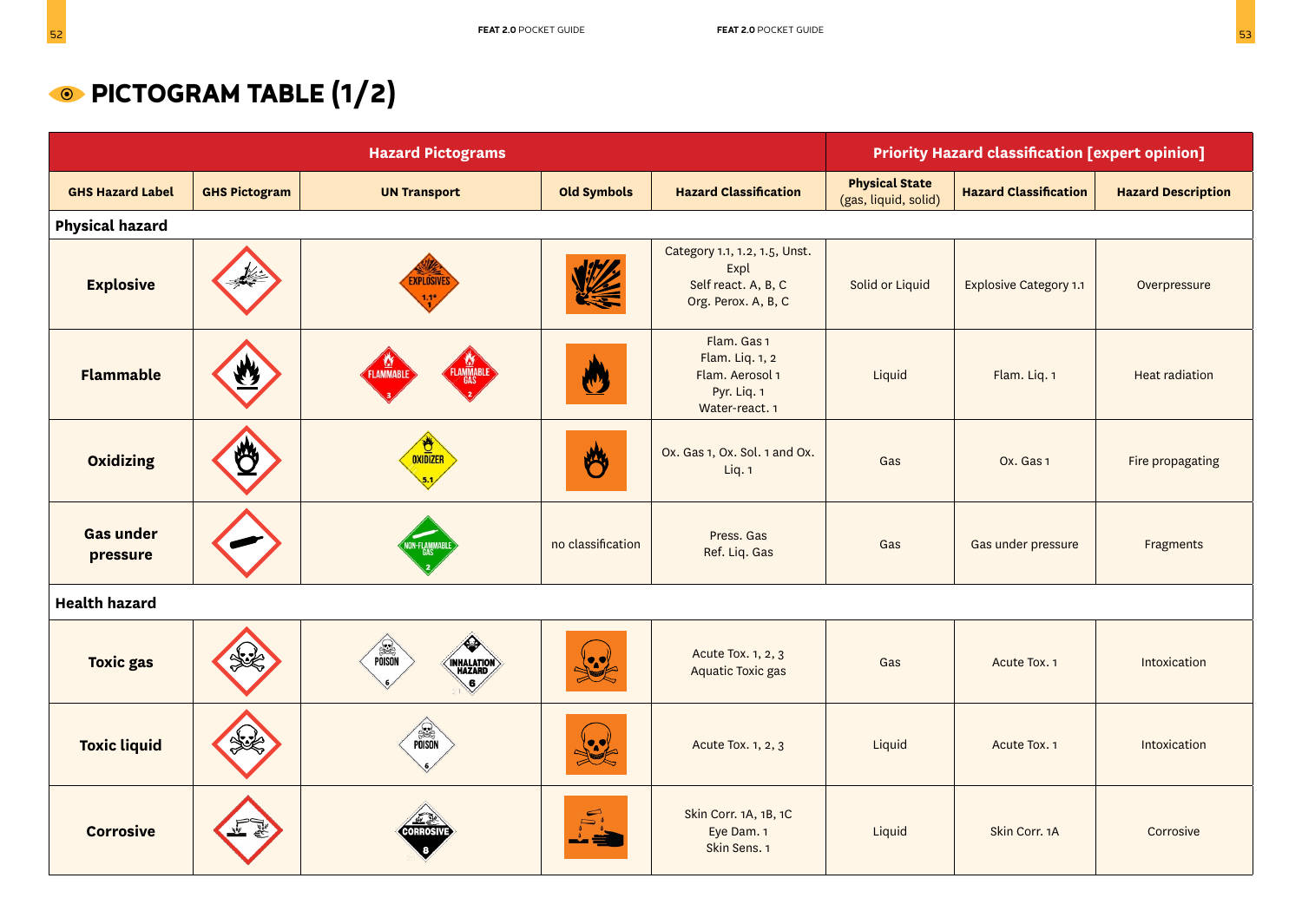## **PICTOGRAM TABLE (2/2)**

|                                                          |                      | <b>Hazard Pictograms</b> |            |                                                                                                      | <b>Priority Hazard classification [expert opinion]</b> |                              |                                                                                                                                                |  |
|----------------------------------------------------------|----------------------|--------------------------|------------|------------------------------------------------------------------------------------------------------|--------------------------------------------------------|------------------------------|------------------------------------------------------------------------------------------------------------------------------------------------|--|
| <b>GHS Hazard Label</b>                                  | <b>GHS Pictogram</b> | <b>UN Transport</b>      | Old symbol | <b>Hazard Classification</b>                                                                         | <b>Physical State</b><br>(gas, liquid, solid)          | <b>Hazard Classification</b> | <b>Hazard Description</b>                                                                                                                      |  |
| <b>Health Hazard</b>                                     |                      |                          |            |                                                                                                      |                                                        |                              |                                                                                                                                                |  |
| <b>Irritant</b>                                          |                      |                          |            | Acute Tox. 4<br>Skin Irrit. 2; Eye Irrit. 2<br>STOT SE 2; STOT RE 2                                  | Gas                                                    | Skin Irr. 2                  | Irritant                                                                                                                                       |  |
| <b>Health hazard</b>                                     |                      |                          |            | Carc. 1A, 1B<br>Muta. 1A, 1B<br>Repr. 1A, 1B<br>Resp. Sens. 1<br>Asp. Tox. 1<br>STOT SE 1, STOT RE 1 | Gas, Liquid, Solid                                     | Carc. 1A                     | May cause carcinogenic,<br>mutagenic, repotoxic<br>mutation, induce<br>hypersensitivity of<br>airways, or other severe<br>acute/health effects |  |
| <b>Environmental hazard</b>                              |                      |                          |            |                                                                                                      |                                                        |                              |                                                                                                                                                |  |
| <b>Hazardous to</b><br>the Aquatic<br><b>Environment</b> |                      |                          |            | Aquatic Chronic 1, 2, 3<br>Aquatic Acute 1, 2, 3                                                     | Liquid                                                 | Aquatic Chronic 1            | Significant health effects                                                                                                                     |  |
| <b>Reactive with</b><br>water                            |                      |                          |            | <b>Reactive with water</b>                                                                           | Liquid                                                 | Reactivity                   | Reacts violently with<br>water                                                                                                                 |  |
| Forms toxic gas<br>in contact with<br>water              |                      |                          |            | Forms toxic gas when in<br>contact with water                                                        | Liquid                                                 | Acute Tox. Gas 1             | Formation and release of<br>toxic gas                                                                                                          |  |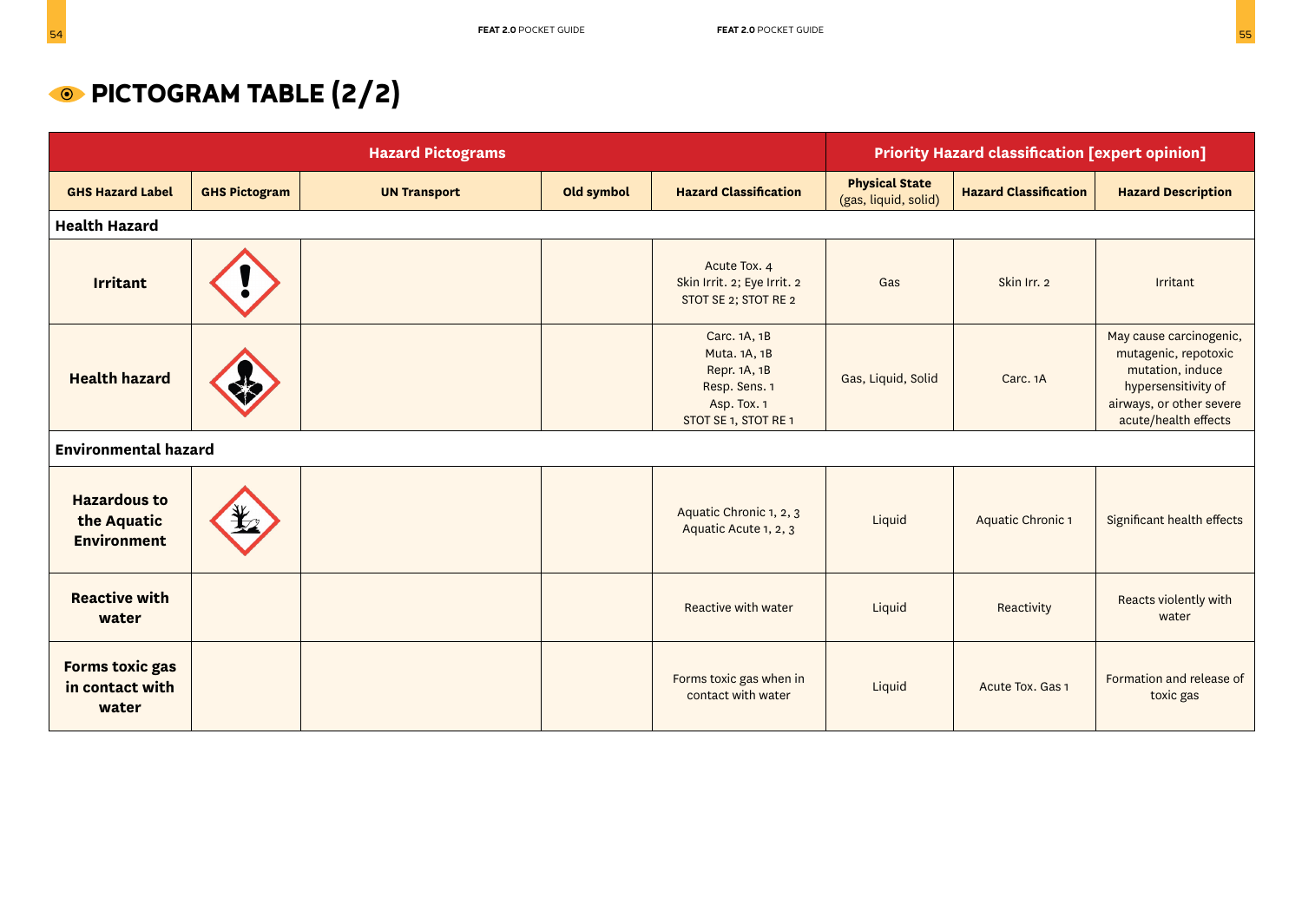|                         | <b>Hazard</b>                         |                                                  | Quantity    |                  | <b>Priority Hazard [expert opinion]</b> |                    |      |       |  |
|-------------------------|---------------------------------------|--------------------------------------------------|-------------|------------------|-----------------------------------------|--------------------|------|-------|--|
|                         |                                       |                                                  |             |                  | Human                                   | <b>Environment</b> |      |       |  |
| <b>GHS Hazard Label</b> | <b>Hazard Classification</b>          | Explanation                                      | Kg          | Lethal           | <b>Health</b>                           | Soil               | Lake | River |  |
|                         |                                       |                                                  |             | km               | km                                      | km                 | km   | km    |  |
| <b>Physical hazard</b>  |                                       |                                                  |             |                  |                                         |                    |      |       |  |
|                         | Category 1.1, 1.2, 1.5, Unst.<br>Expl | Mass explosion, fragments                        | 1,000       | 0.2 km           | 0.4 km                                  |                    |      |       |  |
| <b>Explosive</b>        | Self react. A, B, C                   | Explosive when heated                            | 10,000      | 0.3 km           | 0.7 km                                  |                    |      |       |  |
|                         | Org. Perox. A, B, C                   | Explosive when heated                            | 100,000     | o.6 km           | 1.5 km                                  |                    |      |       |  |
|                         |                                       |                                                  | 1,000,000   | 1.3 km           | 3.2 km                                  |                    |      |       |  |
|                         | Flam. Gas 1                           | <b>Extremely flammable</b>                       | 1,000,000   | 0.2 km           | 0.3 km                                  |                    |      |       |  |
|                         | Flam. Liq. 1, 2, 3                    | Flashpoint < 23 °C                               | 10,000,000  | 0.4 km           | o.6 km                                  |                    |      |       |  |
| <b>Flammable</b>        | Flam. Aerosol 1                       | Extremely flammable                              | 100,000,000 | 1.2 km           | 1.8 km                                  |                    |      |       |  |
|                         | Pyr. Liq. 1                           | Ignites $\leq$ 5 minutes                         |             |                  |                                         |                    |      |       |  |
|                         | Water-react. 1                        | Reactive, spontaneous ignition,<br>formation gas |             |                  |                                         |                    |      |       |  |
|                         | Ox. Gas 1                             | Fire propagating                                 | 1,000       | $\langle$ 0.1 km | o km                                    |                    |      |       |  |
| Oxidizing               | Ox. Lig. 1                            | Fire propagating                                 | 10,000      | $<$ 0.1 km       | o km                                    |                    |      |       |  |
|                         | Ox. Sol. 1                            | Explosive solid                                  | 100,000     | 0.2 km           | o km                                    |                    |      |       |  |
|                         | Press. Gas                            | Pressurized, liquified                           | 1,000       | $<$ 0.1 km       | $\langle$ 0.1 km                        |                    |      |       |  |
| Gas under pressure      | Ref. Liq. Gas (Liq Gas)               | Refridgerated, pressurized,<br>liquified         | 10,000      | 0.2 km           | 0.3 km                                  |                    |      |       |  |
|                         |                                       |                                                  | 50,000      | 0.4 km           | <b>o.6 km</b>                           |                    |      |       |  |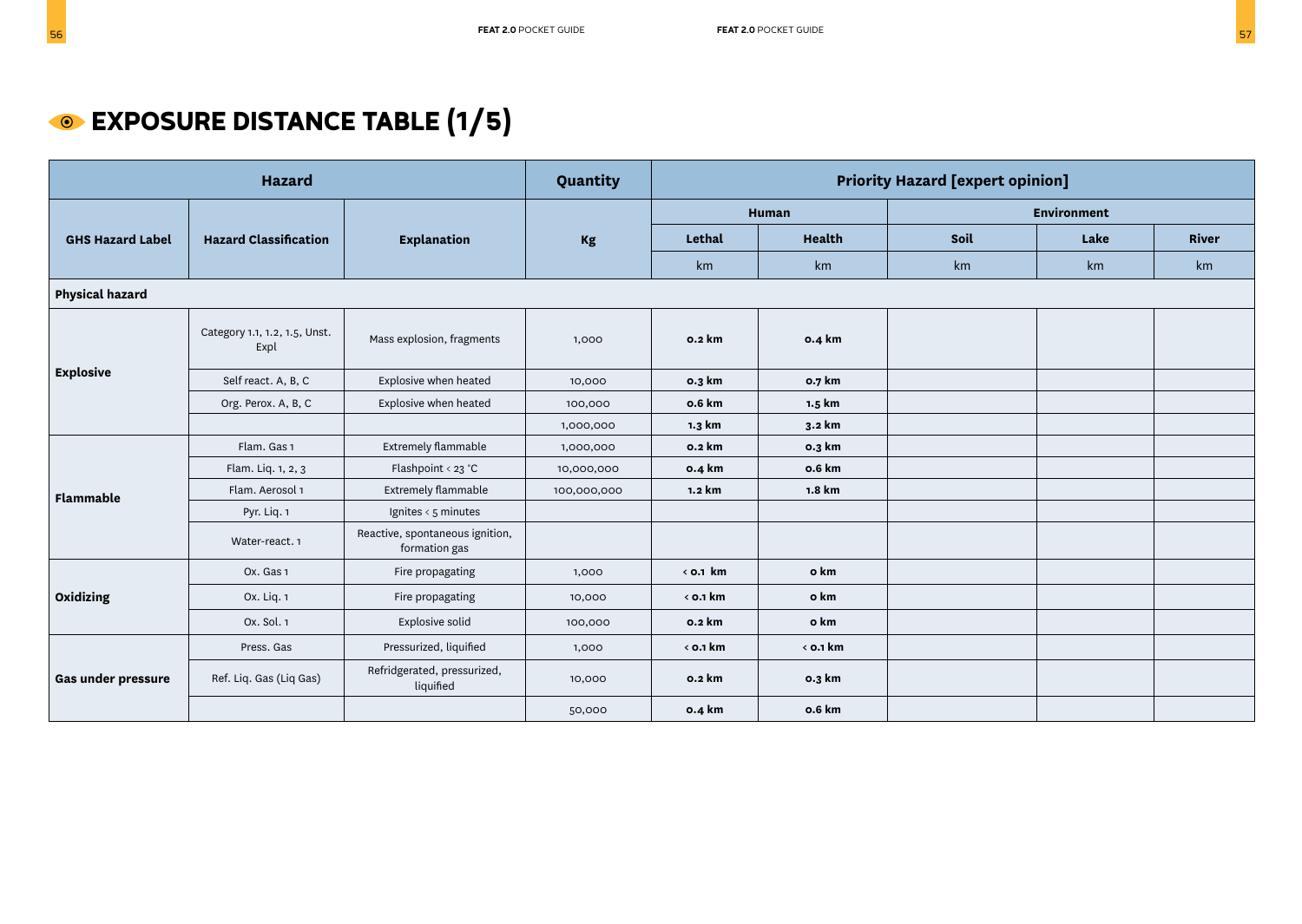### **EXPOSURE DISTANCE TABLE (2/5)**

| <b>Hazard</b>           |                              |                            | Quantity   | <b>Priority Hazard [expert opinion]</b> |               |                        |                        |                           |  |
|-------------------------|------------------------------|----------------------------|------------|-----------------------------------------|---------------|------------------------|------------------------|---------------------------|--|
|                         |                              |                            |            |                                         | Human         |                        | <b>Environment</b>     |                           |  |
| <b>GHS Hazard Label</b> | <b>Hazard Classification</b> | <b>Explanation</b>         | Kg         | Lethal                                  | Health        | Soil                   | Lake                   | River                     |  |
|                         |                              |                            |            | km                                      | km            | km                     | km                     | km                        |  |
| <b>Health hazard</b>    |                              |                            |            |                                         |               |                        |                        |                           |  |
|                         |                              |                            | 10,000     | 0.4 km                                  | 2 km          |                        |                        |                           |  |
|                         | Acute Tox. 1                 | Fatal when inhaled         | 100,000    | 0.5 km                                  | 3 km          |                        |                        |                           |  |
|                         |                              |                            | 1,000,000  | 0.8 km                                  | 4 km          |                        |                        |                           |  |
|                         |                              |                            | >1,000,000 | 1.3 km                                  | 5 km          |                        |                        |                           |  |
| <b>Toxic gas</b>        |                              |                            | 10,000     | $<$ 0.1 km                              | <b>o.8 km</b> |                        |                        |                           |  |
|                         | Acute Tox. 2                 | Fatal/toxic when inhaled   | 100,000    | $<$ 0.1 km                              | 1 km          |                        |                        |                           |  |
|                         |                              |                            | 1,000,000  | 0.1 km                                  | 2 km          |                        |                        |                           |  |
|                         |                              |                            | >1,000,000 | 0.2 km                                  | 3 km          |                        |                        |                           |  |
|                         | Acute Tox. 3                 | Toxic when inhaled         | 10,000     | $<$ 0.1 km                              | 0.5 km        |                        |                        |                           |  |
|                         |                              |                            | 100,000    | 0.1 km                                  | 0.7 km        |                        |                        |                           |  |
|                         |                              |                            | 1,000,000  | 0.1 km                                  | 1 km          |                        |                        |                           |  |
|                         |                              |                            | >1,000,000 | 0.2 km                                  | 1.7 km        |                        |                        |                           |  |
|                         |                              |                            | 20         | 1 km                                    | $> 5$ km      | 2 km (0.1 - 4.1)       | 0.3 km (0 - 0.6)       | $5 km (0 - 10)$           |  |
|                         |                              | Fatal when swallowed       | 100        | 1.6 km                                  | $> 5$ km      | 4.5 km (0.1 - 9.2)     | o.6 km (o - 1.3)       | >10 km (0 - >10)          |  |
|                         | Acute Tox. 1                 |                            | 1,000      | 5 km                                    | $> 5$ km      | $>1$ km (0.4 - $>10$ ) | 2 km (0.1 - 4.1)       | >10 km (0.2 - >10)        |  |
|                         |                              |                            | 5,000      | $> 5$ km                                | $> 5$ km      | >10 km (0.9 - >10)     | 4,5 km (0.1 - 9.2)     | $>10 \text{ km} (1 - 10)$ |  |
|                         |                              |                            | 100        | 0.3 km                                  | 2 km          | 4.3 km $(0.2 - 10)$    | $0,6$ km ( $0 - 2.2$ ) | >10 km (0 - >10)          |  |
| <b>Toxic liquid</b>     | Acute Tox. 2                 | Fatal/toxic when swallowed | 1,000      | 0.4 km                                  | 3 km          | 10 km (0.5 - >10)      | 1,9 km (0.1 - 6.8)     | >10 km (0.3 - >10)        |  |
|                         |                              |                            | 5,000      | $> 5$ km                                | $> 5$ km      | 10 km (1.2 - >10)      | 4,3 km $(0.2 - 10)$    | $>10$ km $(1.7 - 10)$     |  |
|                         |                              |                            | 1,000      | 0.5 km                                  | 1.5 km        | $0.3$ km $(0.2 - 0.3)$ | $o$ km $(o - o)$       | 0,1 km (0 - 0.1)          |  |
|                         | Acute Tox. 3                 | Toxic when swallowed       | 10,000     | 0.8 km                                  | 2 km          | 0.8 km (0.5 - 0.9)     | $0,1$ km $(0.1 - 0.1)$ | 0,8 km (0.4 - 1.1)        |  |
|                         |                              |                            | 50,000     | 5 km                                    | $> 5$ km      | $1.8$ km $(1.2 - 2.1)$ | $0,3$ km $(0.2 - 0.3)$ | 4,1 km (1.8 - 5.6)        |  |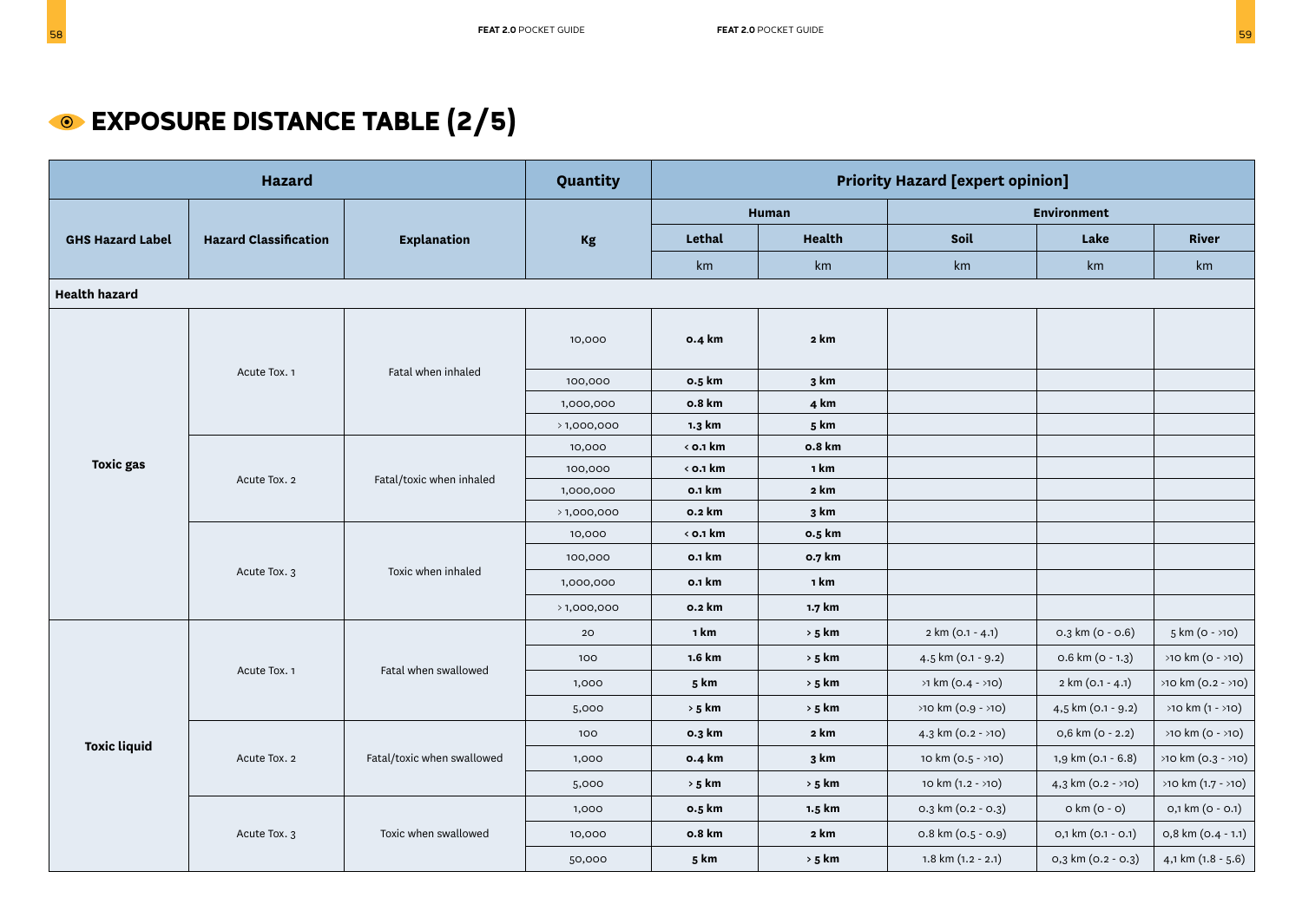| <b>Hazard</b>           |                                              |                                                            | Quantity                                               | <b>Priority Hazard [expert opinion]</b> |               |                              |                              |                       |
|-------------------------|----------------------------------------------|------------------------------------------------------------|--------------------------------------------------------|-----------------------------------------|---------------|------------------------------|------------------------------|-----------------------|
|                         |                                              |                                                            |                                                        | Human                                   |               | <b>Environment</b>           |                              |                       |
| <b>GHS Hazard Label</b> | <b>Hazard Classification</b>                 | <b>Explanation</b>                                         | Kg                                                     | Lethal                                  | <b>Health</b> | <b>Soil</b>                  | Lake                         | River                 |
|                         |                                              |                                                            |                                                        | km                                      | km            | km                           | km                           | km                    |
| <b>Health hazard</b>    |                                              |                                                            |                                                        |                                         |               |                              |                              |                       |
| <b>Corrosive</b>        | Skin Corr. 1A, 1B, 1C                        | Corrosive for skin                                         | 1,000                                                  | contact                                 | contact       | 1.3 km $(1 - 1.5)$           | $0.2$ km $(0.2 - 0.2)$       | 2 km (1.3 - 2.7)      |
|                         | Eye Dam. 1                                   | Eye damaging                                               | 10,000                                                 | contact                                 | contact       | $4 \text{ km } (3.3 - 4.6)$  | $0.6$ km $(0.5 - 0.7)$       | >10 km                |
|                         | Skin Sens. 1                                 | Irreversible damage to skin                                | 100,000                                                | contact                                 | contact       | $>10$ km                     | $1.8$ km $(1.5 - 2.1)$       | $>10$ km              |
|                         | Acute Tox. 4                                 | Slightly toxic                                             | 1,000                                                  | $\langle$ 0.1 km                        | 0.1 km        | $0.1 \text{ km} (0.1 - 7.3)$ | $0 \text{ km} (0 - 1)$       | $o$ km $(o - \ge 10)$ |
| <b>Irritant</b>         | Skin Irrit. 2; Eye Irrit. 2                  | Irritating                                                 | 10,000                                                 | $\le$ 0.1 km                            | 0.2 km        | $0.3$ km $(0.3 - 10)$        | $o$ km ( $o - 3.3$ )         | 0.1 km $(0.1 - 10)$   |
|                         | STOT SE 2; STOT RE 2                         | Temporary adverse effect                                   | 50,000                                                 | $<$ 0.1 km                              | 0.3 km        | 0.7 km $(0.6 - 10)$          | $0.1 \text{ km} (0.1 - 7.3)$ | 0.6 km $(0.5 - 10)$   |
|                         | Carc. 1A, 1B<br>Muta. 1A, 1B<br>Repr. 1A, 1B | May cause carcinogenic, mutage-<br>nic, repotoxic mutation |                                                        | $> 5$ km                                | $> 5$ km      | $>$ 10 km                    | $>$ 4.5 km                   | $>$ 10 km             |
| <b>Health hazard</b>    | Resp. Sens. 1                                | Induces hypersensitivity of the<br>airways                 | No threshold. Any<br>quantity has impact<br>potential. | $> 5$ km                                | $> 5$ km      | $>$ 10 km                    | $>$ 4.5 km                   | $>$ 10 km             |
|                         | Asp. Tox. 1                                  | Severe acute effects                                       |                                                        | $> 5$ km                                | $> 5$ km      | $>$ 10 km                    | $>$ 4.5 km                   | $>$ 10 km             |
|                         | STOT SE 1, STOT RE 1                         | Significant health effects                                 |                                                        | $> 5$ km                                | > 5 km        | $>$ 10 km                    | $>$ 4.5 km                   | $>$ 10 km             |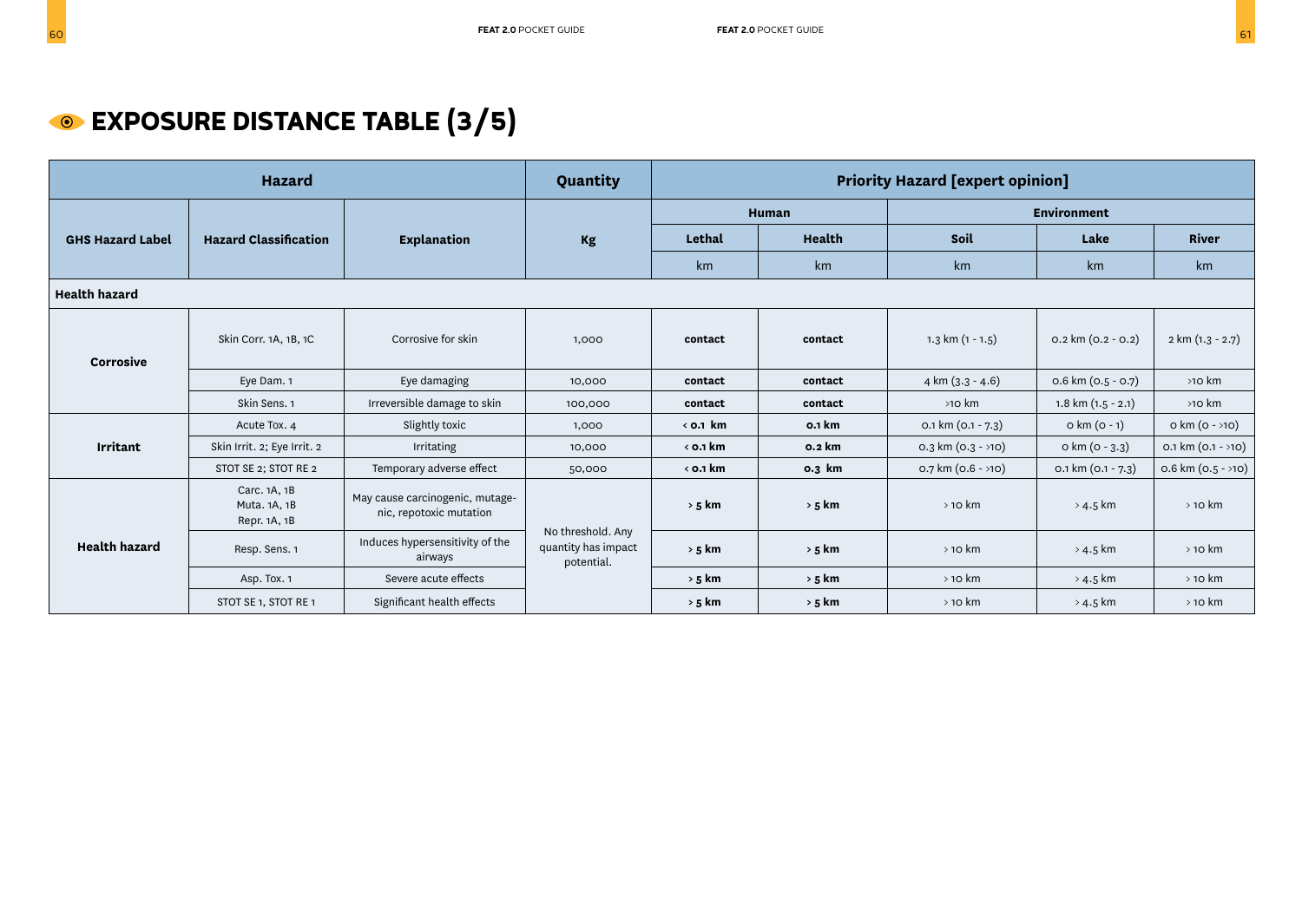## **EXPOSURE DISTANCE TABLE (4/5)**

| <b>Hazard</b>                               |                                                         |                                                                            | Quantity |                             | <b>Priority Hazard [expert opinion]</b> |                             |                              |                             |  |
|---------------------------------------------|---------------------------------------------------------|----------------------------------------------------------------------------|----------|-----------------------------|-----------------------------------------|-----------------------------|------------------------------|-----------------------------|--|
|                                             |                                                         |                                                                            |          | <b>Environment</b><br>Human |                                         |                             |                              |                             |  |
| <b>GHS Hazard Label</b>                     | <b>Hazard Classification</b>                            | <b>Explanation</b>                                                         | Kg       | Lethal                      | Health                                  | Soil                        | Lake                         | River                       |  |
|                                             |                                                         |                                                                            |          | km                          | km                                      | km                          | km                           | km                          |  |
| <b>Environmental hazard</b>                 |                                                         |                                                                            |          |                             |                                         |                             |                              |                             |  |
| <b>Aquatic chronic</b><br>Aquatic Chronic 1 | Extremely acute adverse effects to<br>aquatic organisms | 1,000                                                                      |          |                             | $>10$ km (2 - $>10$ )                   | $3.6 \text{ km} (0.3 - 10)$ | $>10$ km                     |                             |  |
|                                             |                                                         |                                                                            | 10,000   |                             |                                         | >10 km (6.3 - >10)          | >10 km (0.9 - 10)            | $>10$ km                    |  |
|                                             |                                                         |                                                                            | 50,000   |                             |                                         | >10 km                      | $>10$ km (2 - $>10$ )        | $>10$ km                    |  |
|                                             |                                                         | Causes serious injury to an<br>aquatic organism in short period<br>of time | 100      |                             |                                         | $2.8$ km (0.1 - 11)         | $0.4 \text{ km} (0 - 1.5)$   | 10 km (0 - >10)             |  |
| <b>Aquatic acute</b>                        | Aquatic Acute 1                                         |                                                                            | 1,000    |                             |                                         | 8.9 km $(0, 4 - 10)$        | $1.3 \text{ km} (0.1 - 4.8)$ | $>10 \text{ km} (0.2 - 10)$ |  |
|                                             |                                                         |                                                                            | 5,000    |                             |                                         | $>10$ km (0.8 - $>10$ )     | 2.8 km (0.1 - 10)            | >10 km (0.8 - >10)          |  |
|                                             |                                                         | Acute adverse effects to aquatic<br>organisms                              | 1,000    |                             |                                         | $1 \text{ km} (0.6 - 10)$   | $0.1 \text{ km} (0.1 - 5.8)$ | 1.3 km (0.4 - >10)          |  |
| <b>Aquatic chronic</b>                      | Aquatic Chronic 2                                       |                                                                            | 10,000   |                             |                                         | $3.3 \text{ km} (1.8 - 10)$ | $0.5$ km $(0.3 - 10)$        | $>10$ km                    |  |
|                                             |                                                         |                                                                            | 50,000   |                             |                                         | 7.3 km $(4 - 10)$           | $1 \text{ km} (0.6 - 10)$    | >10 km                      |  |
|                                             |                                                         | Causes serious injury to an                                                | 100      |                             |                                         | $0.3$ km $(0.2 - 10)$       | $0 \text{ km} (0 - 1.8)$     | $0.1 \text{ km} (0 - 10)$   |  |
| <b>Aquatic acute</b>                        | Aquatic Acute 2                                         | aquatic organism in short period                                           | 1,000    |                             |                                         | $1 \text{ km} (0.0 - 10)$   | 0.1 km $(0.1 - 5.8)$         | 1.3 km $(0.4 - 10)$         |  |
|                                             |                                                         | of time                                                                    | 5,000    |                             |                                         | $2.3$ km $(1.2 - 10)$       | $0.3$ km $(0.2 - 10)$        | 6.7 km $(2 - 10)$           |  |
|                                             |                                                         |                                                                            | 1,000    |                             |                                         | $0.5$ km $(0.3 - 10)$       | $0.1 \text{ km} (0 - 3.3)$   | 0.1 km ( $0 - 10$ )         |  |
| <b>Aquatic chronic</b>                      | Aquatic Chronic 3                                       | Reversible adverse effects to<br>aquatic organisms                         | 10,000   |                             |                                         | $1.5 \text{ km} (0.9 - 10)$ | $0.2$ km $(0.1 - 10)$        | 2.7 km (1.1 - >10)          |  |
|                                             |                                                         |                                                                            | 50,000   |                             |                                         | $3.3 \text{ km} (2.1 - 10)$ | $0.5$ km $(0.3 - 10)$        | $>10$ km                    |  |
|                                             |                                                         |                                                                            | 100      |                             |                                         | $0.2 \text{ km} (0.1 - 1)$  | o km (o - o.1)               | o km (o - 1.2)              |  |
| <b>Aquatic acute</b>                        | Aquatic Acute 3                                         | Causes injury to an aquatic orga-<br>nism in short period of time          | 1,000    |                             |                                         | $0.5$ km $(0.2 - 3.1)$      | 0.1 km (0 - 0.4)             | 0.3 km (0 - 12)             |  |
|                                             |                                                         |                                                                            | 5,000    |                             |                                         | 1.1 km $(0.4 - 6.8)$        | $0.2$ km $(0.1 - 1)$         | $1.5 \text{ km} (0.2 - 10)$ |  |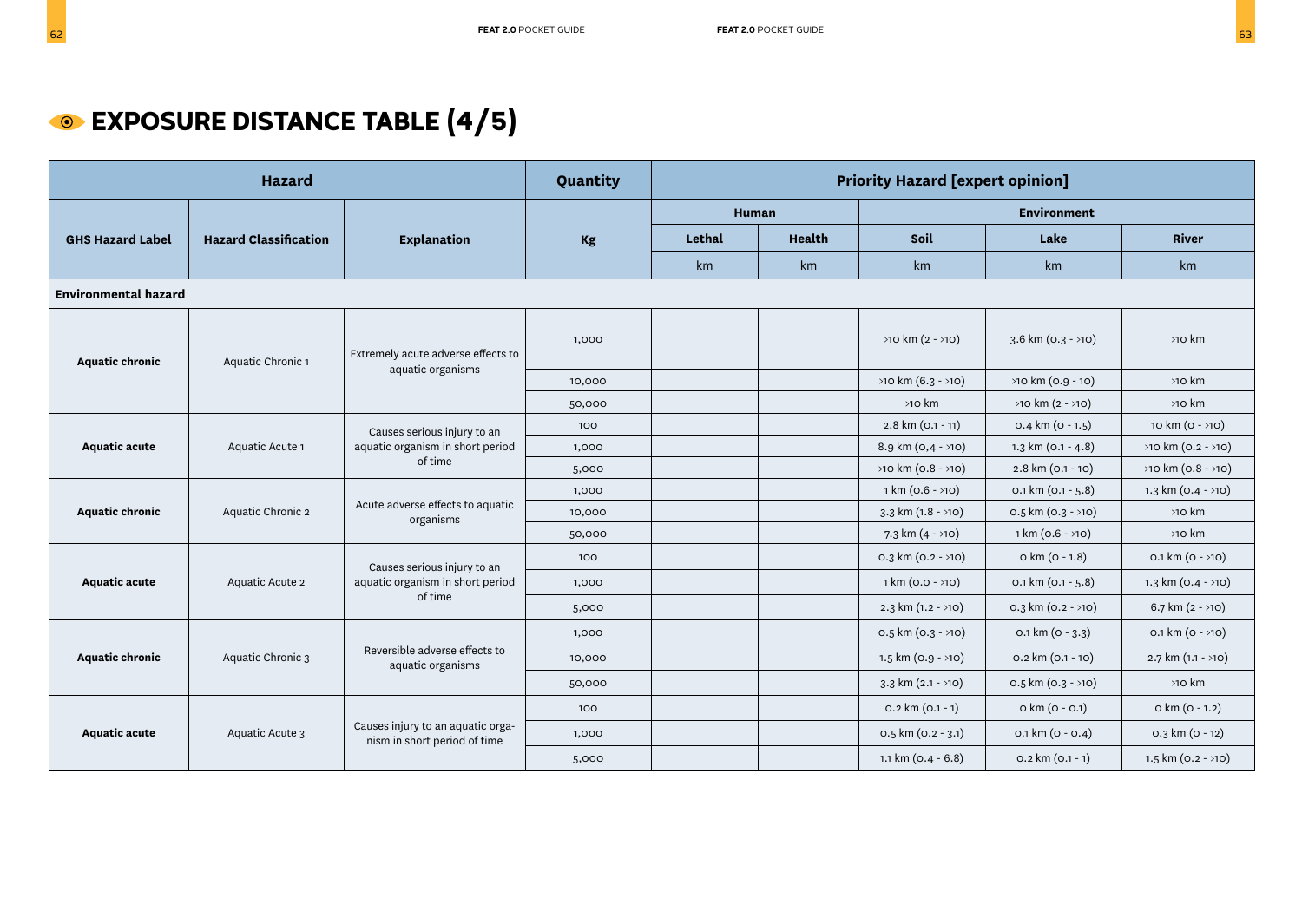| <b>Hazard</b>                                 |                              |                                                          | Quantity | <b>Priority Hazard [expert opinion]</b> |                                                                                              |                             |                            |                         |  |
|-----------------------------------------------|------------------------------|----------------------------------------------------------|----------|-----------------------------------------|----------------------------------------------------------------------------------------------|-----------------------------|----------------------------|-------------------------|--|
|                                               |                              |                                                          |          |                                         | <b>Human</b>                                                                                 |                             | <b>Environment</b>         |                         |  |
| <b>GHS Hazard Label</b>                       | <b>Hazard Classification</b> | Explanation                                              | Kg       | Lethal                                  | <b>Health</b>                                                                                | Soil                        | Lake                       | River                   |  |
|                                               |                              |                                                          |          | km                                      | km                                                                                           | km                          | km                         | km                      |  |
| <b>Environmental hazard</b>                   |                              |                                                          |          |                                         |                                                                                              |                             |                            |                         |  |
| <b>Reactive with water</b>                    | Water reactive 1, water      | Reacts violently with water                              | 1,000    |                                         |                                                                                              | $\circ$                     | $\circ$                    | $\circ$                 |  |
|                                               | reactive 2                   |                                                          | 10,000   |                                         |                                                                                              | $\circ$                     | $\circ$                    | $\circ$                 |  |
|                                               |                              |                                                          | 50,000   |                                         |                                                                                              | $\circ$                     | $\circ$                    | $\circ$                 |  |
|                                               |                              |                                                          | 1,000    |                                         |                                                                                              | 1.3 km $(0.2 - 10)$         | $0.2 \text{ km} (0 - 2.2)$ | 2 km (0 - >10)          |  |
| Forms toxic gas when in<br>contact with water | Aquatic Toxic gas            | Formation and release of toxic gas<br>Fatal when inhaled | 10,000   |                                         | Estimate human impact distances using the<br>worst case category of toxic gas; acute toxic 1 | 4 km (0.5 - >10)            | $0.6$ km (0.1 - 6.8)       | $>10$ km (0.3 - $>10$ ) |  |
|                                               |                              |                                                          | 50,000   |                                         |                                                                                              | $8.9 \text{ km} (1.2 - 10)$ | 1.3 km $(0.2 - 10)$        | $>10$ km $(1.7 - 10)$   |  |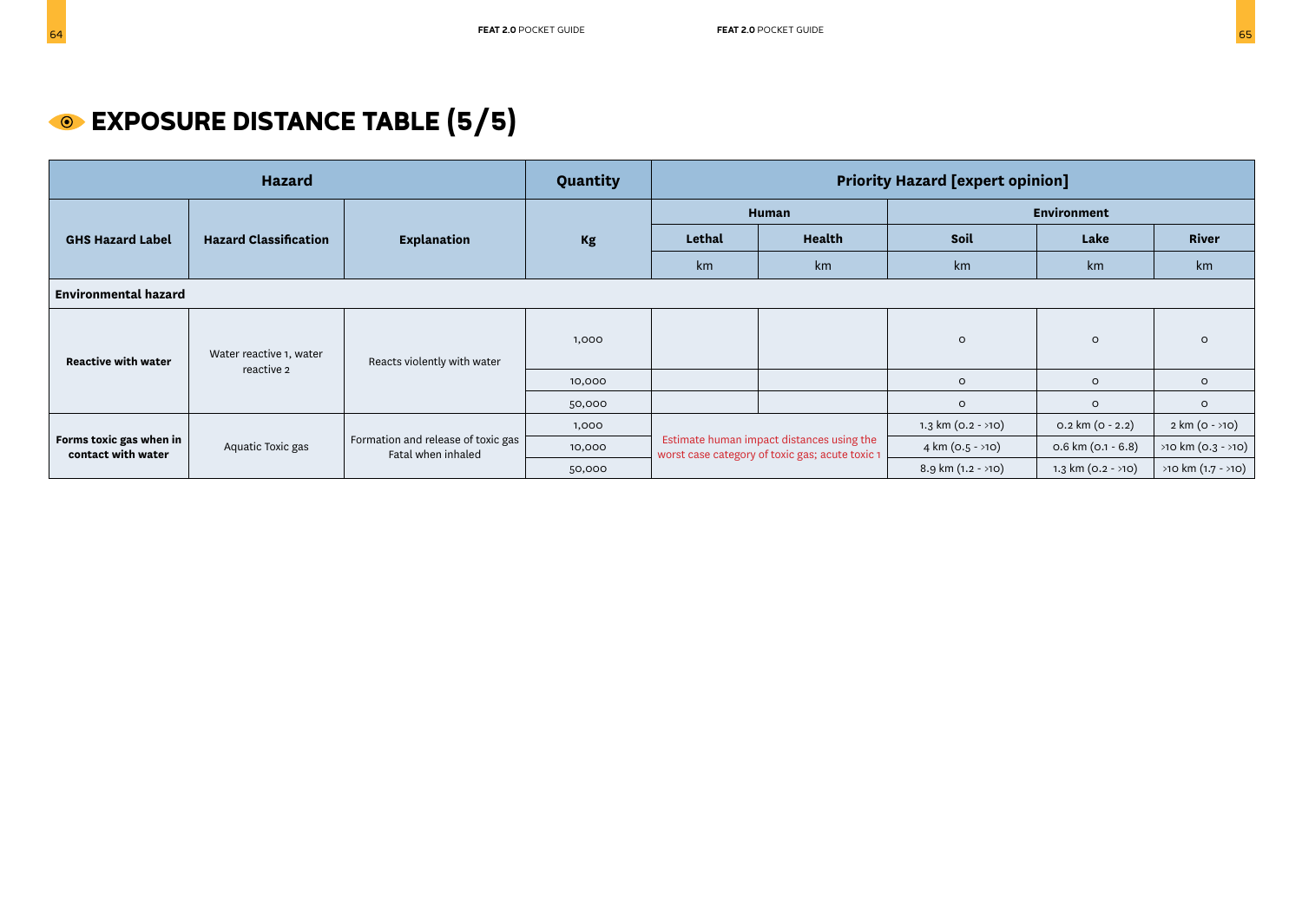### **CHECKLIST: UNDERSTANDING IMPACT**

| <b>Hazard</b>                   |                           | <b>Exposure</b>           |                           |                    |                    |                           |                           |                           |                                 |                           |
|---------------------------------|---------------------------|---------------------------|---------------------------|--------------------|--------------------|---------------------------|---------------------------|---------------------------|---------------------------------|---------------------------|
|                                 |                           | Pathway                   |                           |                    |                    |                           |                           | Receptor                  |                                 |                           |
| <b>GHS Hazard Label</b>         | Air                       | Soil,<br>Groundwater      | Lake                      | River              | Human              | <b>Fishing Area</b>       | Soil, Groundwater         | <b>Agricultural Area</b>  | <b>Nature</b><br><b>Reserve</b> | (Critical) Infrastructure |
| <b>Physical hazard</b>          |                           |                           |                           |                    |                    |                           |                           |                           |                                 |                           |
| Explosive                       | $\pmb{\mathsf{X}}$        |                           |                           |                    | $\pmb{\mathsf{X}}$ |                           |                           |                           |                                 | $\mathbf x$               |
| Flammable                       | $\pmb{\mathsf{X}}$        |                           |                           |                    | $\pmb{\mathsf{X}}$ |                           |                           |                           |                                 | $\pmb{\mathsf{X}}$        |
| Oxidizing                       | $\boldsymbol{\mathsf{X}}$ |                           |                           |                    | $\pmb{\mathsf{X}}$ |                           |                           |                           |                                 | $\mathbf x$               |
| Gases under pressure            | $\pmb{\mathsf{X}}$        |                           |                           |                    | $\pmb{\mathsf{X}}$ |                           |                           |                           |                                 | $\boldsymbol{\mathsf{X}}$ |
| <b>Health hazard</b>            |                           |                           |                           |                    |                    |                           |                           |                           |                                 |                           |
| Toxic gas                       | $\boldsymbol{\mathsf{X}}$ |                           |                           |                    | $\pmb{\mathsf{X}}$ |                           |                           |                           | $\boldsymbol{\mathsf{x}}$       |                           |
| Toxic liquid (volatile)         | $\boldsymbol{\mathsf{X}}$ | $\boldsymbol{\mathsf{X}}$ | $\pmb{\chi}$              | $\mathbf x$        | $\mathbf x$        | $\boldsymbol{\mathsf{X}}$ | $\pmb{\mathsf{X}}$        | $\boldsymbol{\mathsf{X}}$ | $\mathbf x$                     |                           |
| Toxic liquid (not volatile)     |                           | $\boldsymbol{\mathsf{X}}$ | $\boldsymbol{\mathsf{X}}$ | $\mathbf x$        |                    | $\boldsymbol{\mathsf{x}}$ | $\boldsymbol{\mathsf{x}}$ | $\boldsymbol{\mathsf{X}}$ | $\boldsymbol{\mathsf{x}}$       |                           |
| Corrosive                       | $\boldsymbol{\mathsf{X}}$ |                           |                           |                    | $\pmb{\mathsf{X}}$ |                           |                           |                           |                                 | $\boldsymbol{\mathsf{X}}$ |
| Irritant                        | $\pmb{\mathsf{X}}$        |                           |                           |                    | $\pmb{\mathsf{X}}$ |                           |                           |                           |                                 |                           |
| Health hazard                   | $\pmb{\mathsf{X}}$        | $\pmb{\mathsf{X}}$        | $\mathbf x$               | $\pmb{\mathsf{X}}$ | $\pmb{\mathsf{X}}$ | $\pmb{\chi}$              | $\pmb{\mathsf{X}}$        | $\mathbf x$               | $\boldsymbol{\mathsf{X}}$       |                           |
| <b>Environmental hazard</b>     |                           |                           |                           |                    |                    |                           |                           |                           |                                 |                           |
| Hazards for aquatic environment |                           | $\pmb{\mathsf{X}}$        | $\mathbf x$               | $\pmb{\mathsf{X}}$ |                    | $\mathbf x$               | $\pmb{\mathsf{X}}$        | $\mathbf x$               | $\boldsymbol{\mathsf{x}}$       |                           |

**Note:** Volatile liquids produce hazardous vapors which can affect human health by air exposure. Assume a toxic liquid is volatile if unsure.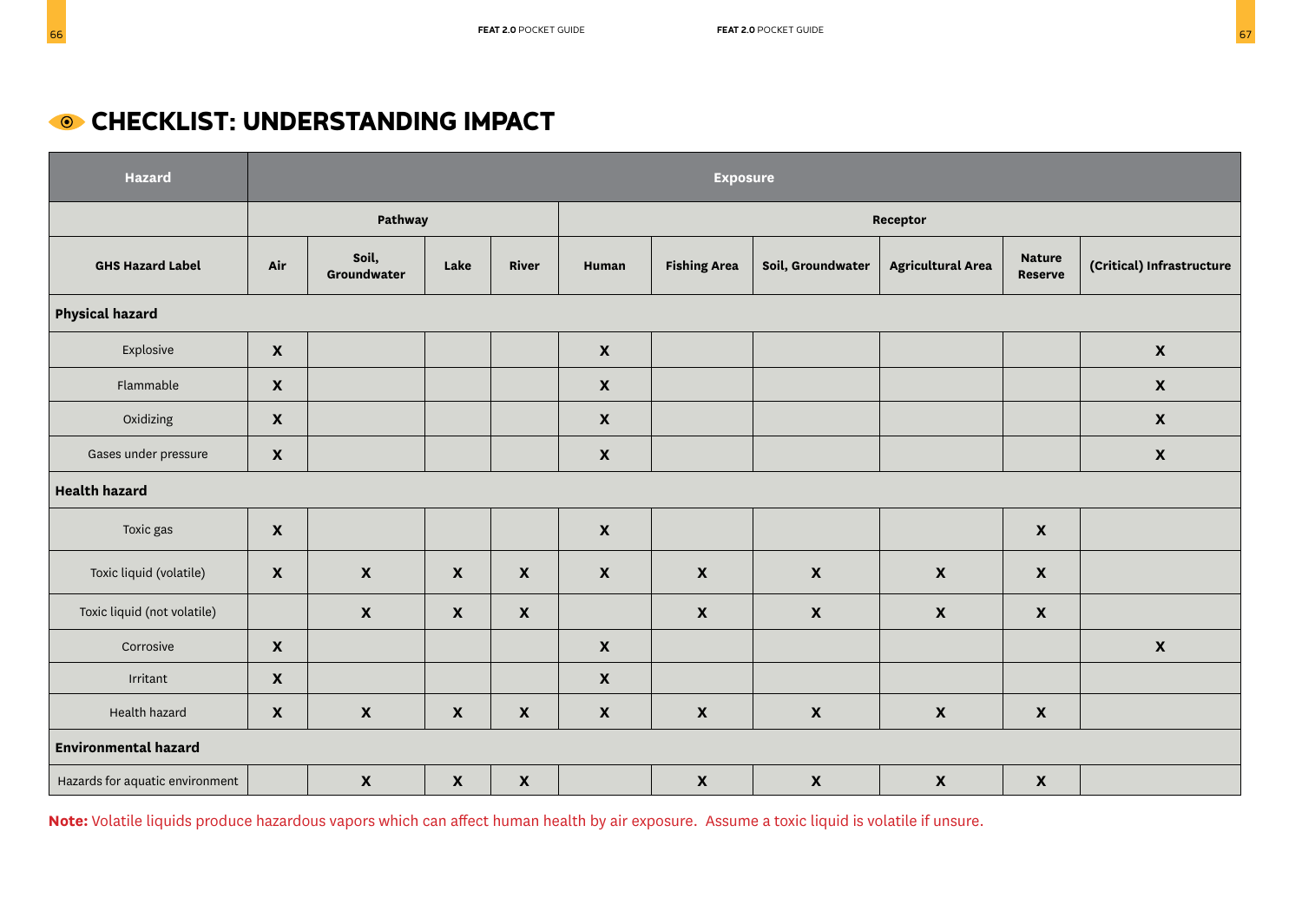### **ODEFINITIONS OF GHS HAZARD CLASSIFICATIONS (1/4)**

| <b>GHS Hazard</b><br><b>Label</b> | <b>Hazard</b><br><b>Classification</b> | <b>Definition</b>                                                                                                                                                                                                                                                                                                                                                                                                                                                                                                                                                                                                                                                                                                                    |  |  |  |
|-----------------------------------|----------------------------------------|--------------------------------------------------------------------------------------------------------------------------------------------------------------------------------------------------------------------------------------------------------------------------------------------------------------------------------------------------------------------------------------------------------------------------------------------------------------------------------------------------------------------------------------------------------------------------------------------------------------------------------------------------------------------------------------------------------------------------------------|--|--|--|
|                                   |                                        | <b>Physical hazard</b>                                                                                                                                                                                                                                                                                                                                                                                                                                                                                                                                                                                                                                                                                                               |  |  |  |
|                                   | <b>Expl. 1.1</b>                       | An explosive is a reactive substance that contains a                                                                                                                                                                                                                                                                                                                                                                                                                                                                                                                                                                                                                                                                                 |  |  |  |
|                                   | <b>Expl. 1.2</b>                       | great amount of potential energy that can produce an<br>explosion if released suddenly, usually accompanied                                                                                                                                                                                                                                                                                                                                                                                                                                                                                                                                                                                                                          |  |  |  |
|                                   | Expl. 1.3                              | by the production of light, heat, sound, and pressure.                                                                                                                                                                                                                                                                                                                                                                                                                                                                                                                                                                                                                                                                               |  |  |  |
| <b>Explosive</b>                  | Expl. $1.4$                            | Pyrotechnic substances are included even when they                                                                                                                                                                                                                                                                                                                                                                                                                                                                                                                                                                                                                                                                                   |  |  |  |
|                                   | Expl. 1.5                              | do not evolve gases. A pyrotechnic substance (or<br>mixture) is designed to produce an effect by heat,                                                                                                                                                                                                                                                                                                                                                                                                                                                                                                                                                                                                                               |  |  |  |
|                                   | Expl. 1.6                              | light, sound, gas or smoke or a combination of these                                                                                                                                                                                                                                                                                                                                                                                                                                                                                                                                                                                                                                                                                 |  |  |  |
|                                   | Unst. Expl                             | as the result of non-detonative, self-sustaining,<br>exothermic chemical reactions.                                                                                                                                                                                                                                                                                                                                                                                                                                                                                                                                                                                                                                                  |  |  |  |
|                                   | Flam. Gas 1                            | Flammable gas means a gas having a flammable                                                                                                                                                                                                                                                                                                                                                                                                                                                                                                                                                                                                                                                                                         |  |  |  |
| <b>Flammable gas</b>              | Flam. Gas 2                            | range in air at 20°C and a standard (ambient)<br>pressure of 101.3 kPa. Substances and mixtures<br>of this hazard class are assigned in two hazard<br>categories.                                                                                                                                                                                                                                                                                                                                                                                                                                                                                                                                                                    |  |  |  |
|                                   | Flam. Aerosol 1                        | An aerosol is a colloid of fine solid particles or                                                                                                                                                                                                                                                                                                                                                                                                                                                                                                                                                                                                                                                                                   |  |  |  |
| <b>Flammable</b><br>aerosol       | Flam. Aerosol 2                        | liquid droplets, in air or another gas. An aerosol<br>often is a compressed gas, liquefied or dissolved<br>under pressure within a non-refillable container<br>made of metal, glass or plastic, with or without<br>a liquid, paste or powder. The container is fitted<br>with a release device allowing the contents to be<br>ejected as solid or liquid particles in suspension in<br>a gas, as a foam, paste or powder or in a liquid or<br>gaseous state. Aerosols should be considered for<br>classification as either a Category 1 or Category 2<br>Flammable Aerosol if they contain any component<br>classified as flammable according to the GHS<br>criteria for flammable liquids, flammable gases, or<br>flammable solids. |  |  |  |
| <b>Oxidizing gas</b>              | Ox. Gas 1                              | An oxidizing gas is any gas which may, generally<br>by providing oxygen, cause or contribute to the<br>combustion of other material more than air does.<br>Substances and mixtures of this hazard class are<br>assigned to a single hazard category on the basis<br>that, generally by providing oxygen, they cause or<br>contribute to the combustion of other material more<br>than air does.                                                                                                                                                                                                                                                                                                                                      |  |  |  |

| <b>GHS Hazard</b><br><b>Label</b> | <b>Hazard</b><br><b>Classification</b> | <b>Definition</b>                                                                                                                                                                                                                                                                                                                                                                        |  |  |  |  |
|-----------------------------------|----------------------------------------|------------------------------------------------------------------------------------------------------------------------------------------------------------------------------------------------------------------------------------------------------------------------------------------------------------------------------------------------------------------------------------------|--|--|--|--|
|                                   |                                        | <b>Physical hazard</b>                                                                                                                                                                                                                                                                                                                                                                   |  |  |  |  |
|                                   | Press. Gas                             | A gas under pressure is a gas contained in a                                                                                                                                                                                                                                                                                                                                             |  |  |  |  |
| <b>Gas under</b><br>pressure      | Ref. Liq. Gas                          | containment at a pressure not less than 280 Pa at<br>20°C or as a refrigerated liquid. This endpoint covers<br>four types of gases or gaseous mixtures to address<br>the effects of sudden release of pressure or freezing<br>which may lead to serious damage to people,<br>property, or the environment independent of other<br>hazards the gases may pose.                            |  |  |  |  |
|                                   | Flam. Liq. 1                           | A flammable liquid means a liquid having a flash                                                                                                                                                                                                                                                                                                                                         |  |  |  |  |
| <b>Flammable</b>                  | Flam. Liq. 2                           | point of not more than 93°C. Substances and<br>mixtures of this hazard class are assigned to one of                                                                                                                                                                                                                                                                                      |  |  |  |  |
| liquid                            | Flam. Liq. 3                           | four hazard categories on the basis of the flash point                                                                                                                                                                                                                                                                                                                                   |  |  |  |  |
|                                   | Flam. Liq. 4                           | and boiling point.                                                                                                                                                                                                                                                                                                                                                                       |  |  |  |  |
|                                   | Flam. Sol. 1                           | A flammable is readily combustible, or may cause                                                                                                                                                                                                                                                                                                                                         |  |  |  |  |
| <b>Flammable solid</b>            | Flam. Sol. 2                           | or contribute to fire through friction. Readily<br>combustible solids are powdered, granular, or pasty<br>substances which are dangerous if they can be easily<br>ignited by brief contact with an ignition source, such<br>as a burning match, and if the flame spreads rapidly.                                                                                                        |  |  |  |  |
|                                   | Self-react. A                          | A self-reactive substance is an unstable liquid or                                                                                                                                                                                                                                                                                                                                       |  |  |  |  |
|                                   | Self-react. B                          | solid liable to undergo a strong reaction (such as                                                                                                                                                                                                                                                                                                                                       |  |  |  |  |
|                                   | Self-react. C                          | exothermic thermal decomposition), even without                                                                                                                                                                                                                                                                                                                                          |  |  |  |  |
| Self-reactive<br>substance        | Self-react. D                          | participation of oxygen (air). This definition excludes<br>materials classified under the GHS as explosive,                                                                                                                                                                                                                                                                              |  |  |  |  |
|                                   | Self-react. E                          | organic peroxides or as oxidizing. These materials                                                                                                                                                                                                                                                                                                                                       |  |  |  |  |
|                                   | Self-react. F                          | may have similar properties, but such hazards are<br>addressed in their specific endpoints.                                                                                                                                                                                                                                                                                              |  |  |  |  |
|                                   | Self-react. G                          |                                                                                                                                                                                                                                                                                                                                                                                          |  |  |  |  |
|                                   | Self-heat. 1                           | A self-heating substance is a solid or liquid, other                                                                                                                                                                                                                                                                                                                                     |  |  |  |  |
| <b>Self-heating</b><br>substance  | Self-heat. 2                           | than a pyrophoric substance, which, by reaction with<br>air and without energy supply, is liable to self-heat.<br>This endpoint differs from a pyrophoric substance<br>in that it will ignite only when in large amounts<br>(kilograms) and after long periods of time (hours or<br>days). Substances and mixtures of this hazard class<br>are assigned to one of two hazard categories. |  |  |  |  |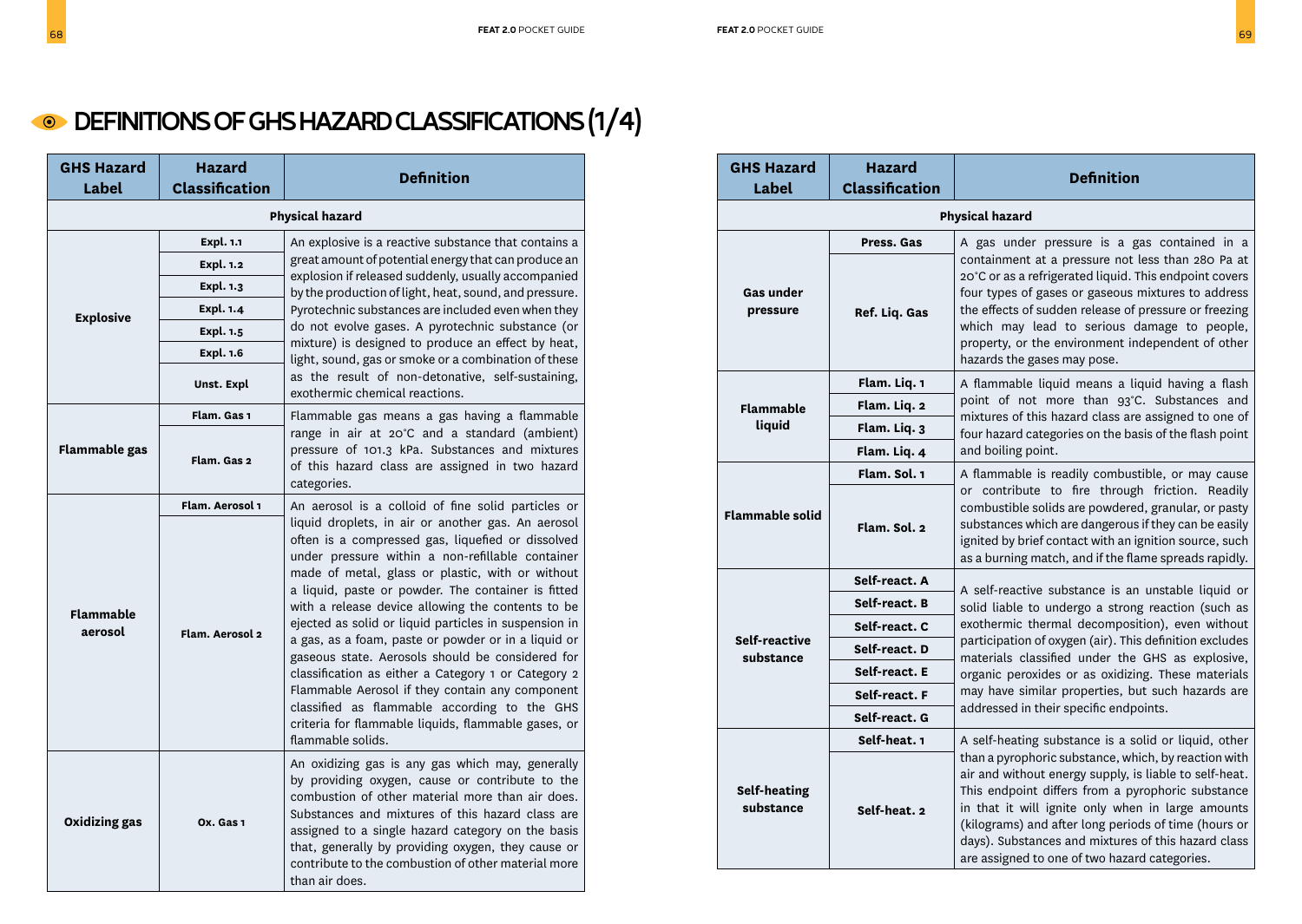| <b>GHS Hazard</b><br><b>Label</b>         | <b>Hazard</b><br><b>Classification</b> | <b>Definition</b>                                                                                                                                                                        |
|-------------------------------------------|----------------------------------------|------------------------------------------------------------------------------------------------------------------------------------------------------------------------------------------|
|                                           |                                        | <b>Physical hazard</b>                                                                                                                                                                   |
|                                           | <b>Ox. Liq. 1</b>                      | An oxidizing liquid is a liquid which, while in itself not                                                                                                                               |
|                                           | <b>Ox. Liq. 2</b>                      | necessarily combustible, may, generally by yielding<br>oxygen, cause or contribute to the combustion of                                                                                  |
| <b>Oxidizing liquid</b>                   | <b>Ox. Liq. 3</b>                      | other material. Substances and mixtures of this<br>hazard class are assigned to one of three hazard<br>categories.                                                                       |
|                                           | Ox. Sol. 1                             | An oxidizing solid is a solid which, while in itself not                                                                                                                                 |
| <b>Oxidizing solid</b>                    | Ox. Sol. 2                             | necessarily combustible, may, generally by yielding<br>oxygen, cause or contribute to the combustion of                                                                                  |
|                                           | Ox. Sol. 3                             | other material. Substances and mixtures of this<br>hazard class are assigned to one of three hazard<br>categories.                                                                       |
|                                           | Org. Perox. A                          | An organic peroxides can cause fire and explosion.                                                                                                                                       |
|                                           | Org. Perox. B                          | An organic peroxide may also be toxic or corrosive.                                                                                                                                      |
|                                           | Org. Perox. C                          | Depending on the material, route of exposure                                                                                                                                             |
| Organic<br>peroxide                       | Org. Perox. D                          | (inhalation, eye or skin contact, or swallowing) and<br>dose or amount of exposure, they could harm the                                                                                  |
|                                           | Org. Perox. E                          | body. Corrosive organic peroxides can also attack                                                                                                                                        |
|                                           | Org. Perox. F                          | and destroy metals. Organic peroxides are available<br>as solids (usually fine powders), liquids or pastes.                                                                              |
|                                           | Org. Perox. G                          |                                                                                                                                                                                          |
| <b>Substance</b><br>corrosive to<br>metal | Met. Corr. 1                           | A substance is termed 'corrosive to metal' if it can -<br>by oxidation or dissolution - attack materials. These<br>substances or mixtures are classified in a single<br>hazard category. |

| <b>GHS Hazard</b><br>Label                                   | <b>Hazard</b><br><b>Classification</b> | <b>Definition</b>                                                                                                                                                                                                                                                                                                                                                                                                                                                                                                                                                                                                                                                                                                                            |  |  |  |
|--------------------------------------------------------------|----------------------------------------|----------------------------------------------------------------------------------------------------------------------------------------------------------------------------------------------------------------------------------------------------------------------------------------------------------------------------------------------------------------------------------------------------------------------------------------------------------------------------------------------------------------------------------------------------------------------------------------------------------------------------------------------------------------------------------------------------------------------------------------------|--|--|--|
|                                                              |                                        | <b>Health Hazard</b>                                                                                                                                                                                                                                                                                                                                                                                                                                                                                                                                                                                                                                                                                                                         |  |  |  |
|                                                              | <b>Acute Tox. 1</b>                    |                                                                                                                                                                                                                                                                                                                                                                                                                                                                                                                                                                                                                                                                                                                                              |  |  |  |
|                                                              | <b>Acute Tox. 2</b>                    | Five GHS categories have been included in the GHS                                                                                                                                                                                                                                                                                                                                                                                                                                                                                                                                                                                                                                                                                            |  |  |  |
| <b>Acute Toxic</b>                                           | Acute Tox. 3                           | Acute Toxicity scheme from which the appropriate<br>elements relevant to transport, consumer, worker                                                                                                                                                                                                                                                                                                                                                                                                                                                                                                                                                                                                                                         |  |  |  |
|                                                              | Acute Tox. 4                           | and environment protection can be selected.                                                                                                                                                                                                                                                                                                                                                                                                                                                                                                                                                                                                                                                                                                  |  |  |  |
|                                                              | Acute Tox. 5                           |                                                                                                                                                                                                                                                                                                                                                                                                                                                                                                                                                                                                                                                                                                                                              |  |  |  |
|                                                              | Skin Corr. 1A                          | Skin corrosion means the production of irreversible                                                                                                                                                                                                                                                                                                                                                                                                                                                                                                                                                                                                                                                                                          |  |  |  |
|                                                              | Skin Corr. 1B                          | damage to the skin following the application of<br>a test substance for up to 4 hours. Substances                                                                                                                                                                                                                                                                                                                                                                                                                                                                                                                                                                                                                                            |  |  |  |
|                                                              | Skin Corr. 1C                          | and mixtures in this hazard class are assigned                                                                                                                                                                                                                                                                                                                                                                                                                                                                                                                                                                                                                                                                                               |  |  |  |
|                                                              | Skin Irrit. 2                          | single harmonized corrosion<br>category.<br>to a                                                                                                                                                                                                                                                                                                                                                                                                                                                                                                                                                                                                                                                                                             |  |  |  |
| <b>Skin Corrosion</b><br><b>Sin Irritation</b>               | Skin Mild Irrit. 3                     | Skin irritation means the production of reversible<br>damage to the skin following the application of<br>a test substance for up to 4 hours. Substances<br>and mixtures in this hazard class are assigned to a<br>single irritant category. For those authorities, such<br>as pesticide regulators, wanting more than one<br>designation for skin irritation, an additional mild<br>irritant category is provided.                                                                                                                                                                                                                                                                                                                           |  |  |  |
|                                                              | Eye Dam. 1                             |                                                                                                                                                                                                                                                                                                                                                                                                                                                                                                                                                                                                                                                                                                                                              |  |  |  |
|                                                              | Eye Irrit. 2                           | Serious eye damage means the production of                                                                                                                                                                                                                                                                                                                                                                                                                                                                                                                                                                                                                                                                                                   |  |  |  |
|                                                              | Eye Irrit. 2A                          | tissue damage in the eye, or serious physical<br>decay of vision, following application of a test                                                                                                                                                                                                                                                                                                                                                                                                                                                                                                                                                                                                                                            |  |  |  |
| <b>Serious Eye</b><br><b>Damage</b><br><b>Eye Irritation</b> | Eye Irrit. 2B                          | substance to the front surface of the eye, which is<br>not fully reversible within 21 days of application.<br>Substances and mixtures in this hazard class<br>are assigned to a single harmonized category.<br>Eye irritation means changes in the eye following the<br>application of a test substance to the front surface<br>of the eye, which are fully reversible within 21 days<br>of application. Substances and mixtures in this<br>hazard class are assigned to a single harmonized<br>hazard category. For authorities, such as pesticide<br>regulators, wanting more than one designation<br>for eye irritation, one of two subcategories can be<br>selected, depending on whether the effects are<br>reversible in 21 or 7 days. |  |  |  |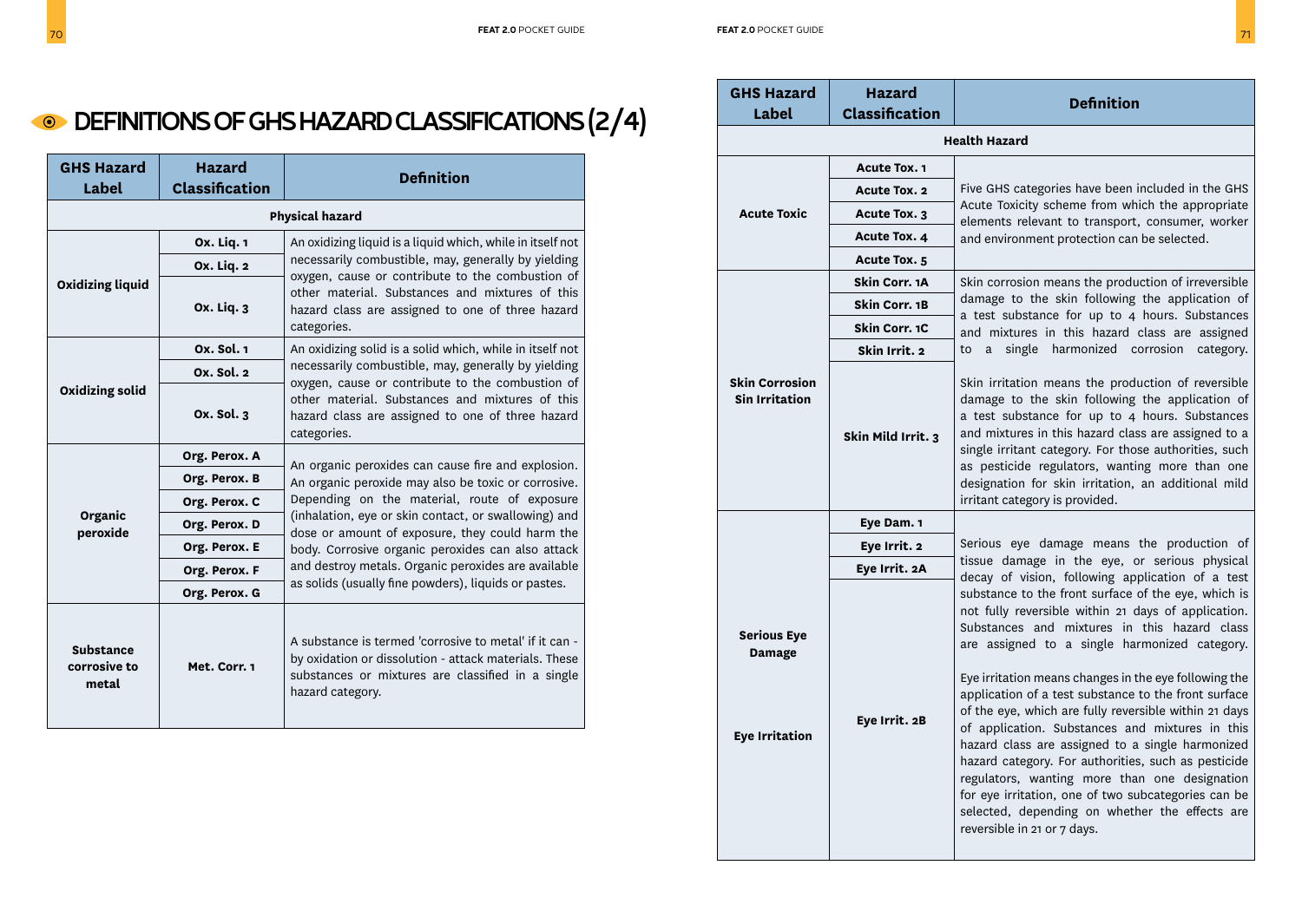### **ODEFINITIONS OF GHS HAZARD CLASSIFICATIONS (3/4)**

| <b>GHS Hazard</b><br>Label          | <b>Hazard</b><br><b>Classification</b> | <b>Definition</b>                                                                                                                                                                                                                                                      |  |  |  |  |  |
|-------------------------------------|----------------------------------------|------------------------------------------------------------------------------------------------------------------------------------------------------------------------------------------------------------------------------------------------------------------------|--|--|--|--|--|
|                                     |                                        | <b>Health Hazard</b>                                                                                                                                                                                                                                                   |  |  |  |  |  |
|                                     | Resp. Sens. 1                          | Respiratory sensitizer means a substance that                                                                                                                                                                                                                          |  |  |  |  |  |
| Respiratory                         | Resp. Sens. 1A                         | induces hypersensitivity of the airways following<br>inhalation of the substance. Substances and                                                                                                                                                                       |  |  |  |  |  |
| <b>Sensitization</b>                | Resp. Sens. 1B                         | mixtures in this hazard class are assigned to one<br>hazard category.                                                                                                                                                                                                  |  |  |  |  |  |
|                                     | Skin Sens. 1                           | Skin sensitizer means a substance that will induce                                                                                                                                                                                                                     |  |  |  |  |  |
|                                     | Skin Sens. 2                           | an allergic response following skin contact. The<br>definition for "skin sensitizer" is equivalent to                                                                                                                                                                  |  |  |  |  |  |
| <b>Skin</b><br><b>Sensitization</b> | Skin Sens. 3                           | "contact sensitizer". Substances and mixtures in this<br>hazard class are assigned to one hazard category.<br>Consideration should be given to classifying<br>substances which cause immunological contact<br>urticaria (an allergic disorder) as contact sensitizers. |  |  |  |  |  |
|                                     | Muta. 1A                               | Mutagen means an agent giving rise to an increased                                                                                                                                                                                                                     |  |  |  |  |  |
| <b>Germ Cell</b>                    | Muta. 1B                               | occurrence of mutations in populations of cells<br>and/or organisms. Substances and mixtures in this                                                                                                                                                                   |  |  |  |  |  |
| <b>Mutagenicity</b>                 | Muta. 2                                | hazard class are assigned to one of two hazard<br>categories.                                                                                                                                                                                                          |  |  |  |  |  |
|                                     | Carc. 1A                               | Carcinogen means a chemical substance or a                                                                                                                                                                                                                             |  |  |  |  |  |
| Carcinogenicity                     | Carc. 1B                               | mixture of chemical substances which induce<br>cancer or increase its incidence. Substances and                                                                                                                                                                        |  |  |  |  |  |
|                                     | Carc. <sub>2</sub>                     | mixtures in this hazard class are assigned to one of<br>two hazard categories.                                                                                                                                                                                         |  |  |  |  |  |
|                                     | Repr. 1A                               | Reproductive toxicity includes adverse effects                                                                                                                                                                                                                         |  |  |  |  |  |
|                                     | Repr. 1B                               | on sexual function and fertility in adult males<br>and females, as well as developmental toxicity                                                                                                                                                                      |  |  |  |  |  |
| Reproductive<br><b>Toxicology</b>   | Repr. 2                                | offspring. Substances and<br>mixtures with<br>in                                                                                                                                                                                                                       |  |  |  |  |  |
|                                     | Lact.                                  | reproductive and/or developmental effects are<br>assigned to one of two hazard categories, 'known or<br>presumed' and 'suspected'.                                                                                                                                     |  |  |  |  |  |

| <b>GHS Hazard</b><br>Label                                                        | <b>Hazard</b><br><b>Classification</b> | <b>Definition</b>                                                                                                                                                                                                                                                                        |
|-----------------------------------------------------------------------------------|----------------------------------------|------------------------------------------------------------------------------------------------------------------------------------------------------------------------------------------------------------------------------------------------------------------------------------------|
|                                                                                   |                                        | <b>Health Hazard</b>                                                                                                                                                                                                                                                                     |
| <b>Target Organ</b>                                                               | STOT SE <sub>1</sub>                   | The GHS distinguishes between single and repeat                                                                                                                                                                                                                                          |
| <b>Systemic</b><br>Toxicity                                                       | STOT SE <sub>2</sub>                   | exposure for Target Organ Effects. Some existing<br>systems distinguish between single and repeat                                                                                                                                                                                        |
| <b>Single Exposure</b>                                                            | STOT SE 3                              | exposure for these effects and some do not. All                                                                                                                                                                                                                                          |
|                                                                                   | <b>STOT RE1</b>                        | significant health effects, not otherwise specifically<br>included in the GHS, that can impair function,                                                                                                                                                                                 |
| <b>Target Organ</b><br><b>Systemic</b><br>Toxicity<br>Repeated<br><b>Exposure</b> | STOT RE <sub>2</sub>                   | both reversible and irreversible, immediate and/or<br>delayed are included in the non-lethal target organ/<br>systemic toxicity class (TOST). Narcotic effects<br>and respiratory tract irritation are considered to<br>be target organ systemic effects following a single<br>exposure. |
|                                                                                   | Asp. Tox. 1                            | Aspiration toxicity includes severe acute effects                                                                                                                                                                                                                                        |
| <b>Aspiration</b><br>Toxicity                                                     | Asp. Tox. 2                            | such as chemical pneumonia, varying degrees of<br>pulmonary injury or death following aspiration.<br>Aspiration is the entry of a liquid or solid directly<br>through the oral or nasal cavity, or indirectly from<br>vomiting, into the trachea and lower respiratory<br>system.        |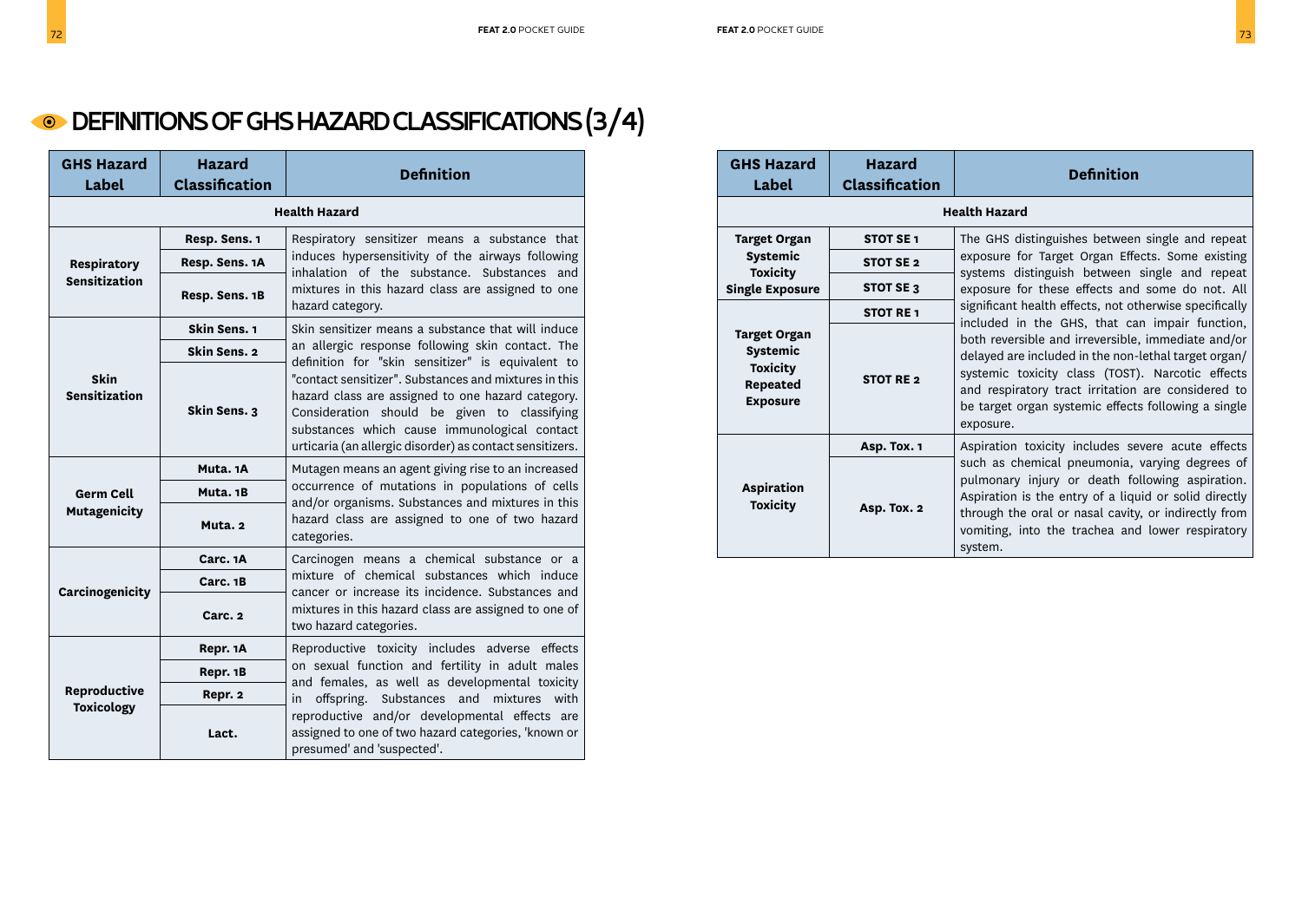### DEFINITIONS OF GHS HAZARD CLASSIFICATIONS (4/4)

| <b>GHS Hazard</b><br>Label                                                               | <b>Hazard</b><br><b>Classification</b> | <b>Definition</b>                                                                                                                                                                                                                                                                                                                                                                          |
|------------------------------------------------------------------------------------------|----------------------------------------|--------------------------------------------------------------------------------------------------------------------------------------------------------------------------------------------------------------------------------------------------------------------------------------------------------------------------------------------------------------------------------------------|
| <b>Environmental Hazard</b>                                                              |                                        |                                                                                                                                                                                                                                                                                                                                                                                            |
| <b>Hazardous to</b><br>the aquatic<br>environment:<br>Acute aquatic<br>toxicity          | <b>Aquatic Acute 1</b>                 | Acute aquatic toxicity means the intrinsic property<br>of a material to cause injury to an aquatic organism<br>in a short-term exposure. Substances and mixtures<br>of this hazard class are assigned to one of three<br>toxicity categories.                                                                                                                                              |
|                                                                                          | <b>Aquatic Acute 2</b>                 |                                                                                                                                                                                                                                                                                                                                                                                            |
|                                                                                          | <b>Aquatic Acute 3</b>                 |                                                                                                                                                                                                                                                                                                                                                                                            |
| <b>Hazardous to</b><br>the aquatic<br>environment:<br><b>Chronic aquatic</b><br>toxicity | <b>Aquatic Chronic 1</b>               | Chronic aquatic toxicity means the potential or<br>actual properties of a material to cause adverse<br>effects to aquatic organisms during exposures that<br>are determined in relation to the lifecycle of the<br>organism. Substances and mixtures in this hazard<br>class are assigned to one of four toxicity categories<br>on the basis of acute data and environmental fate<br>data. |
|                                                                                          | <b>Aquatic Chronic 2</b>               |                                                                                                                                                                                                                                                                                                                                                                                            |
|                                                                                          | <b>Aquatic Chronic 3</b>               |                                                                                                                                                                                                                                                                                                                                                                                            |
|                                                                                          | <b>Aquatic Chronic 4</b>               |                                                                                                                                                                                                                                                                                                                                                                                            |
| <b>Reactive with</b><br>water                                                            | <b>Water Reactive 1,2</b>              | Substances and mixtures which react violently<br>with water, such as acetyl chloride, titanium<br>tetrachloride.                                                                                                                                                                                                                                                                           |
| Forms toxic gas<br>when in contact<br>with water                                         | <b>Aquatic Toxic gas</b>               | Substances and mixtures which in contact with<br>water liberate toxic gas (substances and mixtures<br>which in contact with water or damp air evolve<br>gases classified for acute toxicity in category 1, 2<br>or 3, such as aluminium phosphide or phosphorus<br>pentasulphide).                                                                                                         |